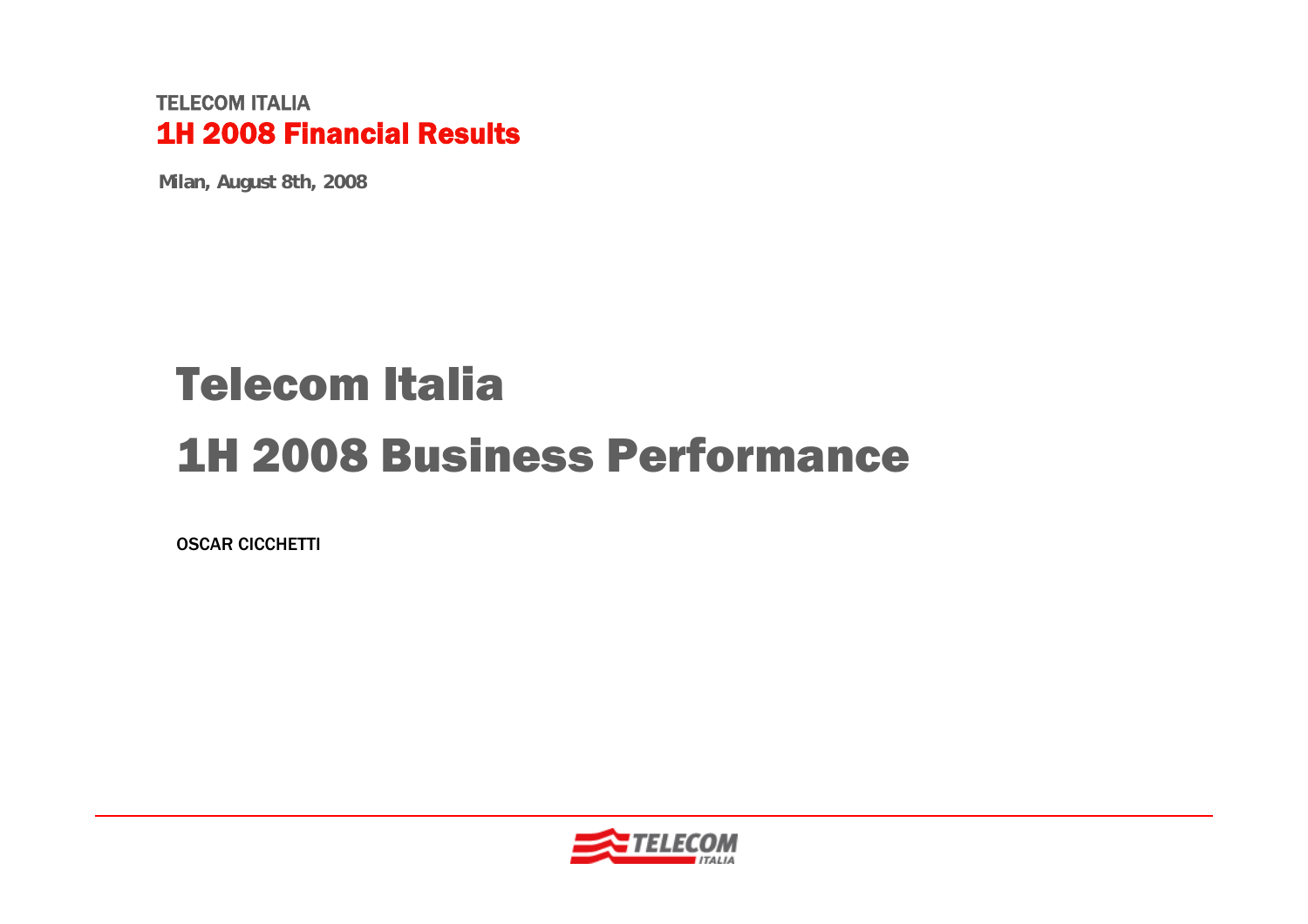**TELECOM ITALIA1H 2008 Financial Results**

#### Agenda

- 1H 2008 business performance:
	- Domestic
		- ▶ Fixed business performance
		- Mobile business performance
		- ▶ Cost Analysis
	- European BB: HanseNet + BBNED
	- **▶TIM Brasil**

▶ Appendix

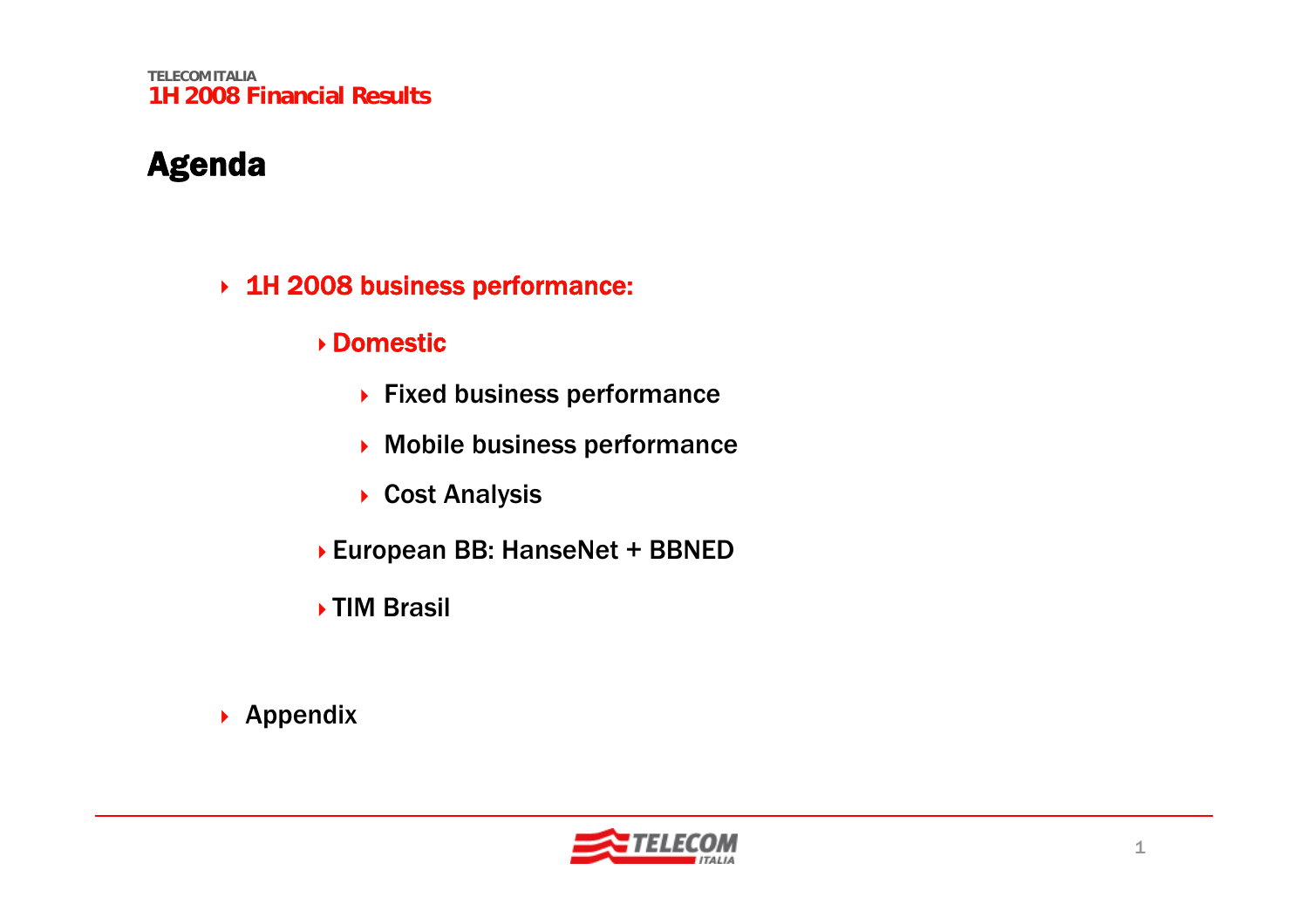## Domestic: Main Results

*€ Mln, %*



- 36 mln€ termination M-F and provision for pending legal disputes
- 2 mln€ others

|                 |        | <b>Reported Data</b> |              |            |        | Organic Data |              |            |
|-----------------|--------|----------------------|--------------|------------|--------|--------------|--------------|------------|
|                 | 1H '08 | 1H '07               | $\Delta$ Abs | $\Delta$ % | 1H '08 | 1H '07       | $\Delta$ Abs | $\Delta$ % |
| <b>Revenues</b> | 11,420 | 12,182               | $-762$       | $-6.3%$    | 11,444 | 12,162       | $-718$       | $-5.9%$    |
| of which fixed  | 7,485  | 7,983                | $-498$       | $-6.2%$    | 7,509  | 7,963        | $-454$       | $-5.7%$    |
| of which mobile | 4,669  | 4,916                | $-247$       | $-5.0%$    | 4,669  | 4,916        | $-247$       | $-5.0%$    |
|                 |        |                      |              |            |        |              |              |            |
| <b>EBITDA</b>   | 4,931  | 5,619                | $-688$       | $-12.2%$   | 5,256  | 5,674        | $-418$       | $-7.4%$    |
| % on revenues   | 43.2%  | 46.1%                | $-2.9 p.p.$  |            | 45.9%  | 46.7%        | $-0.8$ p.p.  |            |
| <b>EBIT</b>     | 2,679  | 3,456                | $-777$       | $-22.5%$   | 2,979  | 3,502        | $-523$       | $-14.9%$   |
| % on revenues   | 23.5%  | 28.4%                | $-4.9 p.p.$  |            | 26.0%  | 28.8%        | $-2.8$ p.p.  |            |
| <b>CAPEX</b>    | 1,952  | 1,895                | 57           | 3.0%       |        |              |              |            |
|                 |        |                      |              |            |        |              |              |            |
| % on revenues   | 17.1%  | 15.6%                | 1.5 p.p.     |            |        |              |              |            |

 -312mln€ (-5.5%) net of one-shot benefit on 2Q07 labor cost (-106 mln€) of which: 1Q08: -174mln€ (-6.1%) 2Q08: -140mln€ (-5.0%)

*\* Related to the Headcount reduction Plan announced on June 4, 2008.*

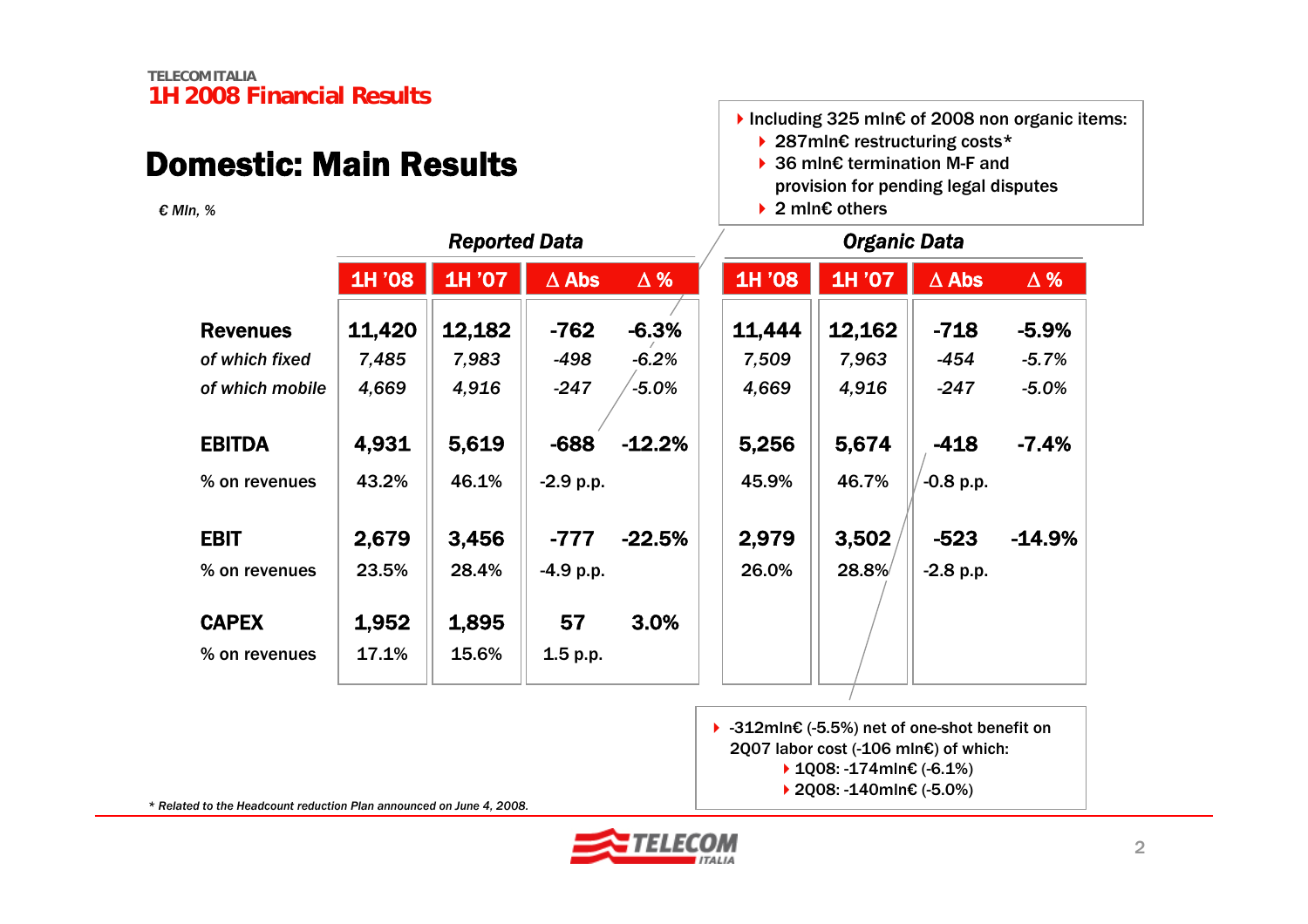#### Domestic: Main Results, Organic Data by Quarter

*€ Mln, %*

|                 |               | <b>Organic Data</b> |              |            |               | <b>Organic Data</b> |              |            |  |
|-----------------|---------------|---------------------|--------------|------------|---------------|---------------------|--------------|------------|--|
|                 | <b>10 '08</b> | 10'07               | $\Delta$ Abs | $\Delta$ % | <b>20 '08</b> | <b>20'07</b>        | $\Delta$ Abs | $\Delta$ % |  |
| <b>Revenues</b> | 5,619         | 6,001               | $-382$       | $-6.4%$    | 5,825         | 6,161               | $-336$       | $-5.5%$    |  |
| of which fixed  | 3,746         | 3,981               | $-235$       | $-5.9%$    | 3,763         | 3,982               | $-219$       | $-5.5%$    |  |
| of which mobile | 2,236         | 2,365               | $-129$       | $-5.5%$    | 2,433         | 2,551               | $-118$       | $-4.6%$    |  |
| <b>EBITDA</b>   | 2,679         | 2,853               | $-174$       | $-6.1%$    | 2,577         | 2,821               | $-244$       | $-8.6%$    |  |
| % on revenues   | 47.7%         | 47.5%               | $-0.2 p.p.$  |            | 44.2%         | 45.8%               | $-1.6$ p.p.  |            |  |
|                 |               |                     |              |            |               |                     |              |            |  |
| <b>EBIT</b>     | 1,553         | 1,782               | $-229$       | $-12.9%$   | 1,426         | 1,720               | $-294$       | $-17.1%$   |  |
| % on revenues   | 27.6%         | 29.7%               | $-2.1$ p.p.  |            | 24.5%         | 27.9%               | $-3.4 p.p.$  |            |  |
|                 |               |                     |              |            |               |                     |              |            |  |

 $\blacktriangleright$  -140 mln€ (-5.0%) net of oneshot benefit on 2Q07 labor cost (-106 mln€)

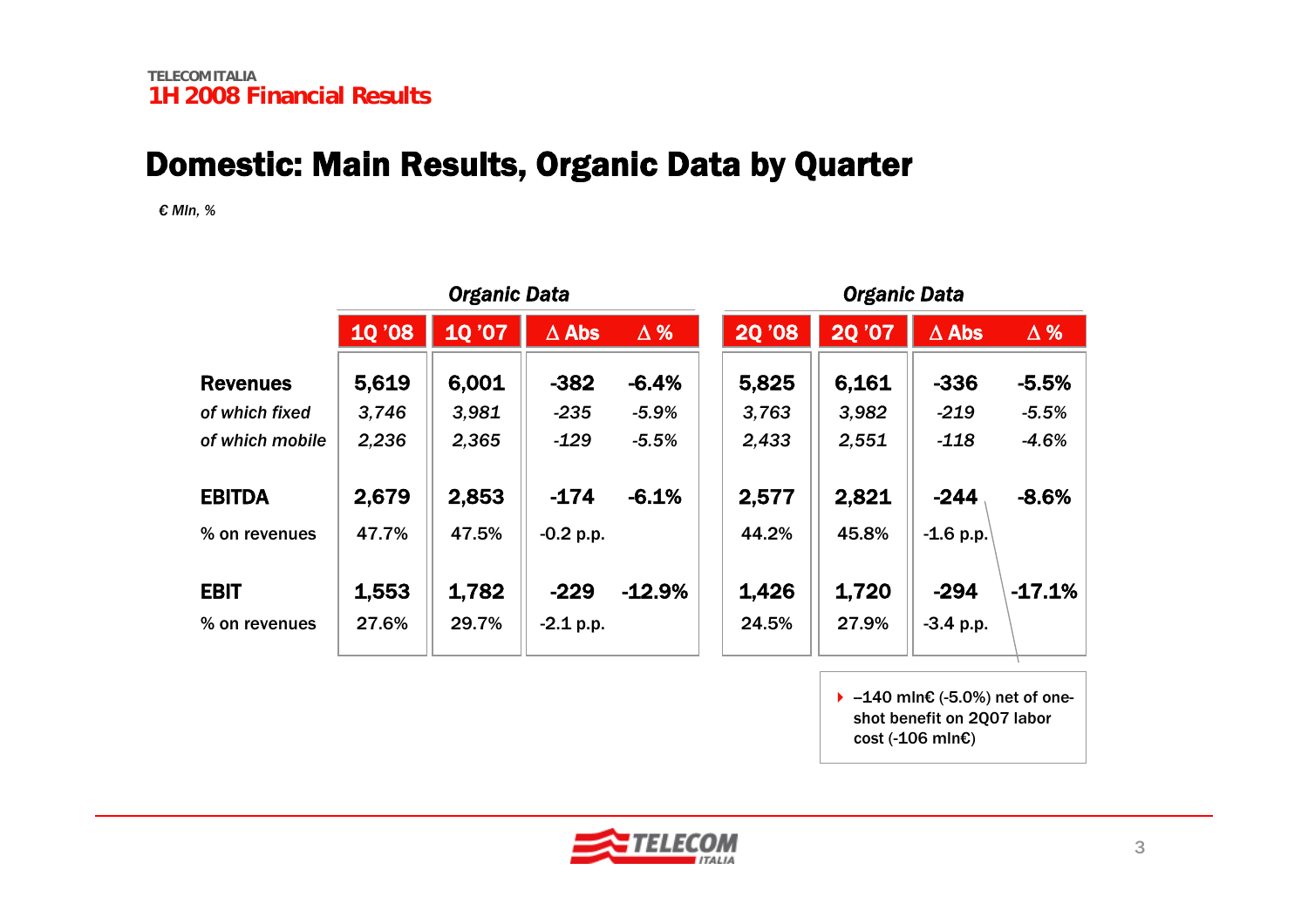**TELECOM ITALIA1H 2008 Financial Results**

#### Agenda

- 1H 2008 business performance:
	- Domestic
		- Fixed business performance
		- Mobile business performance
		- ▶ Cost Analysis
	- European BB: HanseNet + BBNED
	- ▶ TIM Brasil

▶ Appendix

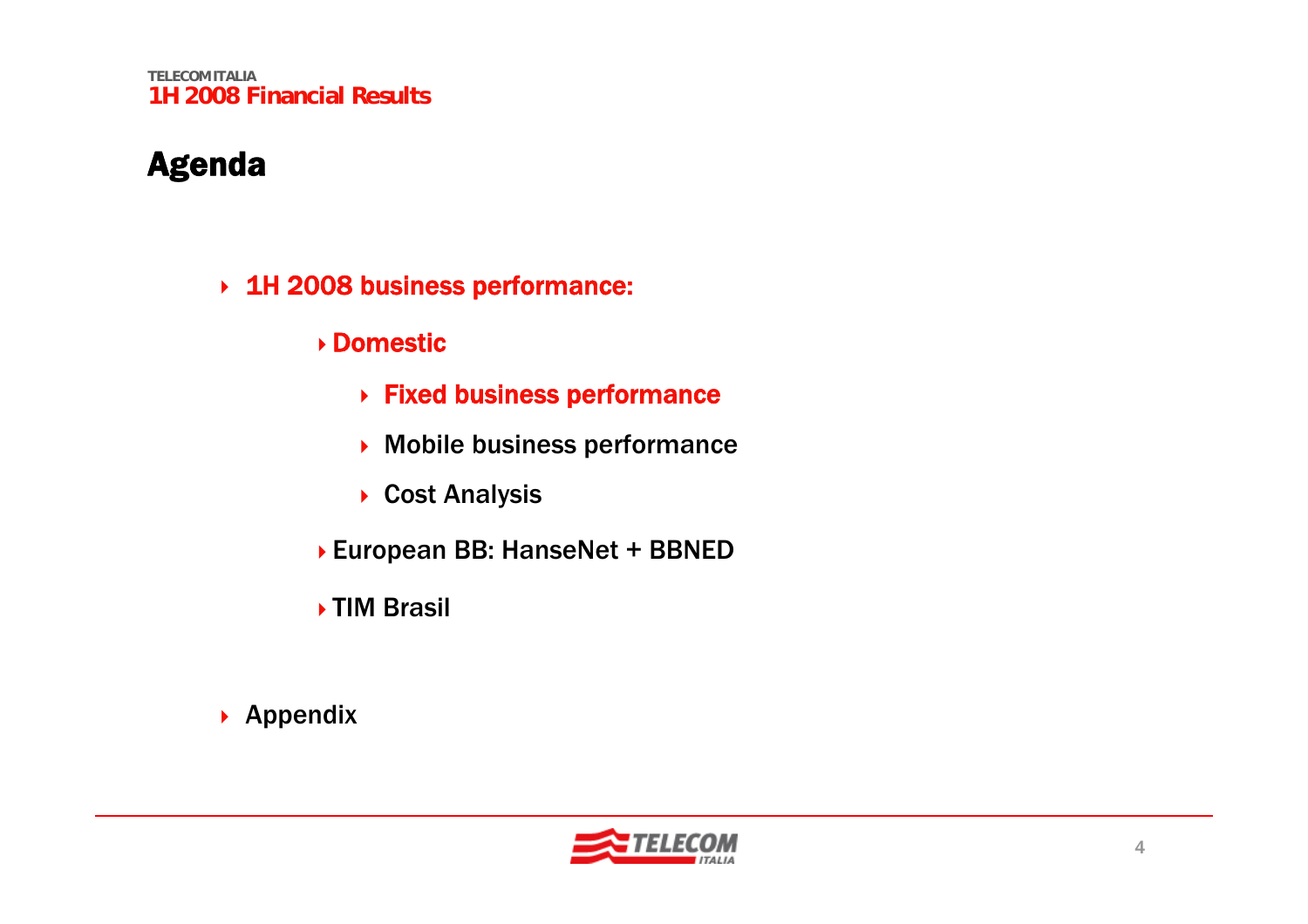## Domestic Fixed: Focus on Value and on Profitability

|                            | <b>2008 Targets</b>                                                                                                                                                                                                                               | <b>2008 Evidence</b>                                                                                                                                                                                                                                                                                                                                                                                                                                                                                               |
|----------------------------|---------------------------------------------------------------------------------------------------------------------------------------------------------------------------------------------------------------------------------------------------|--------------------------------------------------------------------------------------------------------------------------------------------------------------------------------------------------------------------------------------------------------------------------------------------------------------------------------------------------------------------------------------------------------------------------------------------------------------------------------------------------------------------|
| <b>Revenues</b>            | > Total domestic Fixed organic revenue trend:<br>$~15$ Bln $~6$ , -4.0/-4.5% YoY<br>(-1.9%/-2.5% net of Regulatory<br><b>Discontinuities and Carry Forward of Int'l</b><br><b>Wholesale)</b><br>$\triangleright$ +10% YoY Internet revenue growth | $\triangleright$ Total Revenues: ~7.5 Bln $\epsilon$ , -5.7% YoY organic (-2.4% net of<br>discontinuities) in 1H08. -5.5% YoY Organic in 2Q08<br>$\triangleright$ Decrease in low profitability revenue streams<br>(e.g. Voice VAS, ethnic traffic, equipment sales)<br>$\blacktriangleright$ Voice:<br>▶ 2008 Revenues trend in line with 1008<br>$(-9.3\%$ in 2Q08 vs -8.9% in 1Q08)<br>▶ One-shot increase in TI line loss due to WLR introduction<br>Internet: +11.5% yoy in 2Q08 (+15% on BB revenues) thanks |
|                            |                                                                                                                                                                                                                                                   | to the implementation of the Value Strategy<br>Data: 2008 Data Service revenues stable QoQ vs 1008<br>(193mln€ in 1Q08 vs 190mln€ in 2Q08)<br>▶ ICT: +18.7% on ICT Services revenues in 2Q08 vs +17.5% in<br>1008 (Total ICT +4.4% yoy in 1H08 including equipment)                                                                                                                                                                                                                                                |
|                            | $\triangleright$ ~7.0 Mln. $\epsilon$ BB Retail access                                                                                                                                                                                            | ▶ 6.56 Mln $\epsilon$ of BB Retail access (137K net adds in 1H08)                                                                                                                                                                                                                                                                                                                                                                                                                                                  |
|                            | ▶ Broadly Stable ARPU (~18€/month)*                                                                                                                                                                                                               | ▶ 17.8€/month (-1% YoY in 2Q08 vs -4% YoY in 1Q08; +8%<br>YoY in 2Q08 on BB Consumer ARPU)                                                                                                                                                                                                                                                                                                                                                                                                                         |
| <b>Broadband</b><br>growth | $\triangleright$ > 75% Flat offer on total<br>(Consumer + Business) Broadband portfolio                                                                                                                                                           | ▶ 75% (+402k Flat customers vs. 2007 y.e.) thanks to up-<br>selling from Free to Flat and focus on Flat acquisitions on BB<br><b>Consumer</b>                                                                                                                                                                                                                                                                                                                                                                      |
|                            | $\triangleright$ ~0.3 Mln. $\epsilon$ IPTV access                                                                                                                                                                                                 | $\triangleright$ 180k IPTV access, +100K vs. Dec. 07                                                                                                                                                                                                                                                                                                                                                                                                                                                               |
|                            | ▶ >30% VoIP penetration on BB lines<br>* Annual ARPU                                                                                                                                                                                              | ▶ 1.65 Min of VoIP customers, over 25% of TI BB lines<br>$(+5p.p. in 1H08)$                                                                                                                                                                                                                                                                                                                                                                                                                                        |

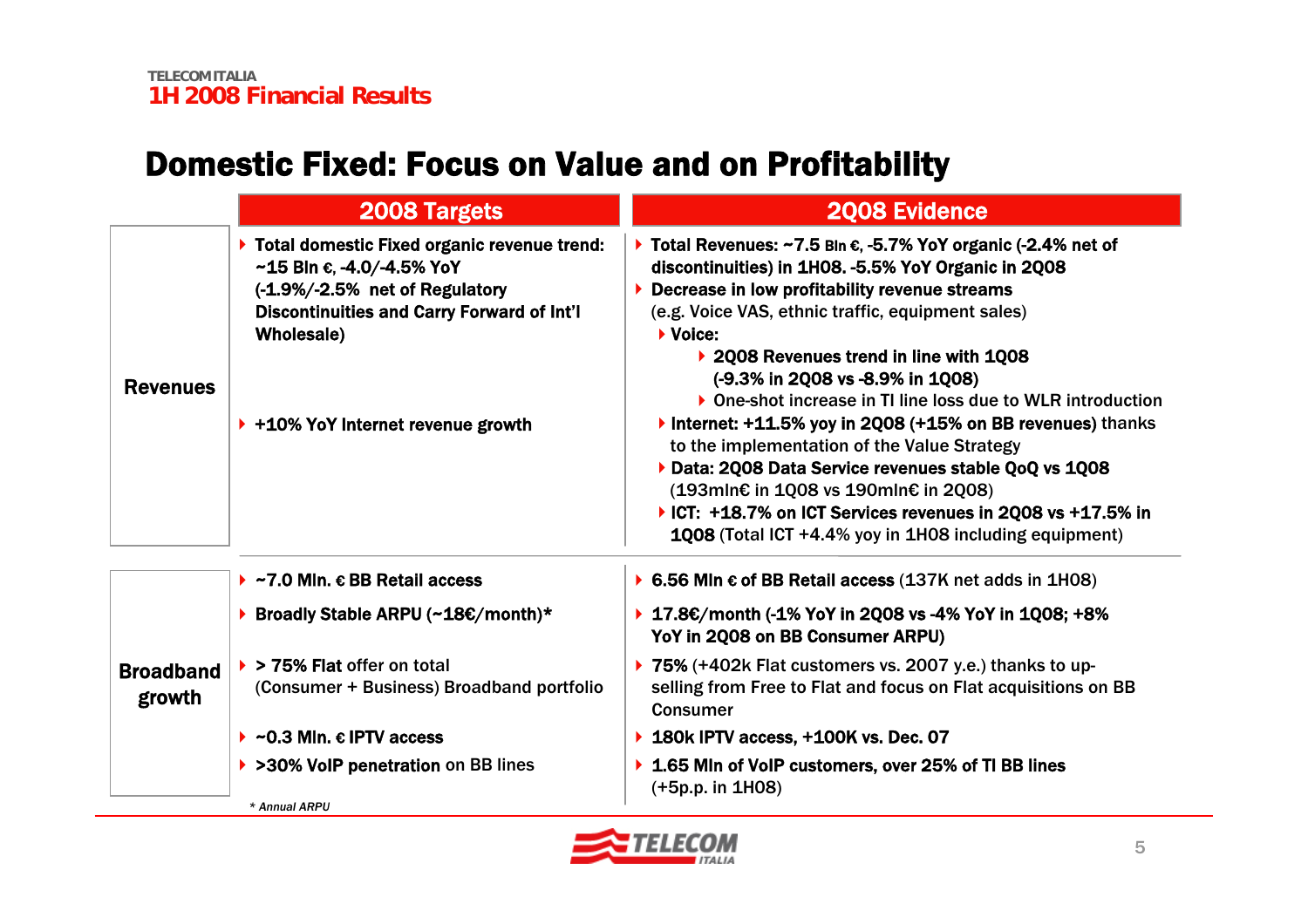## Domestic Fixed: Revenue Analysis

*€ Mln, %, Reported Data*



 $\blacktriangleright$  Termination M-F and agreement with OLO (24 mln €)



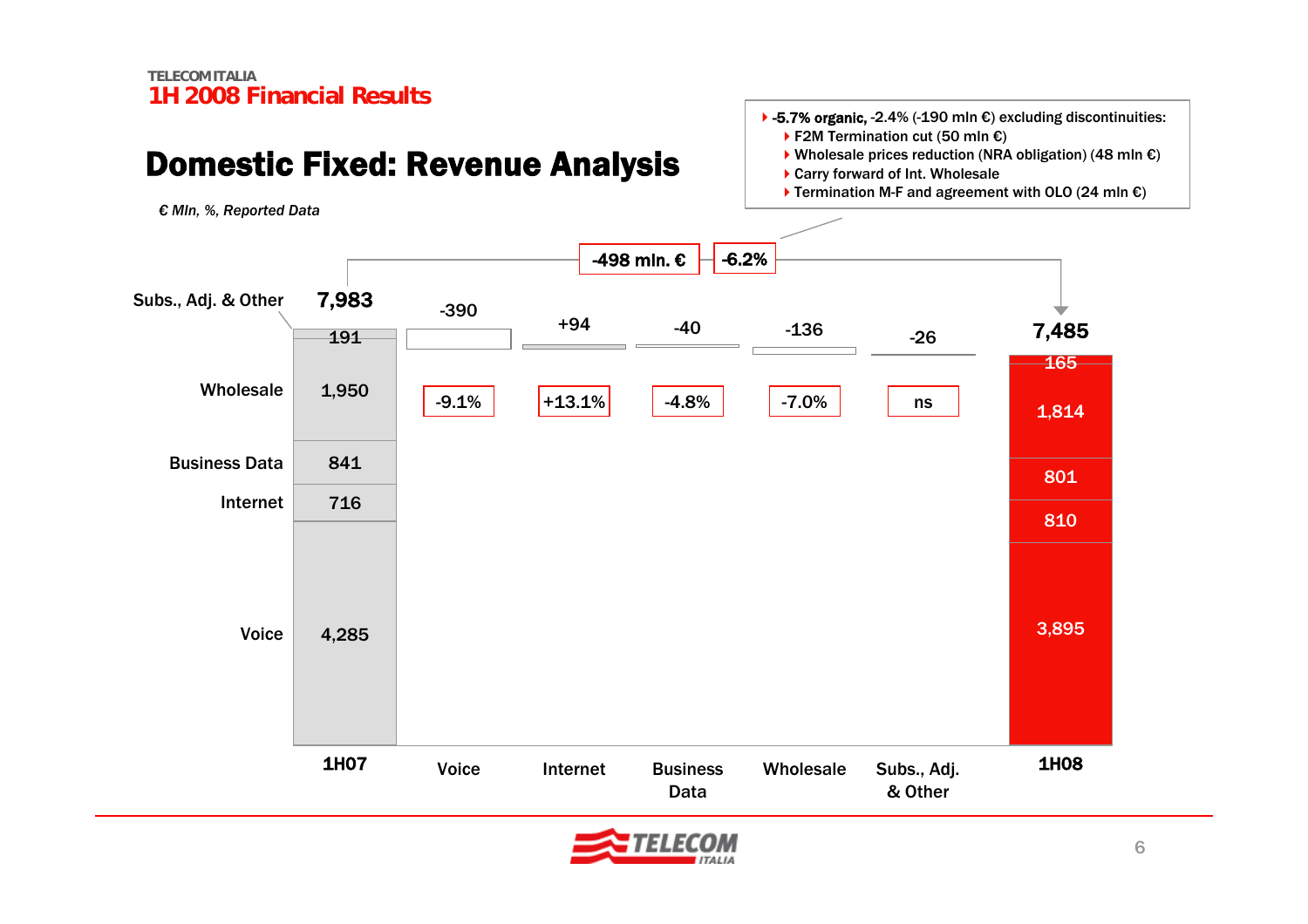#### Domestic Fixed: TI Access and Traffic Performance



- ▶ One-shot 2Q08 increase in TI line loss due to the introduction of Wholesale Line Rental in March08
- Lower increase of ULL customers in 2Q08

▶ TI Voice traffic volume 2008 decrease in line with 1Q08 because WLR is basically a migration from CS/CPS customers

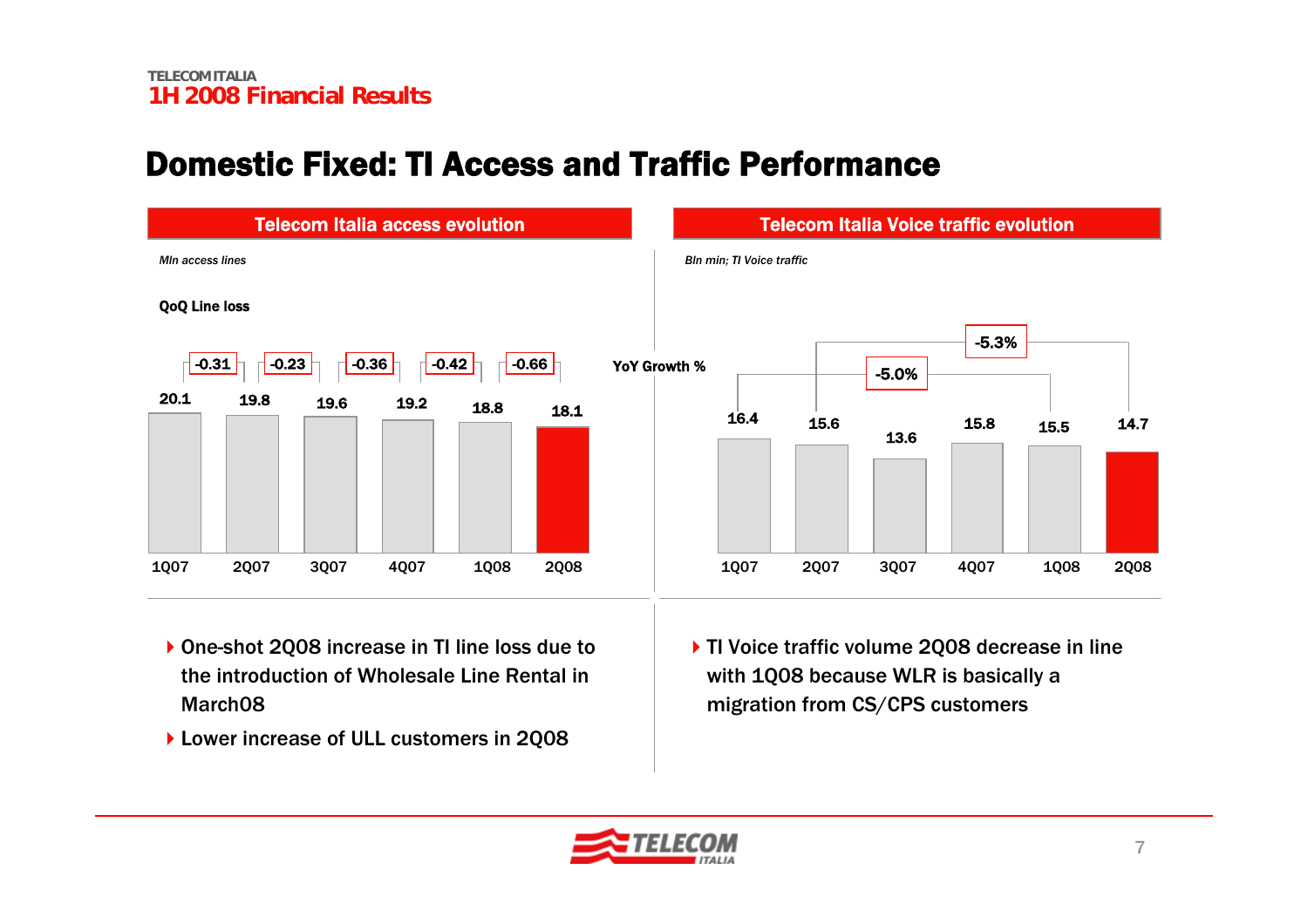#### Domestic Fixed: TI and OLO Access Evolution

*'000 Access lines*



- If TI Line Loss increase in 2008 mainly due to the accelerating effect of WLR introduction (strong OLO commercial pre-emption activity migrating CS/CPS customers in WLR); WLR growth strongly reduced in June/July due to repositioning of the OLO commercial offers
- Marked decrease in ULL customers growth in 2Q08; slight growth in Naked access
- ▶ WLR and Naked have lower impact on TI margins vs ULL

(WLR price = -12% Retail Fee, ULL price = -40% Retail Fee)

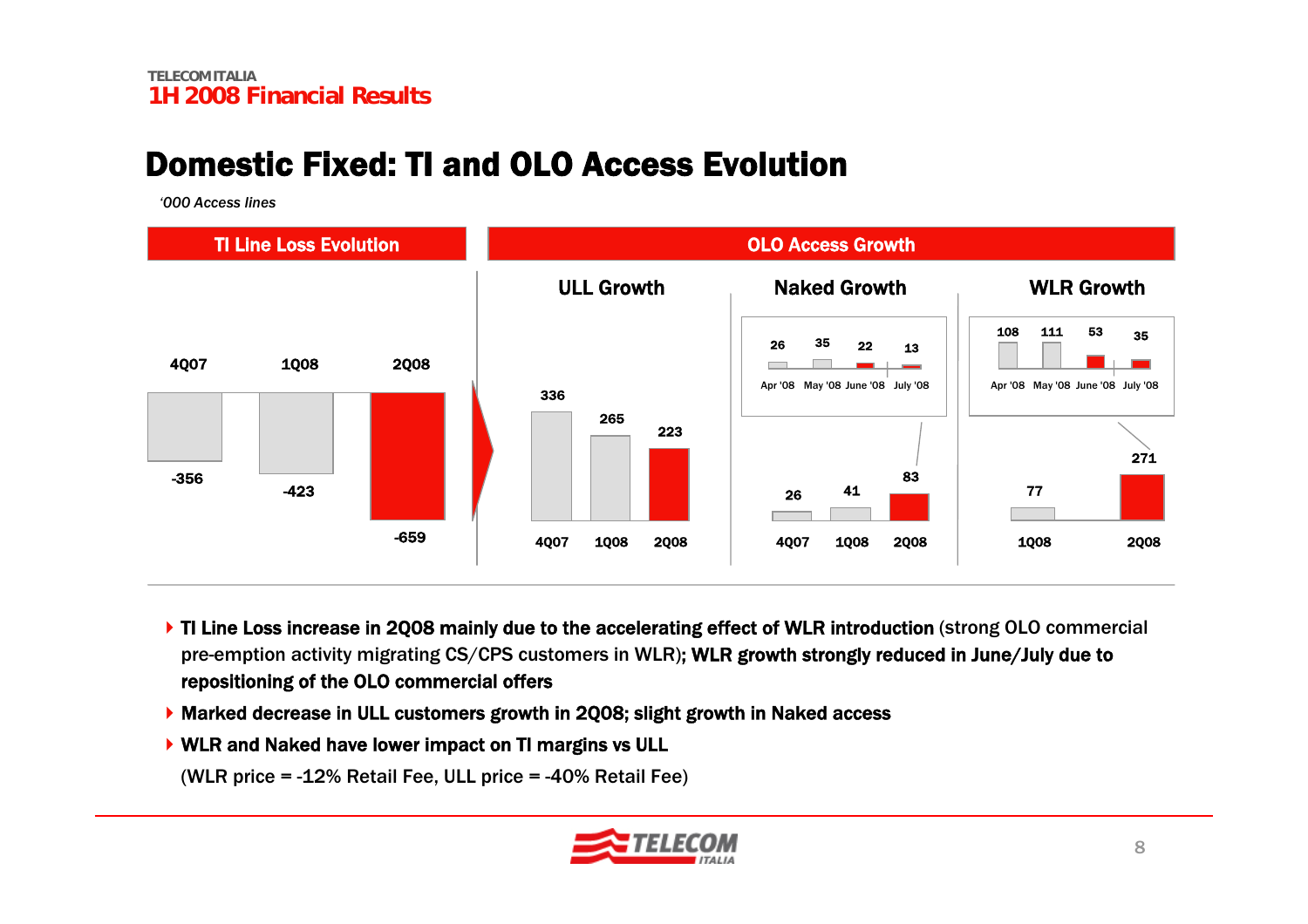#### Domestic Fixed: Voice Revenues

*€ Mln, %, Reported Data*



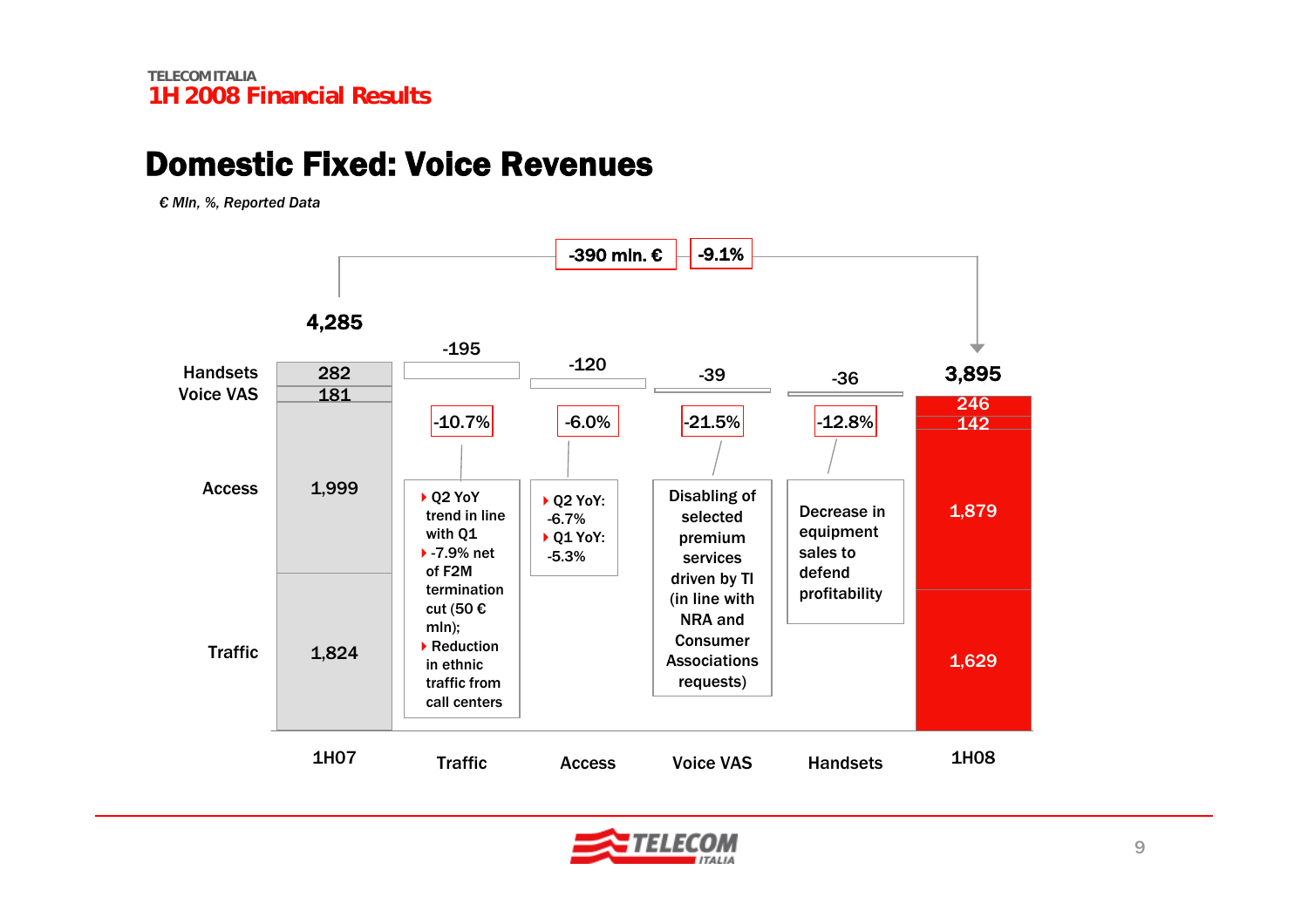#### Domestic Fixed: TI Retail Broadband Portfolio Evolution



- ▶ TI Retail BroadBand portfolio 2008 growth slow down (+114K in 1Q08, +23K in 2Q08) due to:
	- ▶ Decrease in Italian Fixed BB market growth
	- ▶ Strong growth in 2Q08 ADSL churn related to WLR introduction
- ▶ Strong focus of TI on retention/acquisition of high value customers (Flat, VOIP, IPTV)
- ▶ Business Broadband portfolio growth in line with previous quarters; Portfolio slow-down mainly related to consumer customers

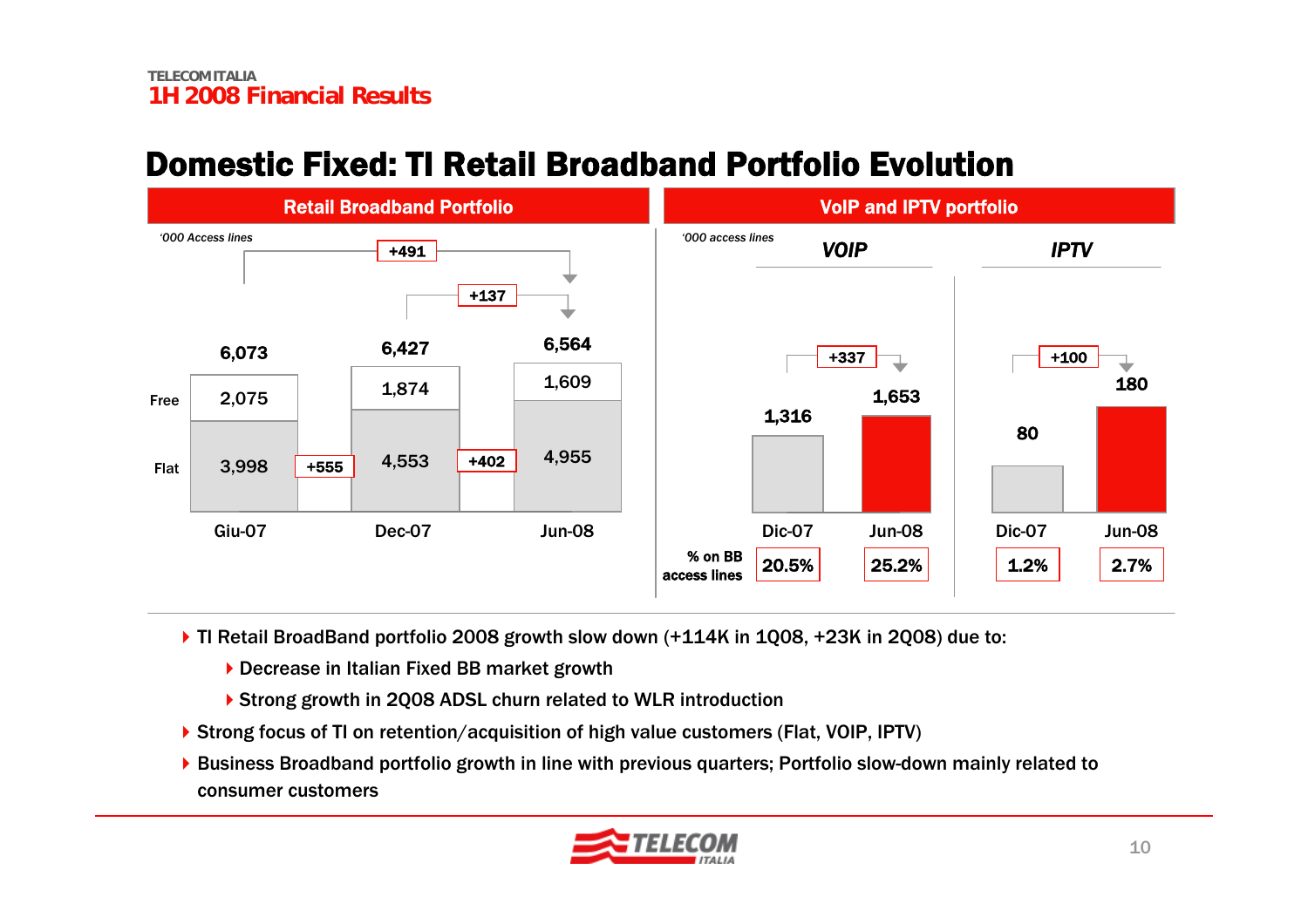#### Domestic Fixed: Retail Broadband Strategy Focused on Value



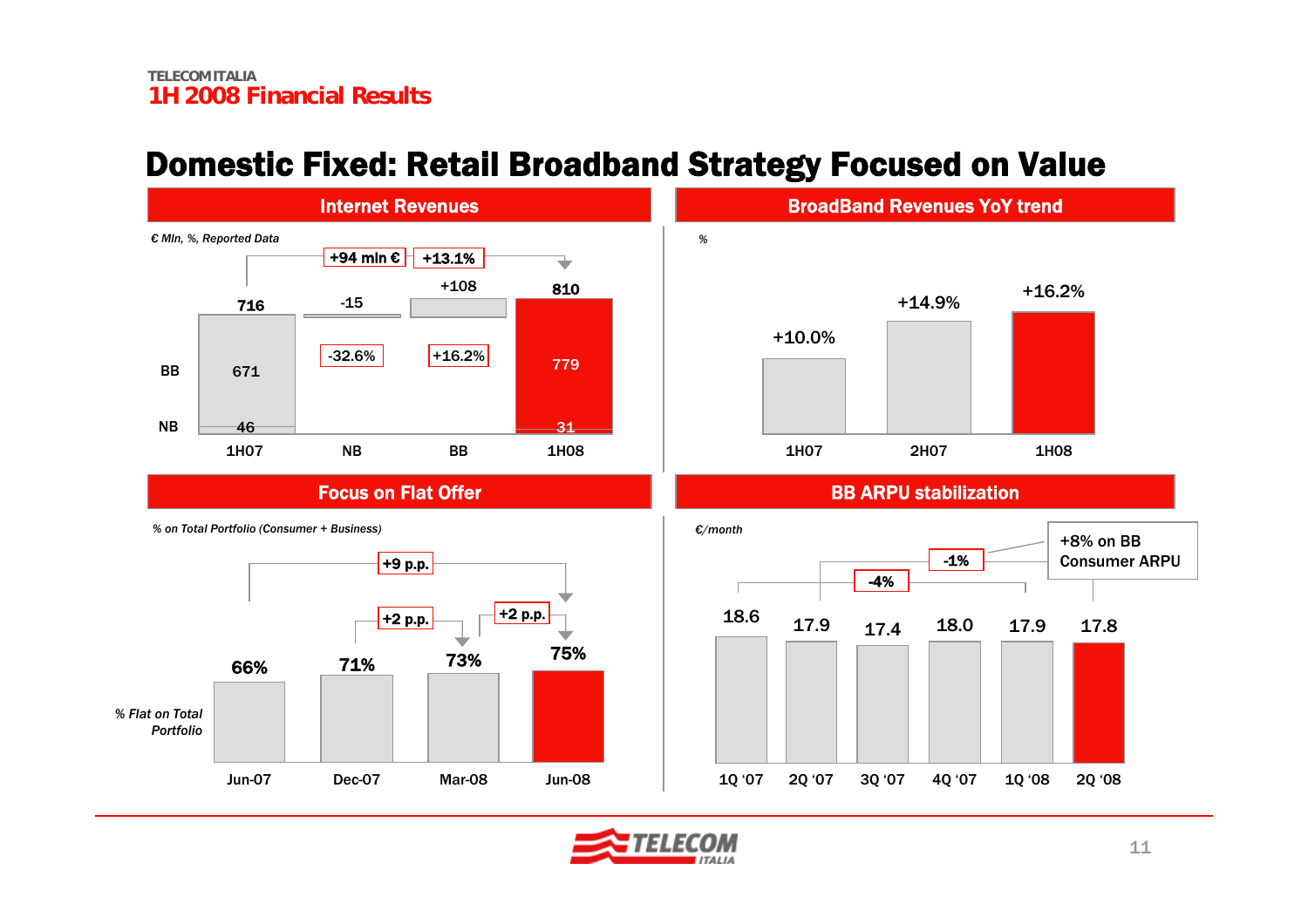#### Domestic Fixed: Business Data Revenues

*€ Mln, %, Reported Data*



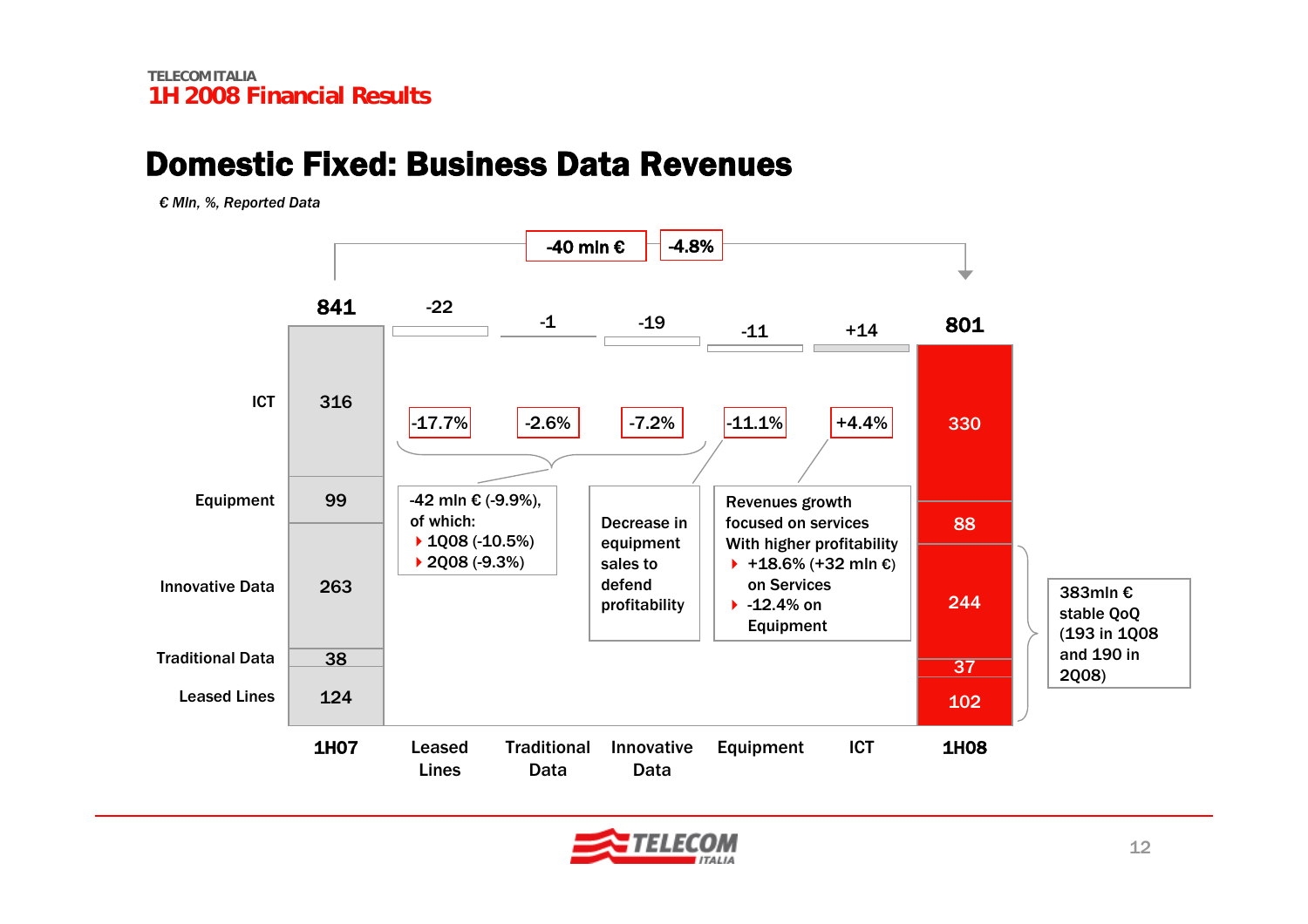#### Domestic Fixed: Three Actions for 2H08

| <b>ACCESS/BB PORTFOLIO</b>                                                                                                                                                                                                     | <b>ARPU INCREASE</b>                                                                                                                                                                                       | <b>ICT</b>                                                                                                                                                          |  |  |
|--------------------------------------------------------------------------------------------------------------------------------------------------------------------------------------------------------------------------------|------------------------------------------------------------------------------------------------------------------------------------------------------------------------------------------------------------|---------------------------------------------------------------------------------------------------------------------------------------------------------------------|--|--|
| <b>Offer Development</b>                                                                                                                                                                                                       | <b>From Free to Flat</b>                                                                                                                                                                                   | <b>Offer</b>                                                                                                                                                        |  |  |
| <b>Launch of TI Naked offers</b><br>$\triangleright$ All inclusive dual play (voice +<br>Broadband) and triple play (+<br>content) offers based on the<br>"Monthly Fee Zero" concept                                           | Continue to migrate Telecom Italia<br><b>Broadband Customer Base from Free to Flat</b><br>offers                                                                                                           | ▶ Launch of new ICT offers dedicated to<br>energy and environmental safety vertical<br>markets<br>▶ Launch of "ICT 4 SME" offer                                     |  |  |
| <b>Business and Consumer offers</b>                                                                                                                                                                                            | <b>Upselling</b>                                                                                                                                                                                           | <b>Commercial focus</b>                                                                                                                                             |  |  |
| ▶ Promo on BB offers (temporary)<br>"Punto LAN": launch of "all inclusive -<br>turn key" solutions for business<br>customers                                                                                                   | ▶ Focus on Standard offers for Enterprise<br>Increase penetration of Dual and Triple<br>customers<br>play offers<br>Improvement of equipment sales<br><b>Launch of Broadband VAS offers</b><br>performance |                                                                                                                                                                     |  |  |
| <b>Proactive and reactive retention</b>                                                                                                                                                                                        | <b>Value for Money</b>                                                                                                                                                                                     | <b>BID implementation</b>                                                                                                                                           |  |  |
| <b>Massive launch of pre-retention</b><br>campaign (preliminary trial results Apr-<br>Jun: -30% churn)<br>Full implementation of the migration<br>process among fixed operators base on<br>a more symmetric approach (NRA 274) | Commercial effort to increase adoption of<br>TI modem (based on a rental fee) assuring<br>higher quality/effectiveness of the<br>assurance service                                                         | <b>Relevant contracts with Banking and Public</b><br>Administration (CNIPA for ICT) units have<br>already been acquired and will support<br>revenues growth in 2H08 |  |  |
| Portfolio (mln)<br>18,1<br>18.8<br>$Access \square$<br>6,5<br>6,6<br><b>BB</b>                                                                                                                                                 | ARPU (€/month)<br><b>BB</b><br>17,9<br>17,8<br><b>Voice</b><br>17,3<br>17,1                                                                                                                                | ICT Revenues (mIn€)<br><b>ICT</b><br>179<br>151                                                                                                                     |  |  |
| IQ<br><b>IIQ</b><br><b>IIIQ</b><br><b>IVQ</b>                                                                                                                                                                                  | IQ<br><b>IIIQ</b><br><b>IVQ</b><br><b>IIQ</b>                                                                                                                                                              | IQ<br><b>IIQ</b><br><b>IIIO</b><br><b>IVQ</b>                                                                                                                       |  |  |

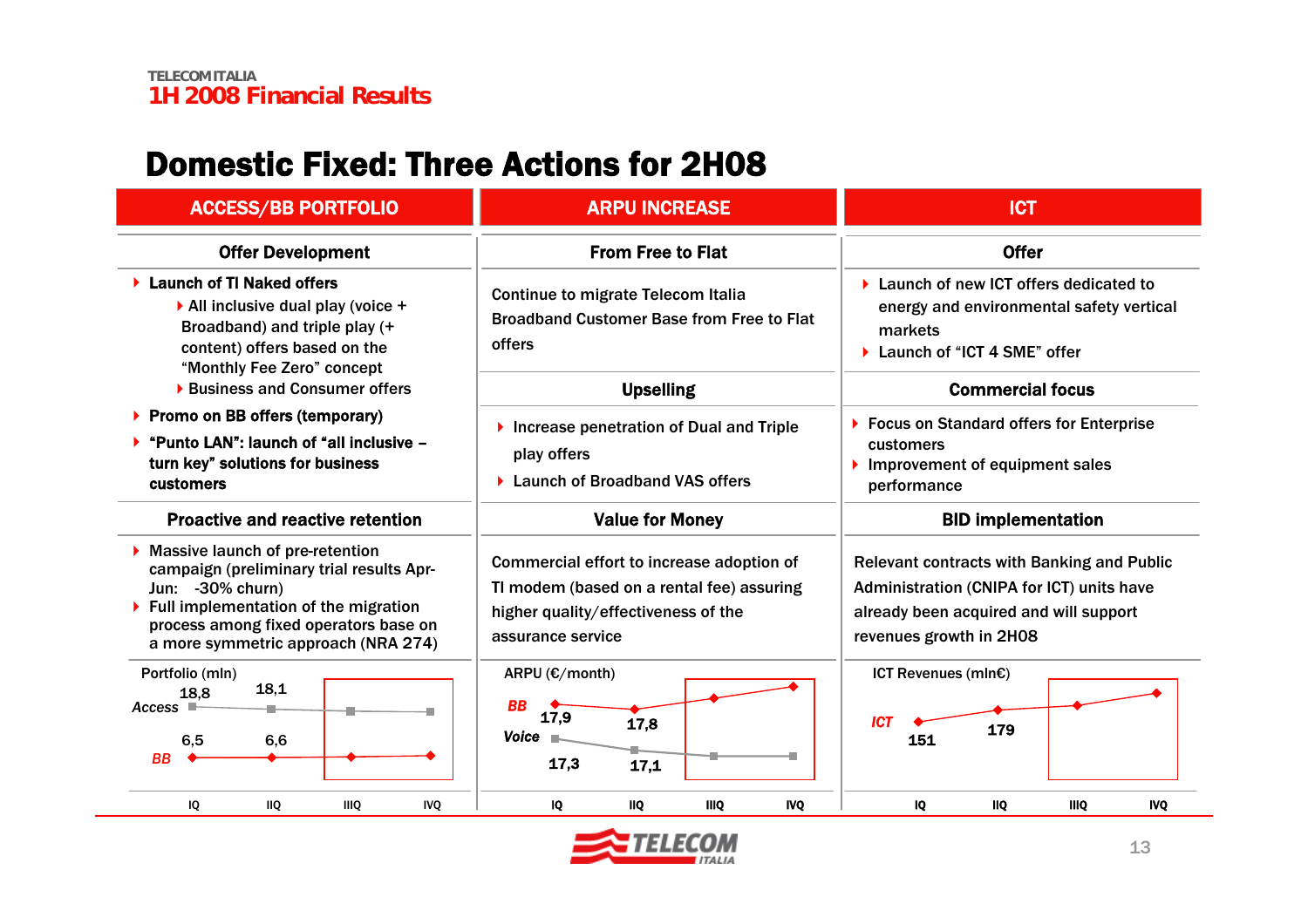## Guidance 2008 Domestic Fixed

|                                     | <b>Target 2008</b>                      |              | 2008 Outlook                                                                                   |
|-------------------------------------|-----------------------------------------|--------------|------------------------------------------------------------------------------------------------|
| <b>Total Revenues</b>               | $\blacktriangleright$ ~15bnl $\epsilon$ |              |                                                                                                |
| <b>Internet Revenues</b>            | $+10\%$ vs 2007                         | $\checkmark$ | Confirming high profitability services<br>$\blacktriangleright$ Less equipment                 |
| <b>ICT Revenues</b>                 | $\triangleright$ 0,78 Bln $\epsilon$    | 0,74         | Acquired order portfolio in line with<br>achievement of revised 2008 Revenues<br><b>Target</b> |
| <b>BB Portfolio</b>                 | ▶ 7,0 mln access EoY '08                | 6,7          | ▶ Focus on high value customers (Flat, VOIP,<br>IPTV)<br>▶ BB Italian market slowdown          |
| <b>BB ARPU</b>                      | ▶ Broadly Stable                        | $\checkmark$ |                                                                                                |
| <b>Flat Offer on BB</b><br>CB       | $\blacktriangleright$ >75%              |              |                                                                                                |
| <b>IPTV Portfolio</b>               | ▶ 0,3 mln access EoY '08                |              |                                                                                                |
| <b>VOIP Penetration</b><br>on BB CB | $\blacktriangleright$ > 30%             |              |                                                                                                |

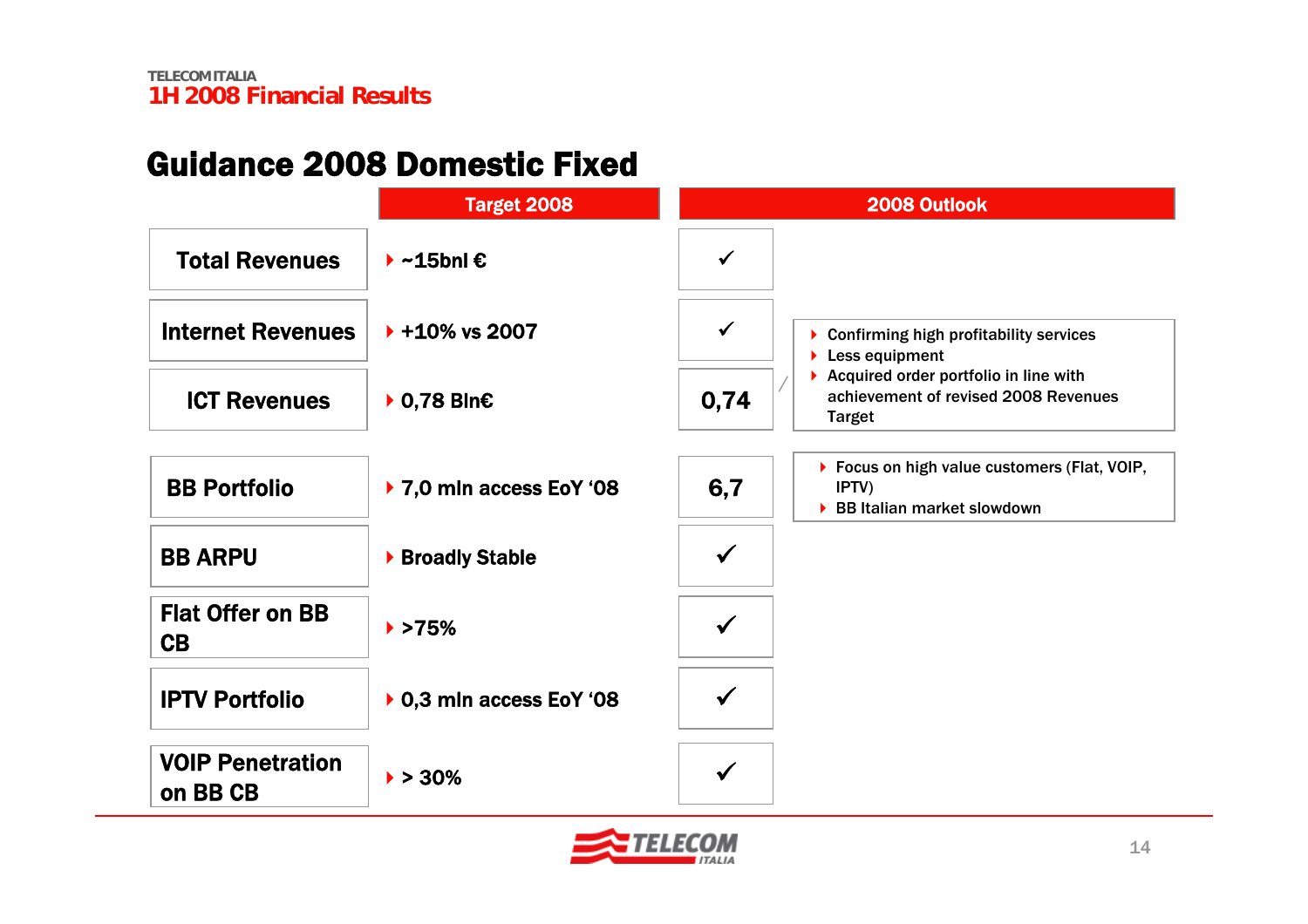**TELECOM ITALIA1H 2008 Financial Results**

#### Agenda

- 1H 2008 business performance:
	- Domestic
		- ▶ Fixed business performance
		- Mobile business performance
		- ▶ Cost Analysis
	- European BB: HanseNet + BBNED
	- ▶ TIM Brasil

▶ Appendix

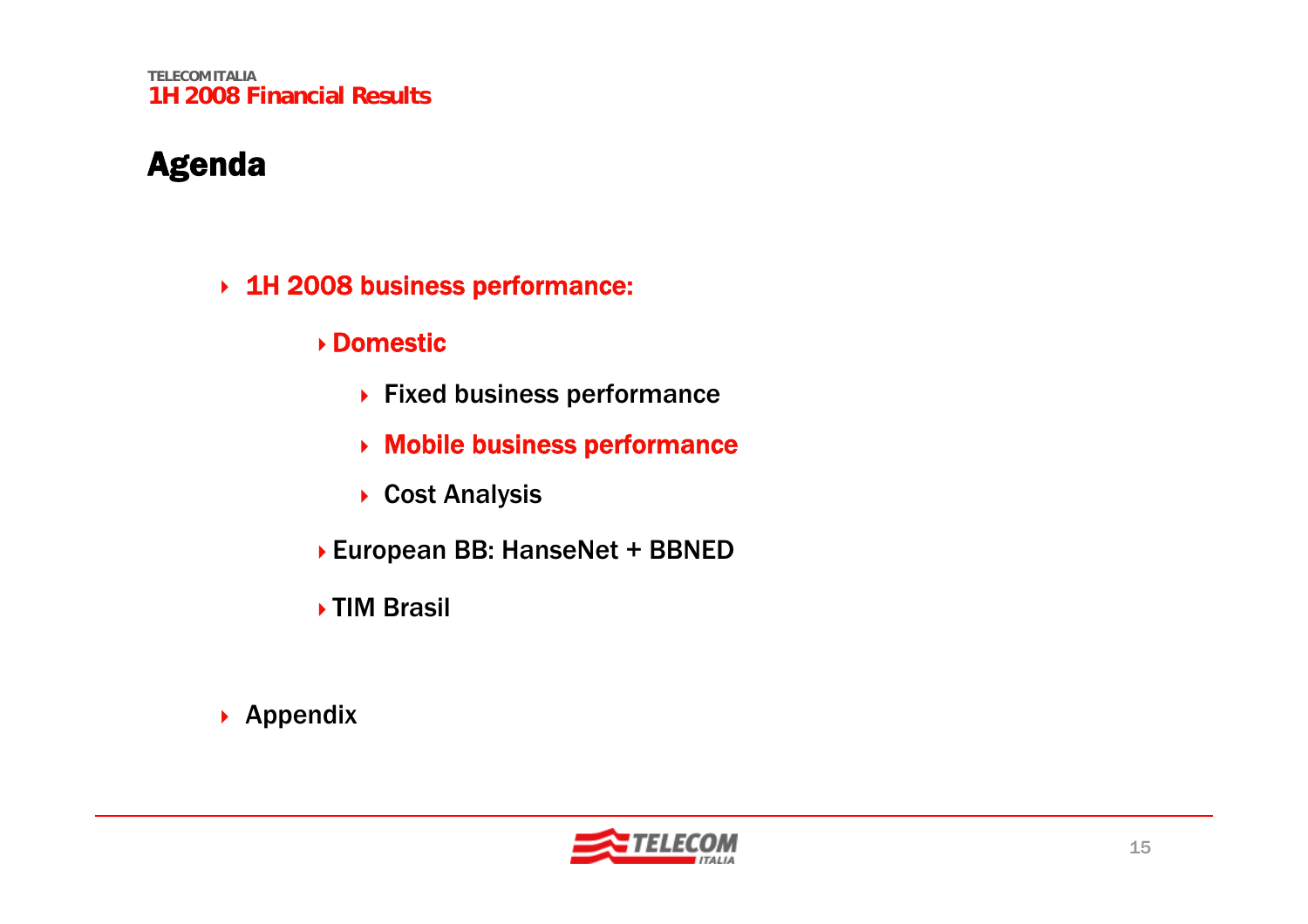## Domestic Mobile: Safely Along the Path

|                          | 2008 Targets                                                                                                                        | <b>2008 Evidence</b>                                                                                                                                                                                                                     |  |  |  |  |
|--------------------------|-------------------------------------------------------------------------------------------------------------------------------------|------------------------------------------------------------------------------------------------------------------------------------------------------------------------------------------------------------------------------------------|--|--|--|--|
| <b>Market</b>            | $\triangleright$ Focus on Revenue share rather than<br>market share $($ $\sim$ 40% Mkt share)<br>Stable positioning on key segments | Market share: 39.4% in Q2 (vs. 39.7% in Q1)<br>(lower push on gross adds; more disconnections of inactive lines)<br><b>Stable market shares on key segments (Survey):</b><br>Business: 51,8%<br>▶ Consumer: 41% on lines, 45% on revenue |  |  |  |  |
| share $/$<br><b>ARPU</b> |                                                                                                                                     | <b>ARPU rebounded in Q2</b>                                                                                                                                                                                                              |  |  |  |  |
|                          |                                                                                                                                     | ▶ 20.1€ (vs. 19.2€ in Q1)                                                                                                                                                                                                                |  |  |  |  |
|                          | Slowdown ARPU dilution (20 $\varepsilon$ )                                                                                          | ▶ Outgoing usage growth confirmed (+4% QoQ; +12% YoY)                                                                                                                                                                                    |  |  |  |  |
|                          |                                                                                                                                     | ▶ Price stabilized QoQ at 12€cent                                                                                                                                                                                                        |  |  |  |  |
|                          |                                                                                                                                     | Interactive VAS positive trend confirmed                                                                                                                                                                                                 |  |  |  |  |
| <b>VAS</b>               |                                                                                                                                     | VAS at 23.5% on Service Revenues in Q2                                                                                                                                                                                                   |  |  |  |  |
| <b>Mobile</b>            | $\triangleright$ ~ 25% VAS on Service Revenues                                                                                      | Interactive VAS exceed traditional messaging                                                                                                                                                                                             |  |  |  |  |
|                          | ▶ 2.6 mln Mobile Broadband lines                                                                                                    | ▶ 1,6 mln WEB Mobile Broadband active users                                                                                                                                                                                              |  |  |  |  |
| internet                 |                                                                                                                                     | I Istant messaging and e-mail substitutes traditional sms                                                                                                                                                                                |  |  |  |  |
|                          |                                                                                                                                     | Retail Service Revenues -3.0% in Q2 vs. -5.5% in Q1                                                                                                                                                                                      |  |  |  |  |
|                          | <b>Flat Retail Service Revenues</b>                                                                                                 | Outgoing Voice & VAS: QoQ +3,1%, flat Q2 YoY                                                                                                                                                                                             |  |  |  |  |
|                          |                                                                                                                                     | ▶ Volume growth: ending of Bersani elasticity impact                                                                                                                                                                                     |  |  |  |  |
| <b>Revenue</b>           |                                                                                                                                     | ▶ Prices stable at Q1 level; pricing-up in Q3                                                                                                                                                                                            |  |  |  |  |
| growth                   | ▶ -2% total Mobile Revenues                                                                                                         | Incoming revenues -15% in H1'08 (vs -7% in H1'07):                                                                                                                                                                                       |  |  |  |  |
|                          | $\blacktriangleright$ Less handsets                                                                                                 | slow down of volumes from other mobile operators                                                                                                                                                                                         |  |  |  |  |
|                          | Less wholesale                                                                                                                      | Wholesale Revenues -36% in Q2 vs. -19% in Q1                                                                                                                                                                                             |  |  |  |  |
|                          |                                                                                                                                     | H3G National roaming; Reding impact on Int'l roaming                                                                                                                                                                                     |  |  |  |  |

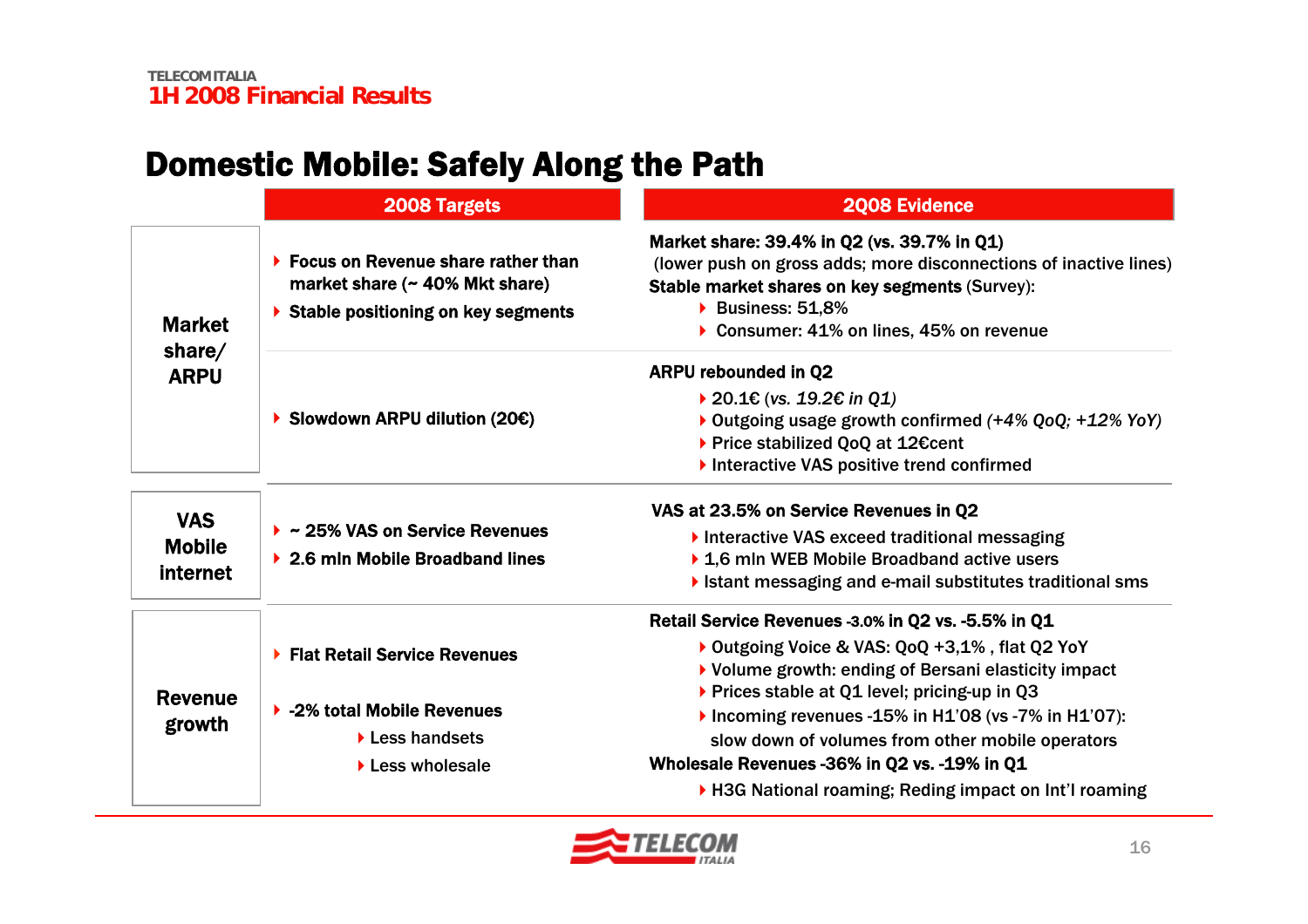## Domestic Mobile: Retail/Wholesale Revenues

|                                                                          |       |            | 2007                    |       |       | 2008       |                                        | $\Delta$ abs 08/07 |        | △% 08/07   |  |
|--------------------------------------------------------------------------|-------|------------|-------------------------|-------|-------|------------|----------------------------------------|--------------------|--------|------------|--|
| Mobile Totale*                                                           | IQ    | <b>IIQ</b> | <b>IIIQ</b>             | IVQ * | IQ    | <b>IIQ</b> | IQ                                     | <b>IIQ</b>         | IQ     | <b>IIQ</b> |  |
| Revenues (MIn $\epsilon$ )                                               | 2.365 | 2.551      | 2.513                   | 2.549 | 2.236 | 2.434      | (129)                                  | (118)              | (5, 4) | (4, 6)     |  |
| <b>Services</b>                                                          | 2.274 | 2.321      | 2.366                   | 2.244 | 2.136 | 2.209      | (137)                                  | (113)              | (6, 0) | (4, 9)     |  |
| <b>Business generated</b>                                                | 1.779 | 1.770      | 1.855                   | 1.801 | 1.716 | 1.767      | (63)                                   | (3)                | (3, 5) | (0,2)      |  |
| <b>Outgoing Voice</b>                                                    | 1.331 | 1.296      | 1.367                   | 1.247 | 1.197 | 1.235      | (134)                                  | (61)               | (10,1) | (4,7)      |  |
| <b>VAS</b>                                                               | 451   | 466        | 487                     | 525   | 518   | 519        | 68                                     | 53                 | 15,0   | 11,4       |  |
| <b>Other Retail</b>                                                      | (3)   | 9          | $\overline{\mathbf{c}}$ | 29    | 1     | 13         | 4                                      | 4                  | ns     | ns         |  |
| <b>Business received</b>                                                 | 495   | 551        | 511                     | 442   | 420   | 442        | (74)                                   | (110)              | (15,0) | (19,9)     |  |
| <b>Incoming Voice</b>                                                    | 410   | 425        | 365                     | 370   | 352   | 363        | (58)                                   | (62)               | (14,1) | (14, 5)    |  |
| Visitors and Other wholesale                                             | 85    | 126        | 146                     | 72    | 68    | 78         | (17)                                   | (48)               | (19,5) | (38,1)     |  |
| <b>Handsets</b><br>Retail                                                | 91    | 230        | 147                     | 306   | 100   | 225        | 9                                      | (5)                | 9,6    | (2,3)      |  |
| Revenues (MIn €)                                                         | 2.274 | 2.420      | 2.359                   | 2.470 | 2.163 | 2.350      | (111)                                  | (70)               | (4, 9) | (2, 9)     |  |
| <b>Services</b>                                                          | 2.183 | 2.190      | 2.212                   | 2.165 | 2.063 | 2.125      | (120)                                  | (65)               | (5, 5) | (3,0)      |  |
| <b>Business generated</b>                                                | 1.776 | 1.768      | 1.851                   | 1.800 | 1.714 | 1.767      | (62)                                   | (1)                | (3,5)  | (0,0)      |  |
| <b>Outgoing Voice</b>                                                    | 1.331 | 1.295      | 1.365                   | 1.247 | 1.196 | 1.235      | (134)                                  | (60)               | (10,1) | (4, 6)     |  |
| <b>VAS</b>                                                               | 449   | 464        | 485                     | 524   | 517   | 519        | 68                                     | 55                 | 15,2   | 11,9       |  |
| <b>Other</b>                                                             | (3)   | 9          | $\overline{2}$          | 29    | 1     | 13         | 4                                      | 4                  | ns     | ns         |  |
| <b>Business received (incoming)</b>                                      | 407   | 422        | 361                     | 365   | 349   | 358        | (58)                                   | (64)               | (14,2) | (15,2)     |  |
| <b>Handsets</b>                                                          | 91    | 230        | 147                     | 306   | 100   | 225        | 9                                      | (5)                | 9,6    | (2,3)      |  |
| Wholesale/Other*                                                         |       |            |                         |       |       |            |                                        |                    |        |            |  |
| Revenues (MIn $\epsilon$ )                                               | 90    | 132        | 154                     | 79    | 73    | 84         | (17)                                   | (48)               | (19,3) | (36,3)     |  |
| * Organic: excluding H3G arbitration on Incoming Voice (-56 mln € IVQ07) |       |            |                         |       |       |            | ▶ H3G Roaming<br>Intl Roaming (Reding) |                    |        |            |  |

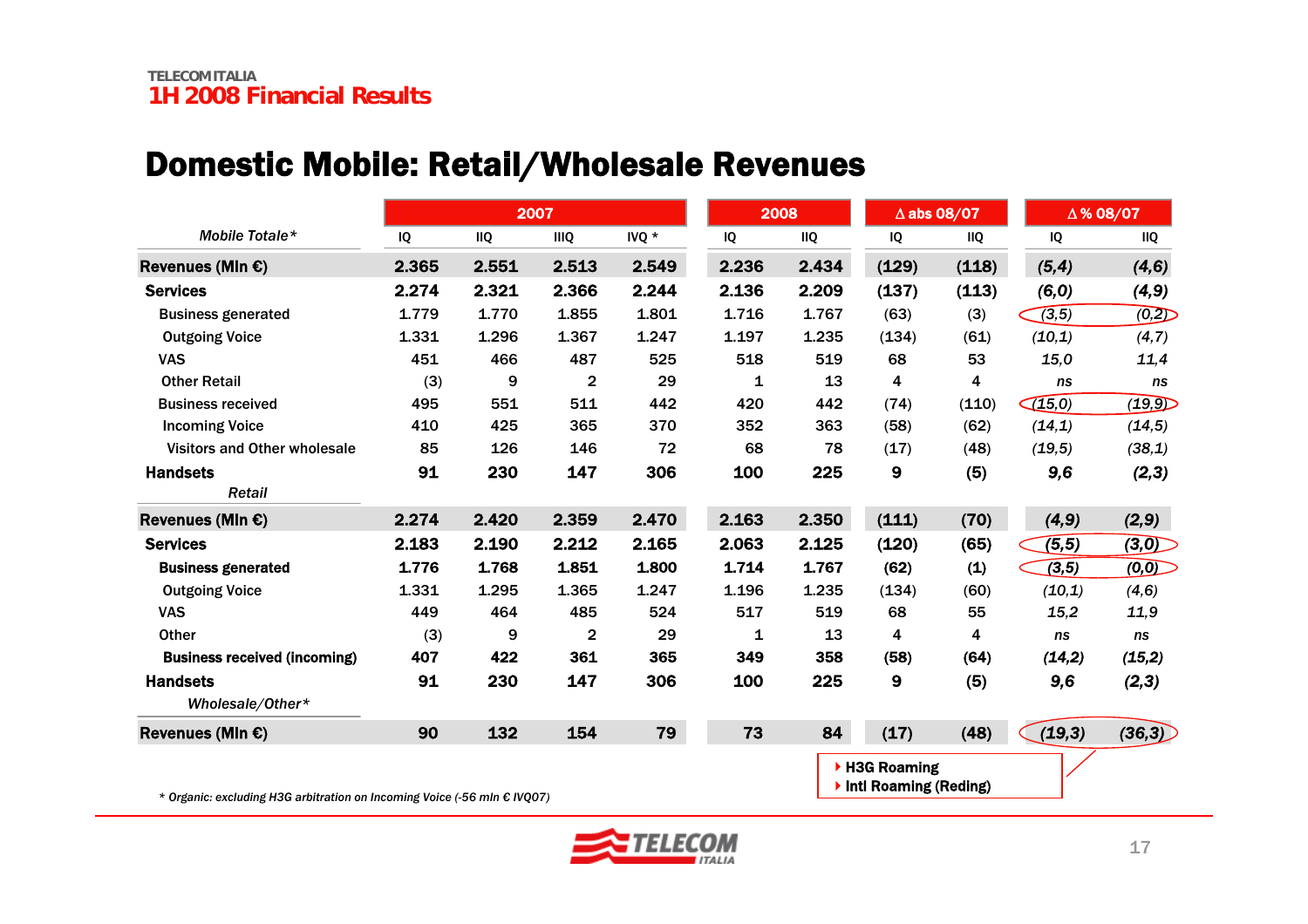

43,6 43,6

## Domestic Mobile: Less Quantity More Quality



*\* % F-M traffic terminated to TIM on total outgoing TI Wireline volumes*

YE 2007 IQ 2008 IH 2008

43,2

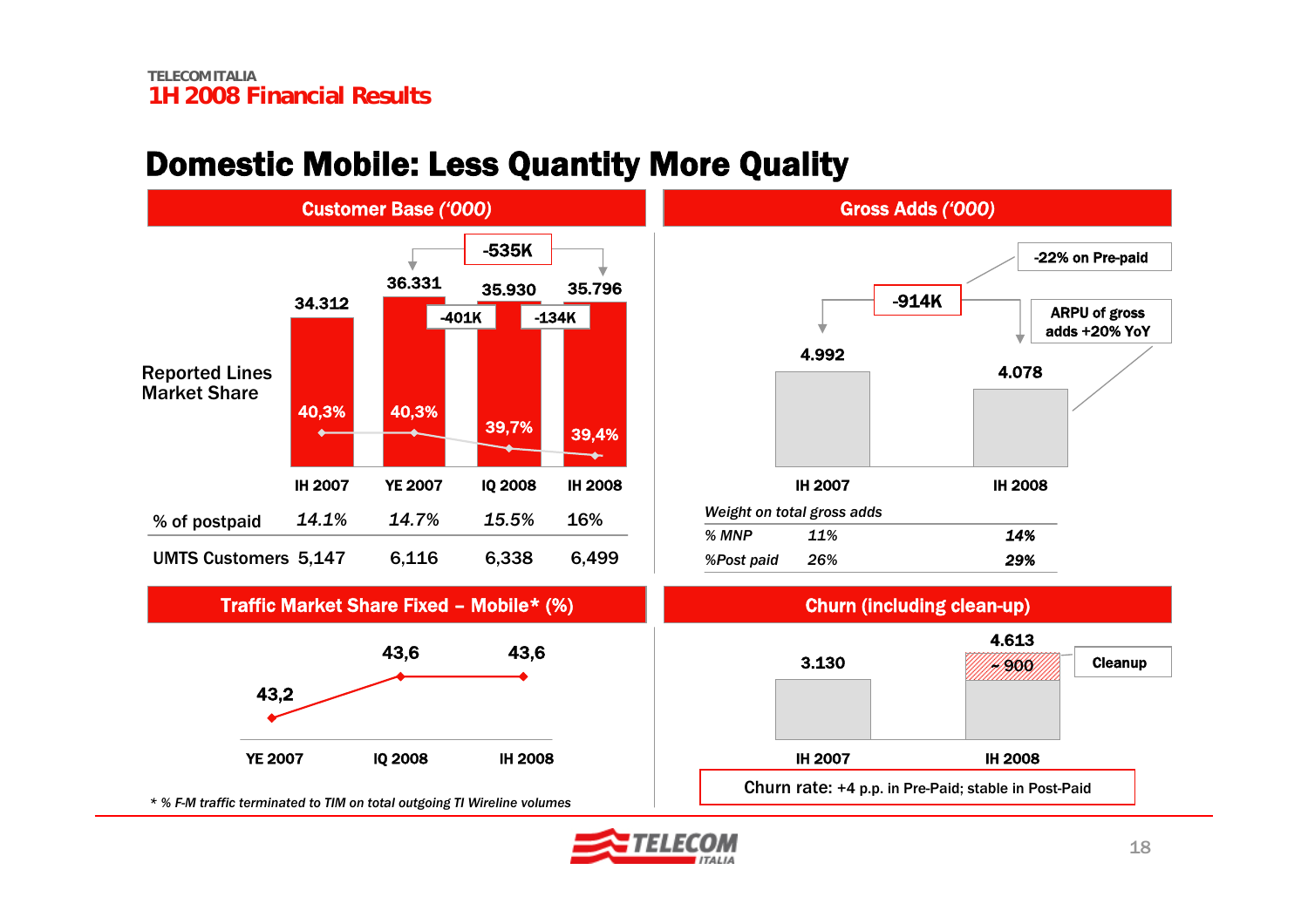#### Domestic Mobile: Defended Leadership on Valuable Segments

| <b>Customer Base</b> | %CB | ARPU* | Churn* |                                       | <b>Market Share** (%)</b>                        |                                       |
|----------------------|-----|-------|--------|---------------------------------------|--------------------------------------------------|---------------------------------------|
| <b>Enterprise</b>    | 6%  | 1.7X  | 0.5X   |                                       | 62.9% according tolast available panel (YE 2007) |                                       |
|                      |     |       |        | <b>Business</b>                       | 1-9 employees                                    | 10-499 employees                      |
| <b>Business</b>      | 8%  | 2.2X  | 1.1X   | 51,8<br>51,7<br>51,5                  | 51,8<br>51,5<br>51,1                             | 52,1<br>52,0<br>51,8                  |
|                      |     |       |        | <b>IIQ07</b><br>IVQ07<br><b>IIQ08</b> | <b>IIQ07</b><br>IVQ07<br><b>IIQ08</b>            | <b>IIQ07</b><br>IVQ07<br><b>IIQ08</b> |
| <b>High value</b>    | 18% | 2.9X  | 0.3X   | % Market Lines                        |                                                  | % Revenue Share                       |
| <b>Consumer</b>      |     |       |        | 41,4<br>41,1                          | 41,0                                             | 45,4<br>45,4<br>45,2                  |
| <b>Mass market</b>   | 68% | 0.3X  | 1.3X   | IIQ07<br>IVQ07                        | <b>IIQ08</b>                                     | <b>IIQ07</b><br>IVQ07<br><b>IIQ08</b> |

*\* TIM average = 1X*

*\*\* Source: CRA Research (panel TLC ex Nielsen), Eurisko*

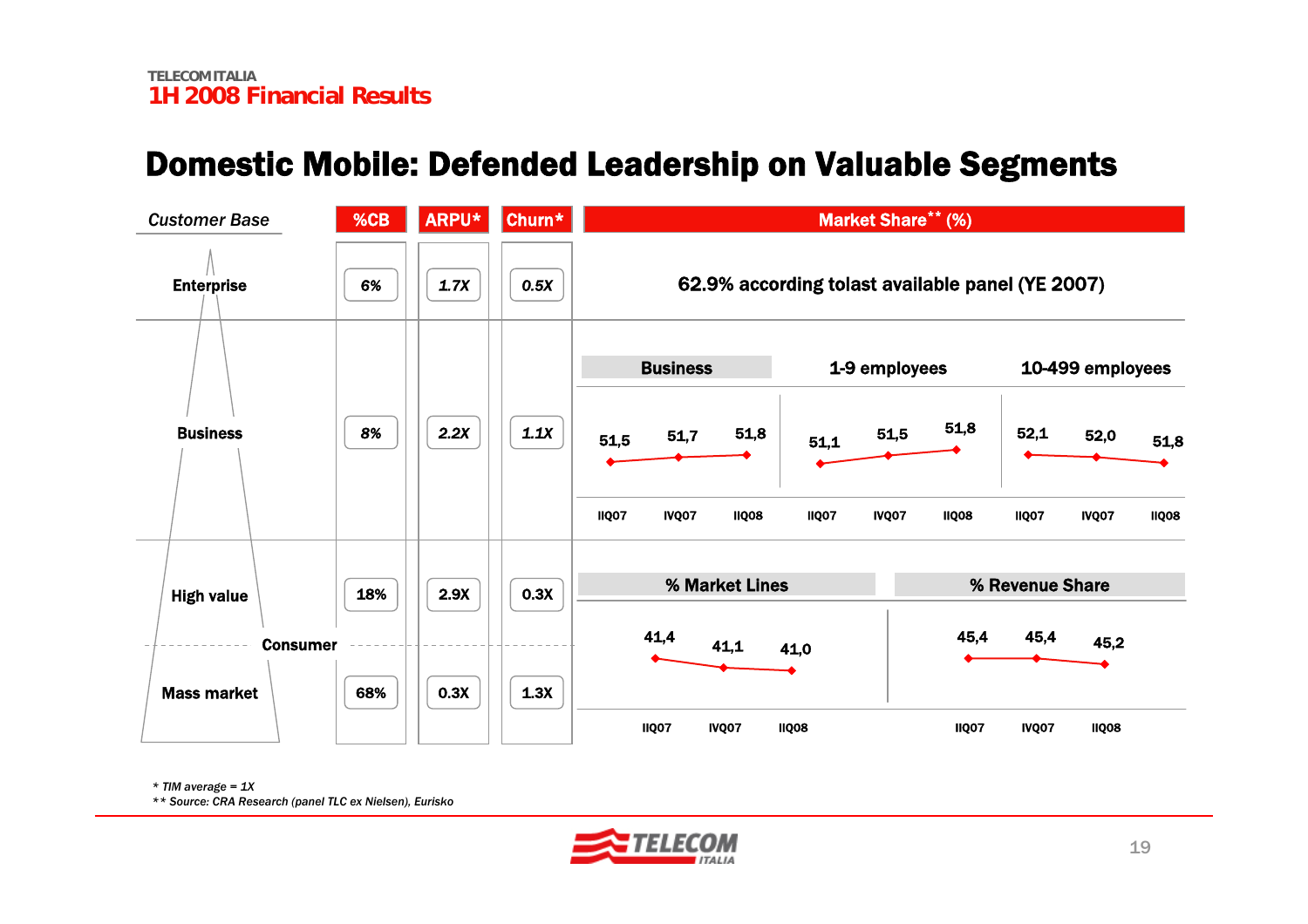#### Domestic Mobile: ARPU Rebound



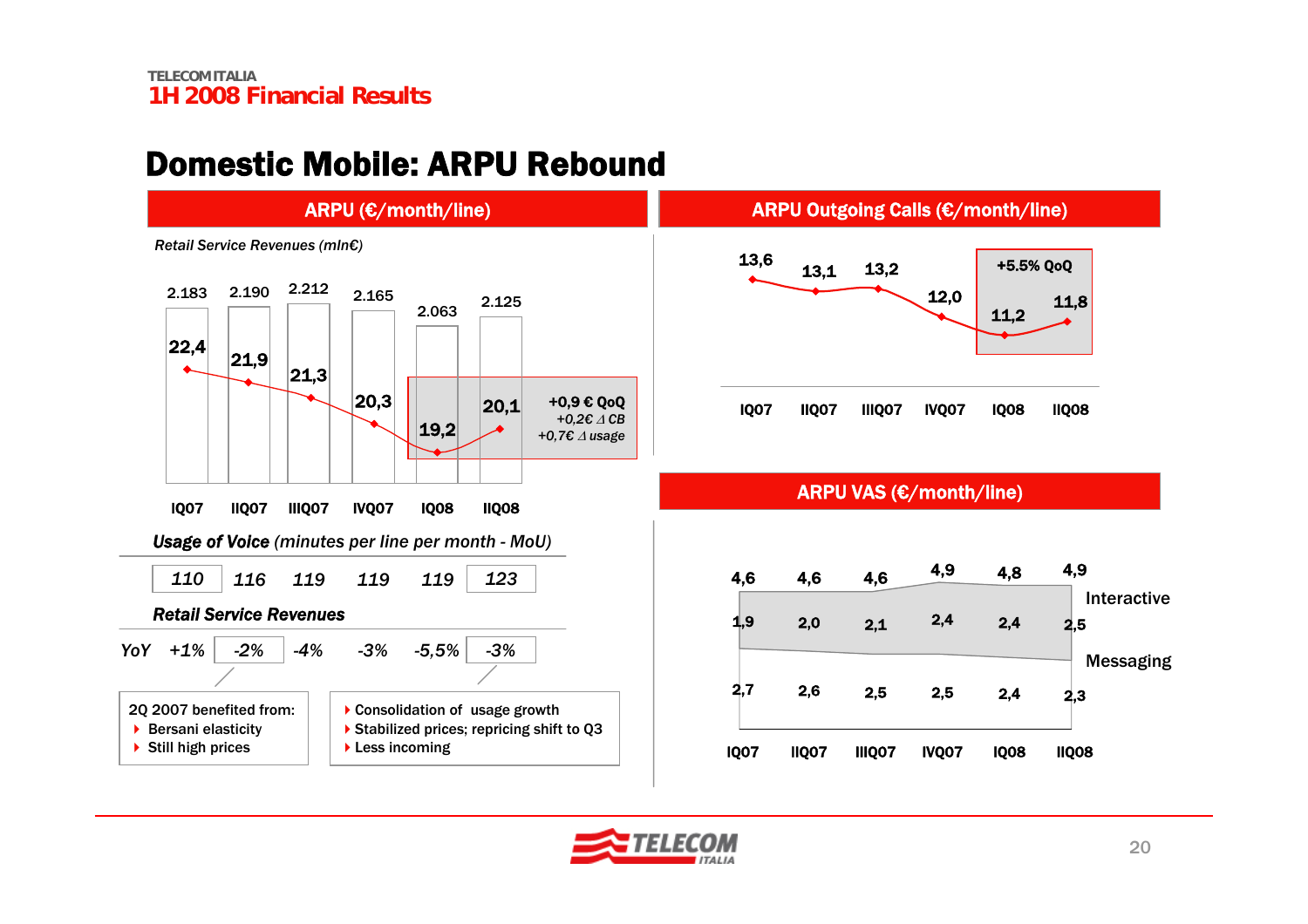#### Domestic Mobile: Outgoing Voice



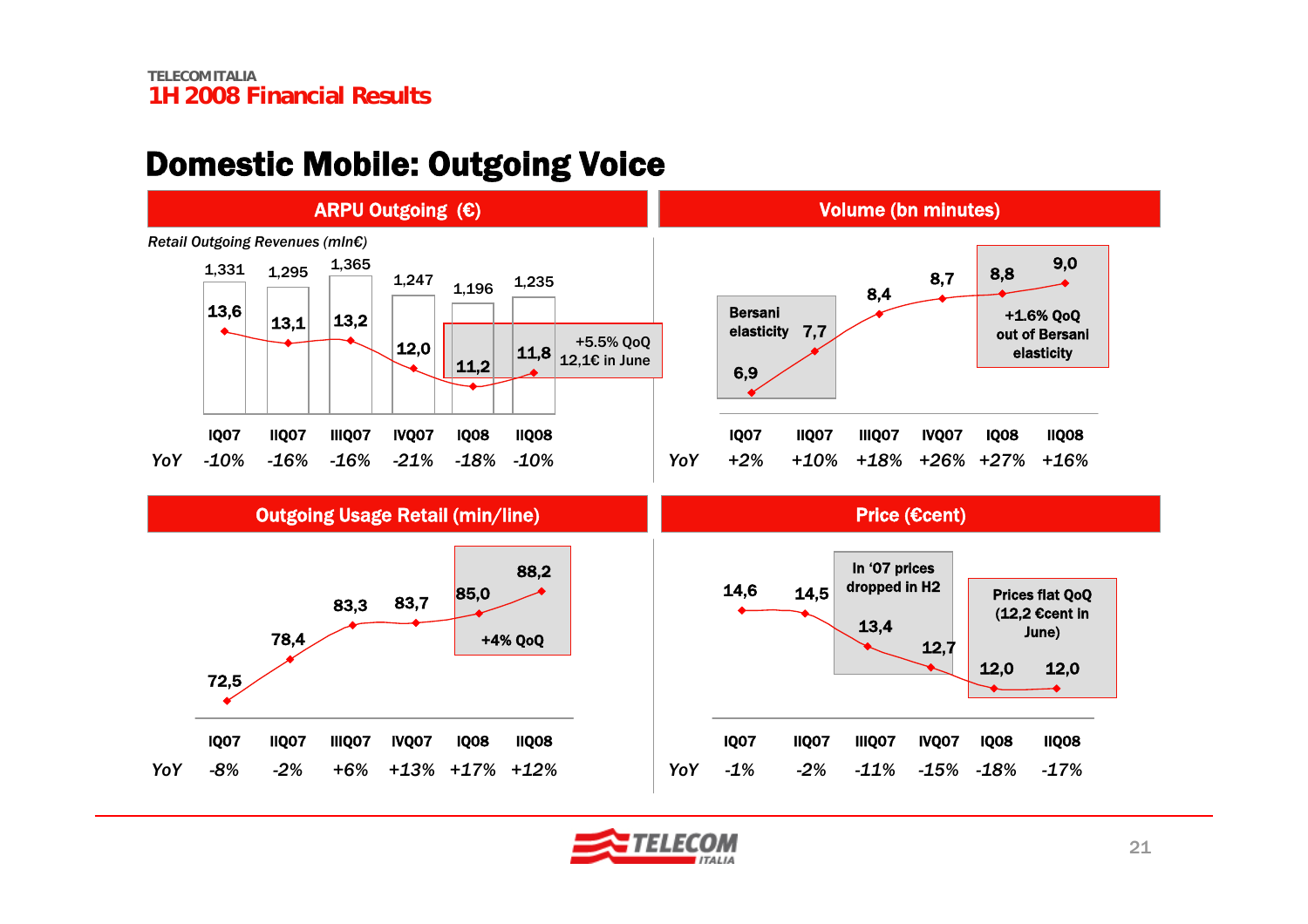#### Domestic Mobile: Incoming Voice



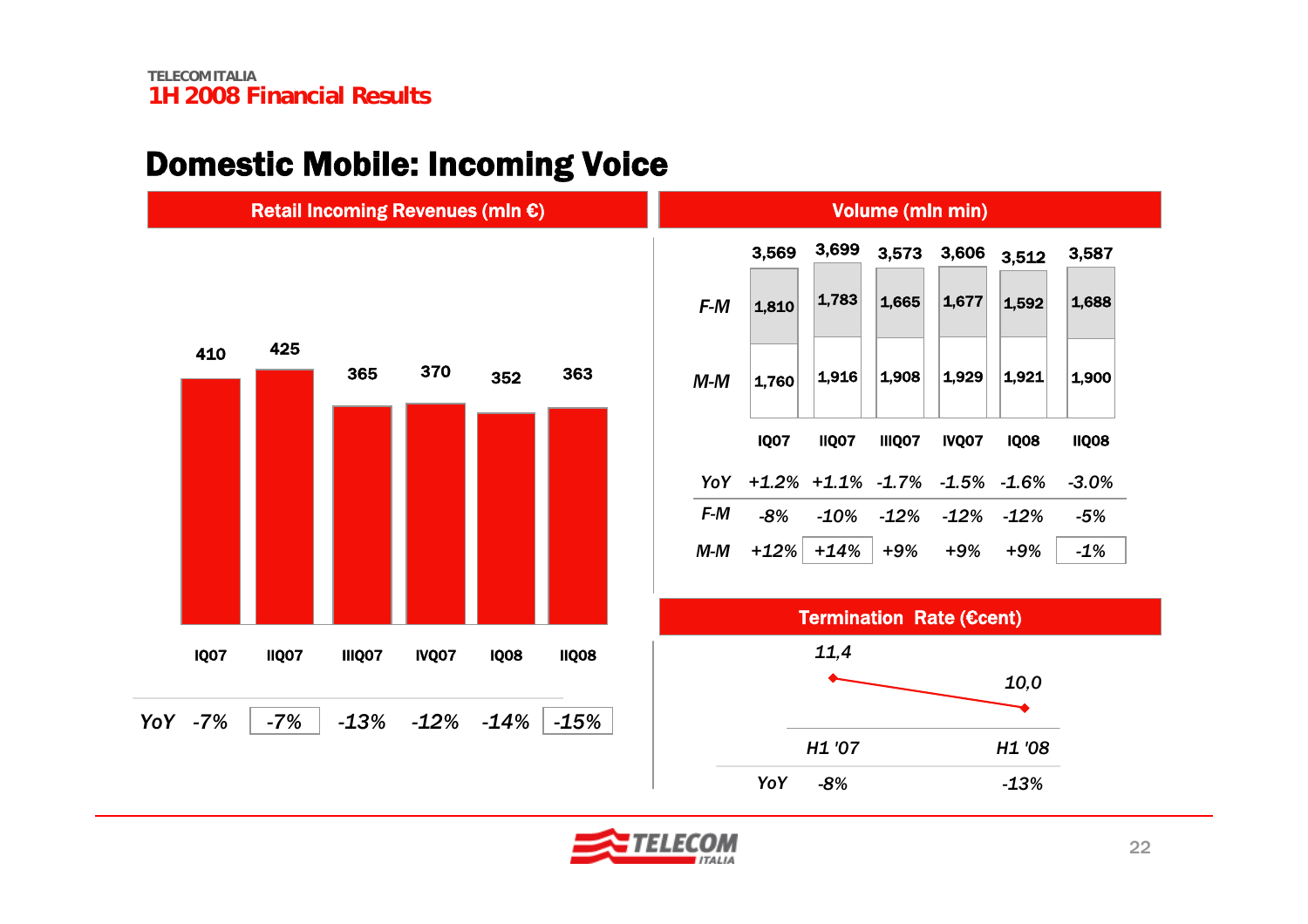#### Domestic Mobile: VAS - Interactive VAS Overtakes Messaging



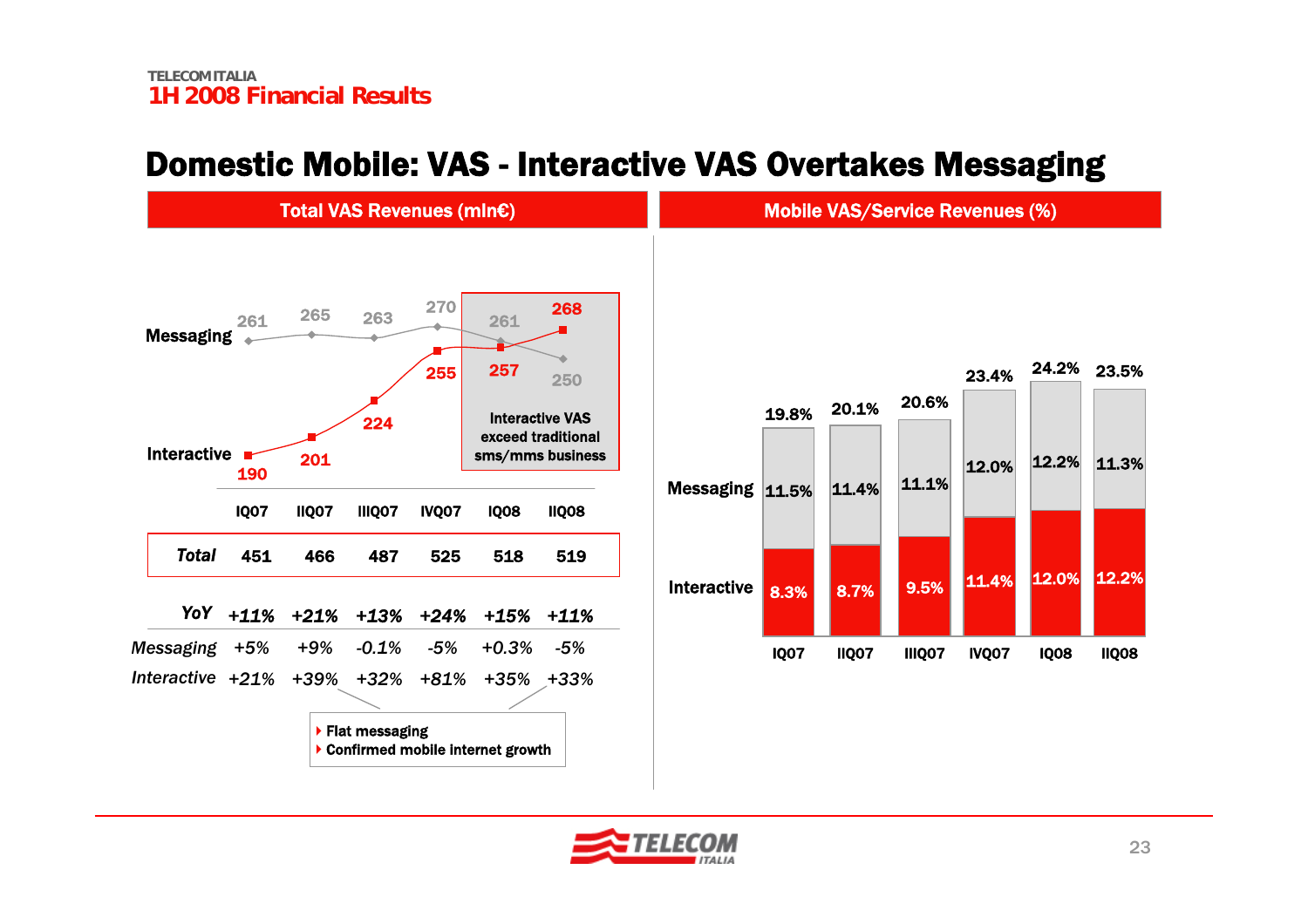## Domestic Mobile: Interactive VAS Driven by Mobile Internet



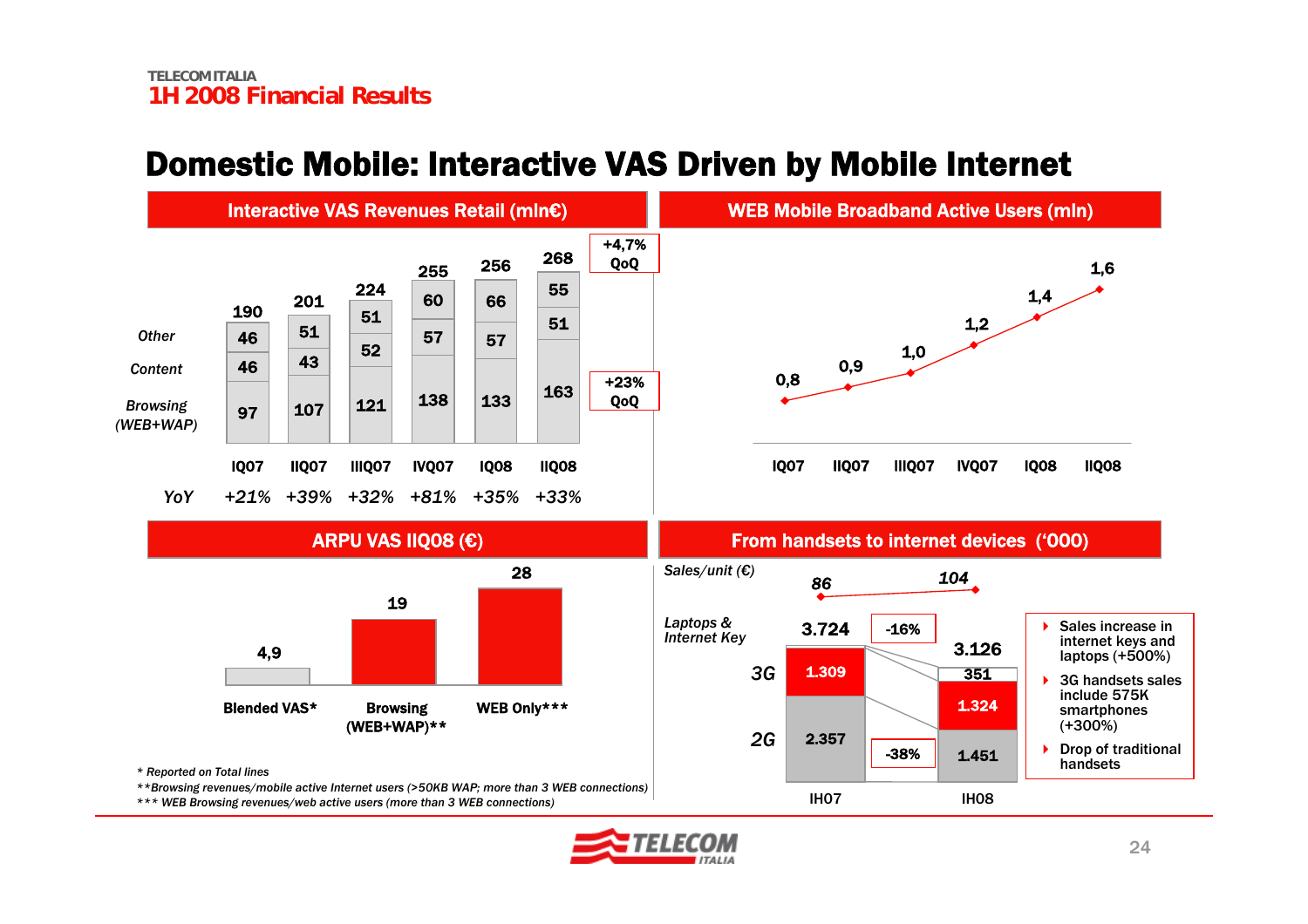#### -5.0% 4,916 -247 mln. € 4,669 -7.4% $-14.3\%$  +13.2%  $-26.0\%$  +1.1% **Outgoing** VoiceVASIncoming Voice Vis. & Other **IH07** Outgoing Incoming VAS Vis.& Handsets IH08 VoiceIncoming Voice VAS Vis. & **Other Handsets** -195 -119 +121 -56 +3 +2.1% (+101 mln€) organic business growth net of discontinuities\* Handsets2,627 2,432 8357169161,037 216160321325*Service Revenues* -250 mln. € -5.4% +2.1% (+98 mln€) organic business growth net of discontinuities\**€ Mln, %, Reported Data*

Domestic Mobile: Revenue Analysis

*\* Excluding Bersani Decree (-125 mln€); Termination cut F-M (-102 mln€); Reding impact (-90 mln€) and H3G Roaming (31 mln€)*

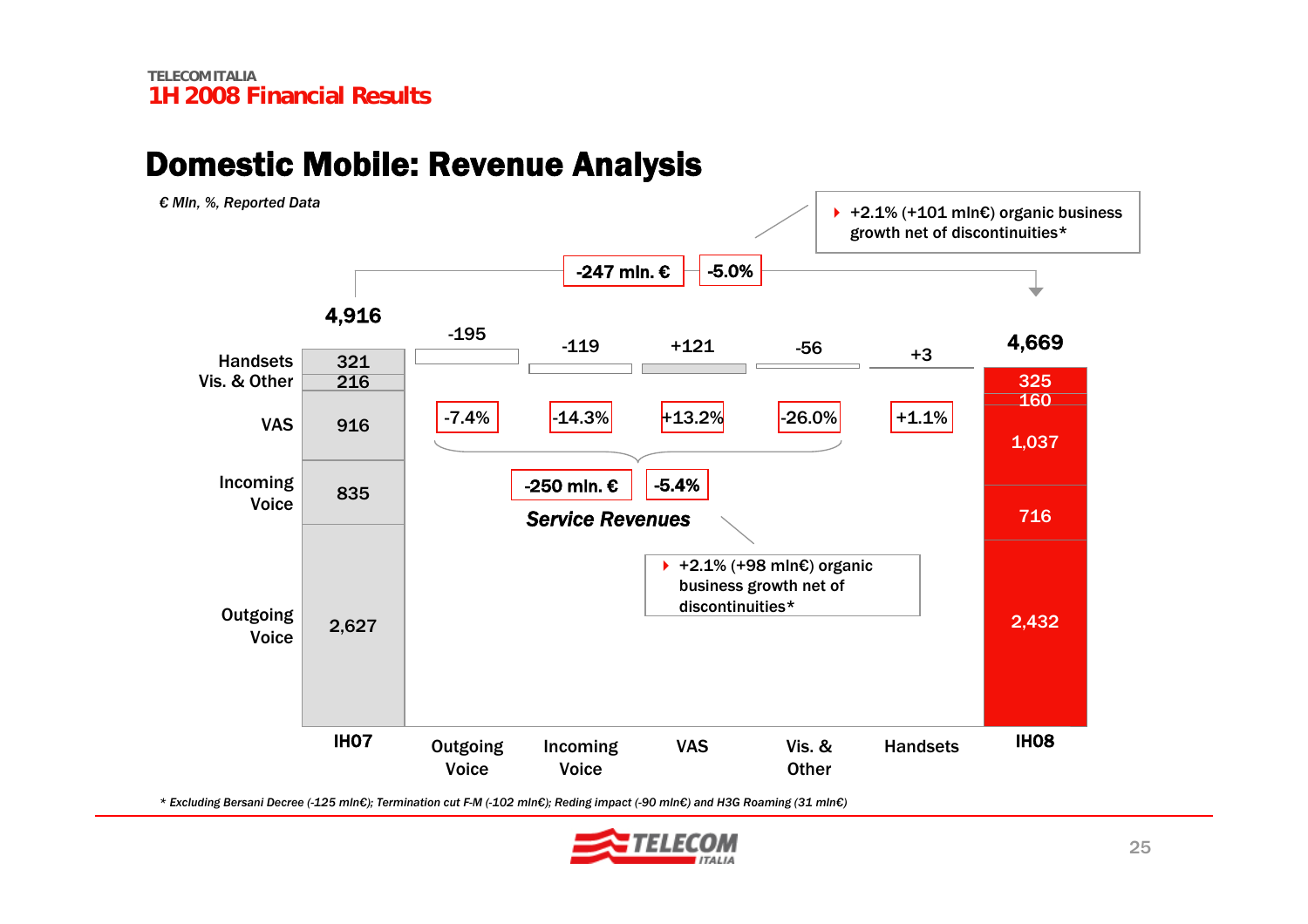#### Domestic Mobile: Drivers of Growth for 2H08

| <b>USAGE</b>                                                                                                                                                                                                                                                                             | <b>PRICE</b>                                                                                                                                                             | <b>VAS</b>                                                                                                                                                                            |  |  |
|------------------------------------------------------------------------------------------------------------------------------------------------------------------------------------------------------------------------------------------------------------------------------------------|--------------------------------------------------------------------------------------------------------------------------------------------------------------------------|---------------------------------------------------------------------------------------------------------------------------------------------------------------------------------------|--|--|
| <b>Segmented Offering</b>                                                                                                                                                                                                                                                                | <b>Mass Market price up</b>                                                                                                                                              | <b>Iphone 3G Launch</b>                                                                                                                                                               |  |  |
| <b>TIMin2 - Friends&amp;Family Concept</b><br>$\triangleright$ 50K early adopters (mainly prepaid heavy<br>users): ex post 700 minutes/user<br>Welcome Home - for Ethnic segment<br>$\triangleright$ +75% YoY International calls in June<br>MTV Mobile - second brand for young segment | Price increase of existing pre-paid plans:<br>$\triangleright$ Tariff plans revised<br>Introduction of "TIM-50% long": halved<br>price for on-net calls, after 2° minute | Launch on July 11th (sell in 50k):<br>$\triangleright$ postpaid and prepaid offers tailored for<br>iphone (data centric)<br>20€ ARPU uplift for postpaid<br>Mix pre/postpaid: 80%-20% |  |  |
| <b>Mass Market Offering</b>                                                                                                                                                                                                                                                              | <b>TIM Tribù Repricing</b>                                                                                                                                               | <b>Push Alice Mobile</b>                                                                                                                                                              |  |  |
| "Chiara"<br>$\blacktriangleright$ flat tariff plan with multiple options                                                                                                                                                                                                                 | "All you can eat" in community:<br>$\triangleright$ calls, sms, mms, videocall, IM at 1 $\epsilon$ per day                                                               | "Spread Personal Internet concept"<br>▶ Bundle pack of miniPC, internet key and<br>data                                                                                               |  |  |
| <b>Convergence - TIM Family</b>                                                                                                                                                                                                                                                          | "Autoricarica"                                                                                                                                                           | <b>Convergence - Alice</b>                                                                                                                                                            |  |  |
| $\blacktriangleright$ Home Zone for voice<br><b>ADSL Naked for data</b><br>$\blacktriangleright$ Family net voice tariff plan                                                                                                                                                            | Reduced bonus on incoming calls                                                                                                                                          | Broadband at home and on the move:<br>▶ Bundling of internet key & data<br>traffic for Fixed ADSL existing<br><b>Customer Base</b>                                                    |  |  |
| Volume (bn min)<br>9,0<br>8,8<br>2008<br>8,7<br>8,4<br>2007<br>7,7<br><b>Consolidate</b><br>6,9<br><b>IVQ</b><br>IQ<br><b>IIQ</b><br><b>IIIQ</b>                                                                                                                                         | Price (€cent)<br>14,6<br>14,5<br>13,4<br>2007<br>12,7<br>2008<br><b>Secure</b><br>12,0<br>12,0<br><b>IVQ</b><br>IQ<br><b>IIQ</b><br><b>IIIQ</b>                          | Interactive VAS Revenues (mIn€)<br>268<br>256<br>2008<br>255<br>2007<br>224<br>201<br>190<br>Speed-up<br><b>IIQ</b><br><b>IVQ</b><br>IQ<br><b>IIIQ</b>                                |  |  |

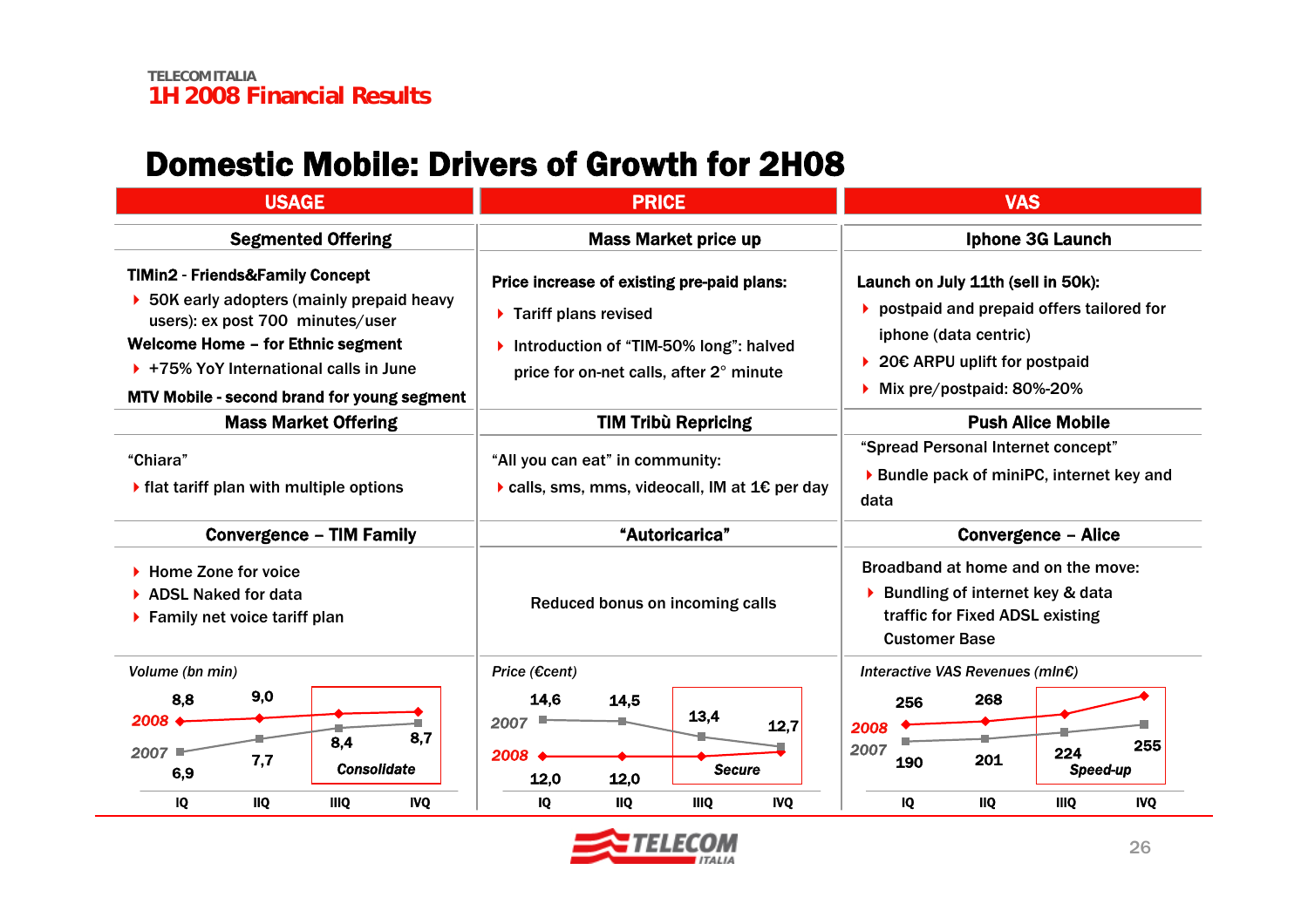#### Domestic Mobile: Guidance 2008

|                             | 2008 Targets                                                                               |           | 2008 Outlook                                                                                                                          |
|-----------------------------|--------------------------------------------------------------------------------------------|-----------|---------------------------------------------------------------------------------------------------------------------------------------|
| <b>Market</b>               | $\blacktriangleright$ Focus on Revenue share rather than<br>market share (~ 40% Mkt share) | $~1.39\%$ | Less lines, more ARPU:<br>$\triangleright$ Focus on quality of gross adds                                                             |
| share<br>and                | Stable positioning on key segments                                                         |           | ▶ Retention of valuable customers<br>▶ Disconnection of inactive lines<br>Stable shares on valuable segments                          |
| <b>ARPU</b>                 | Slowdown ARPU dilution (20 $\varepsilon$ )                                                 |           |                                                                                                                                       |
| <b>VAS</b><br><b>Mobile</b> | $\triangleright$ ~ 25% VAS on Service Revenues                                             |           |                                                                                                                                       |
| <b>internet</b>             | ▶ 2.6 mln Mobile Broadband lines                                                           |           |                                                                                                                                       |
| <b>Revenue</b>              | ▶ Flat Retail Service Revenues                                                             | $-1.5%$   | ▶ Retail Service Revenues:<br>$\blacktriangleright$ - 4.2% in H1 (-1.4% net of Bersani)<br>▶ Positive in Q4 and H2 for VAS, price-up, |
| growth                      | ▶ -2% Total Mobile Revenues                                                                |           | more usage of voice<br>▶ More handsets sales on Total Revenues<br>(Iphone, internet devices)                                          |

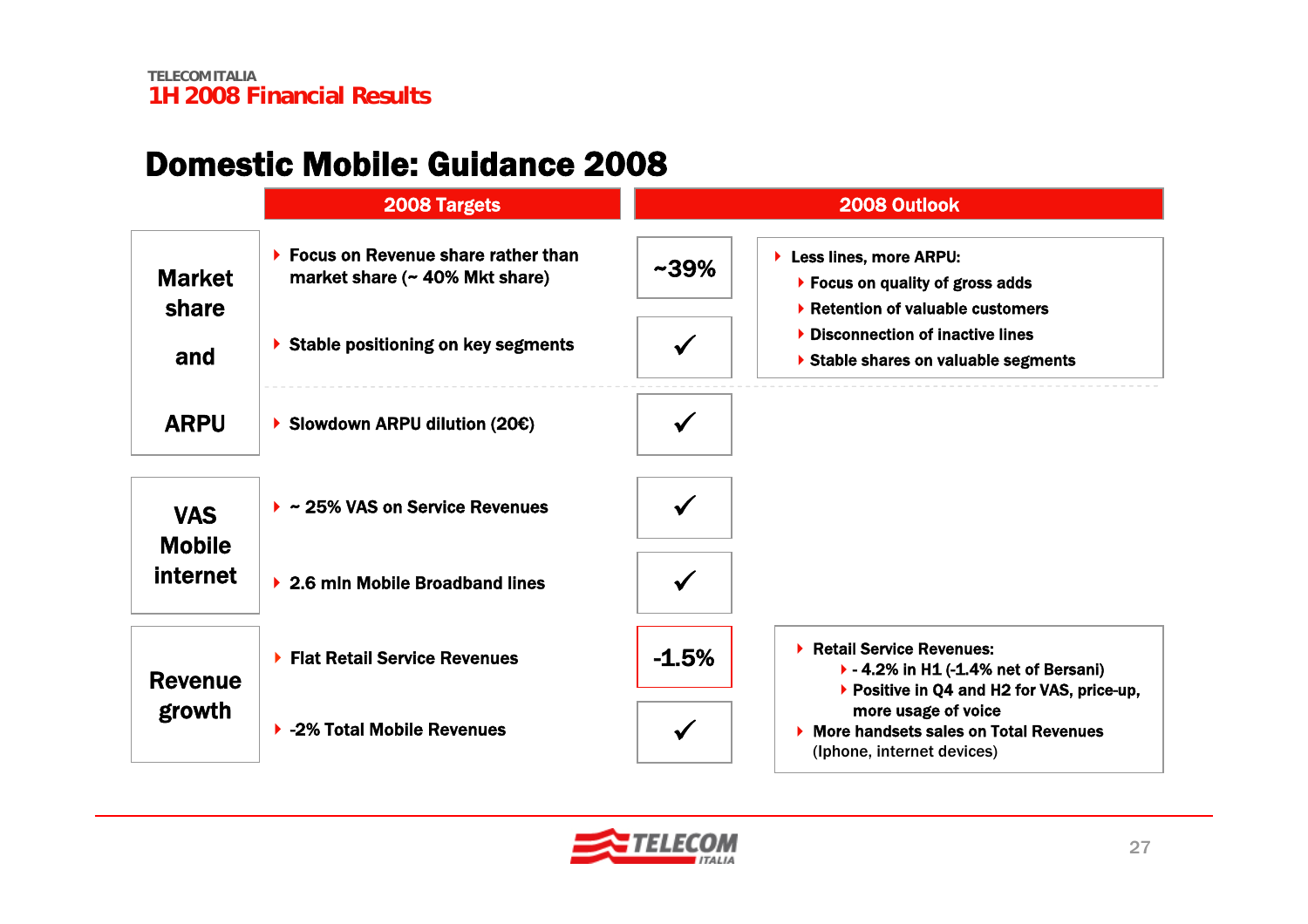**TELECOM ITALIA1H 2008 Financial Results**

#### Agenda

- 1H 2008 business performance:
	- Domestic
		- ▶ Fixed business performance
		- Mobile business performance
		- **▶ Cost Analysis**
	- European BB: HanseNet + BBNED
	- ▶ TIM Brasil

▶ Appendix

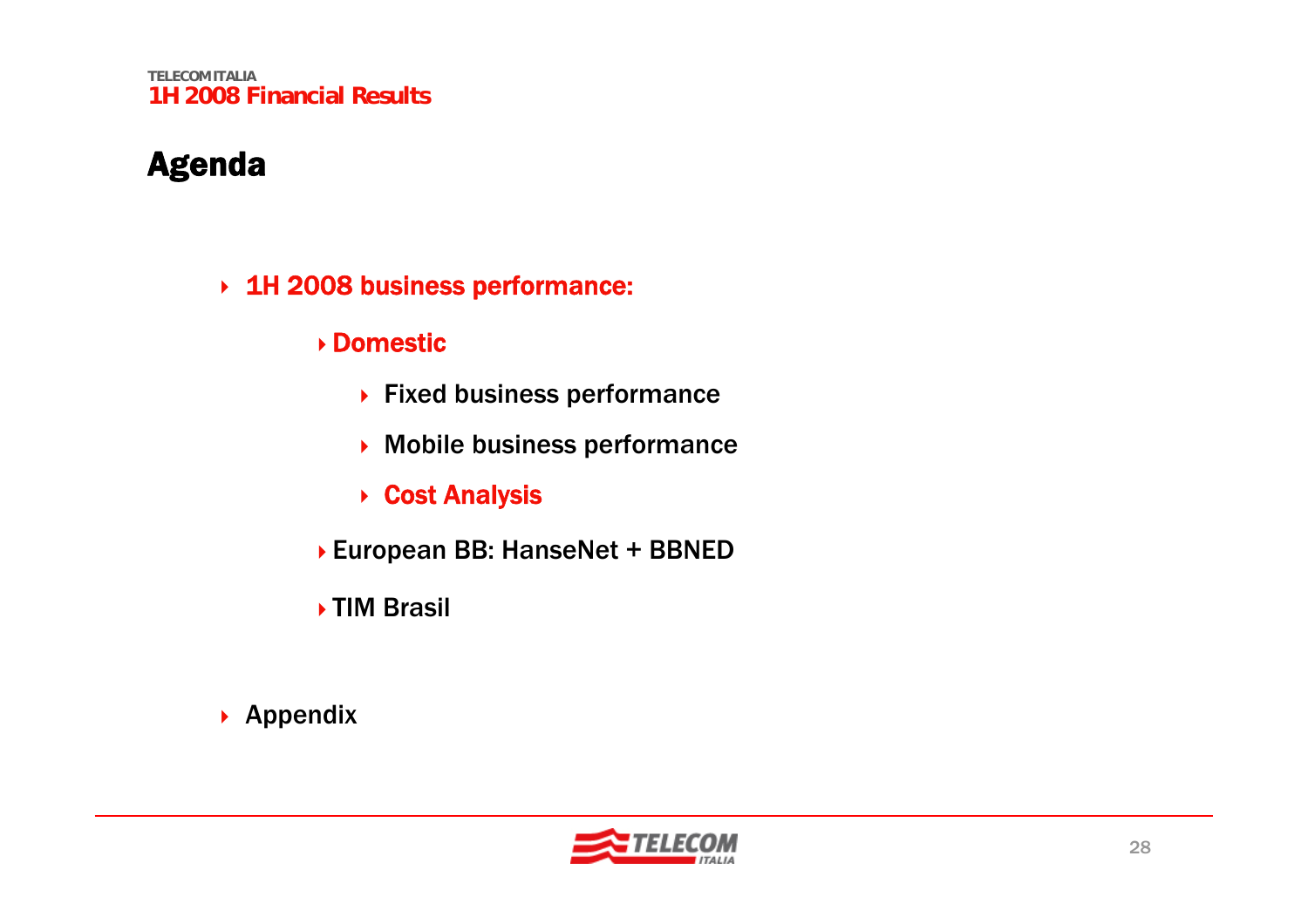#### Domestic: Cost Analysis



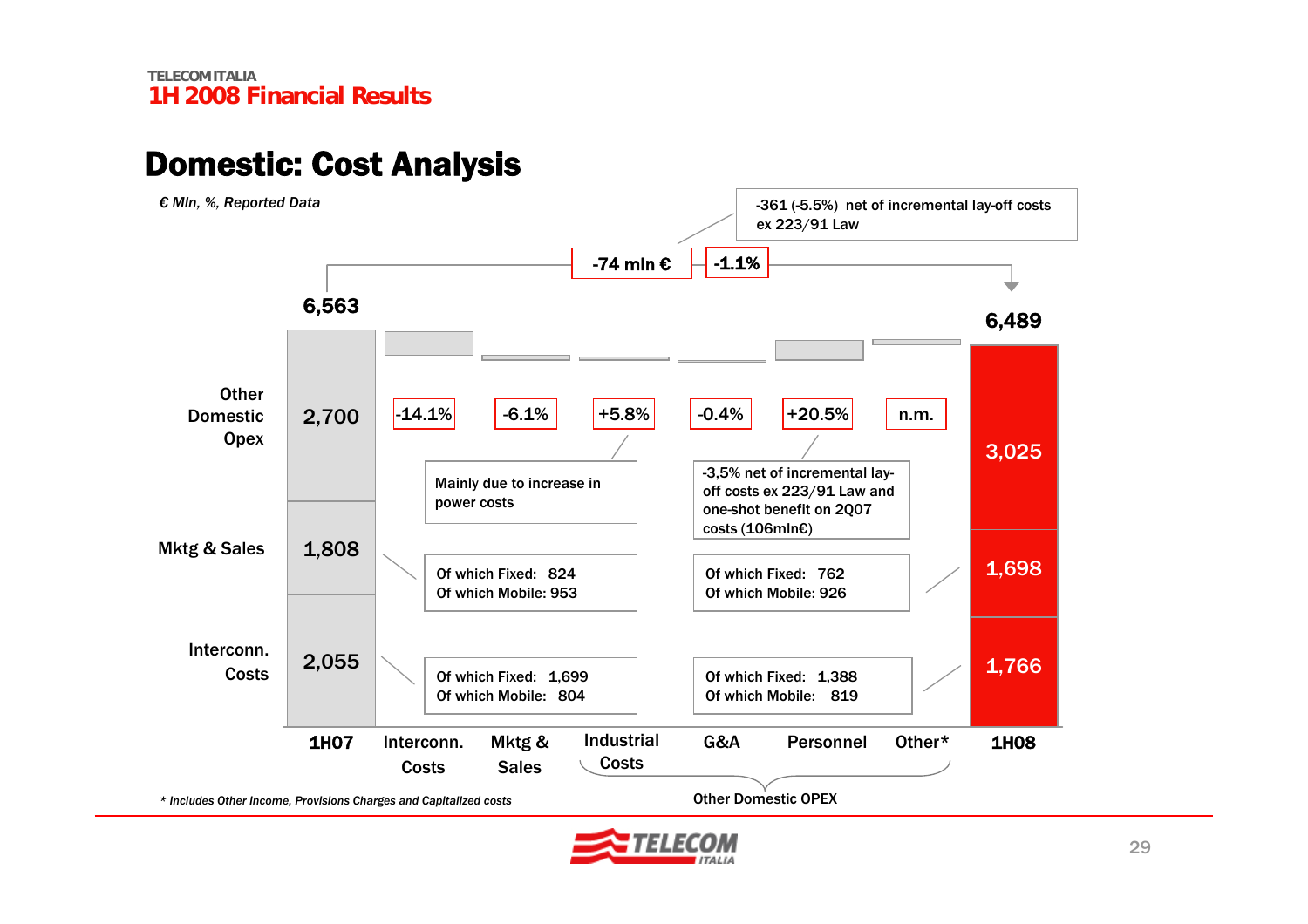#### Domestic: Efficiency



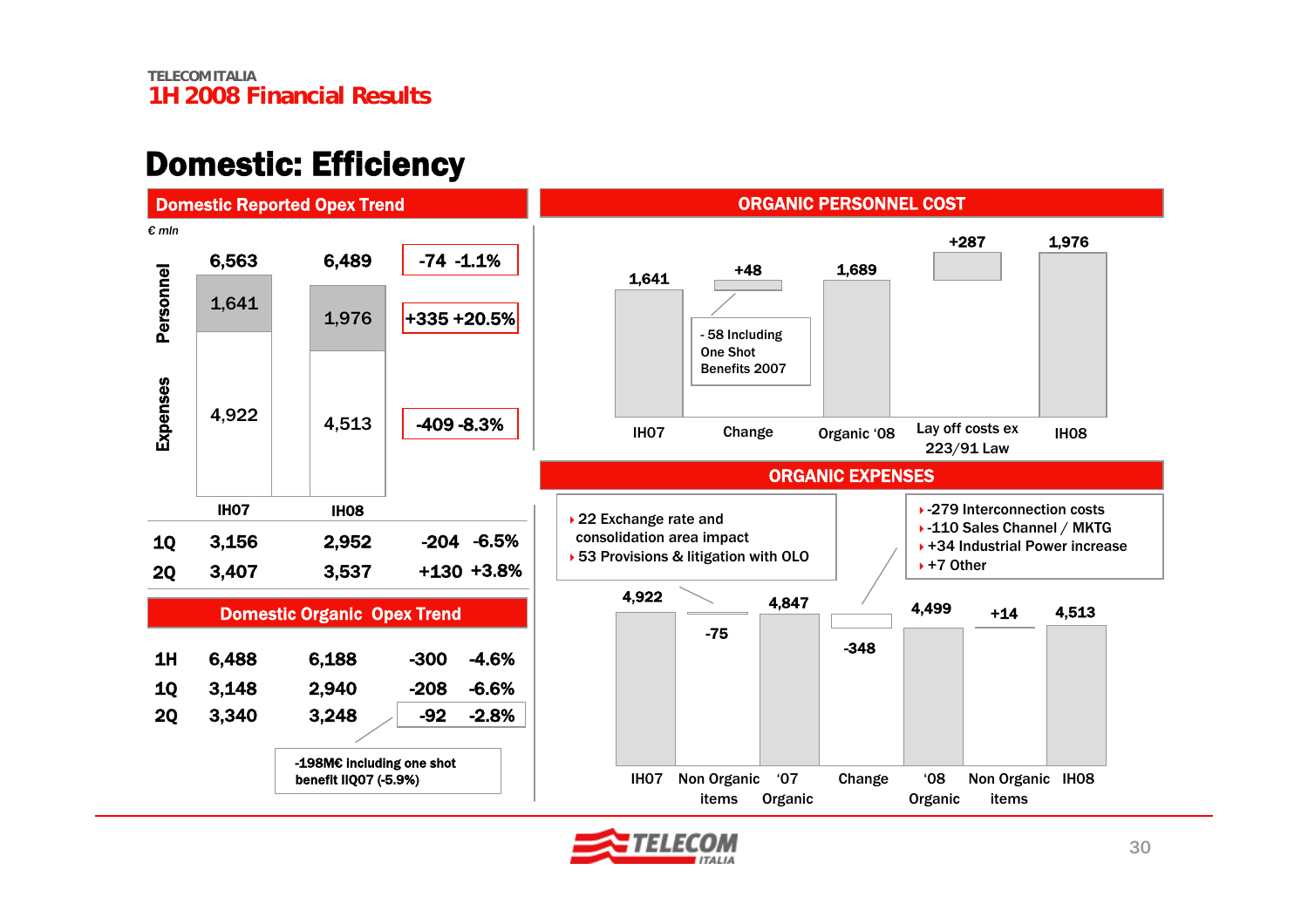#### 2008 Domestic Targets Confirmed

*Organic Data*

|                                                   | <b>Target 2008</b>        | <b>IHO8 Results</b>        | 2008 Outlook |                                             |
|---------------------------------------------------|---------------------------|----------------------------|--------------|---------------------------------------------|
| <b>Domestic</b><br><b>Revenues</b>                | > 23bnl €                 | $\sim$ 11,5 bnl $\epsilon$ | $\checkmark$ | <b>Domestic Organic EBITDA Margin Trend</b> |
| <b>Fixed Revenues</b>                             | $\sim$ 15 bln $\epsilon$  | $\sim$ 7,5 bln $\epsilon$  | $\checkmark$ | 46.7%<br>2007<br><b>AVG 44.5%</b><br>42.3%  |
| <b>Mobile Revenues</b>                            | $\sim$ 9,8 bln $\epsilon$ | $~\sim$ 4,7 bln€           | $\checkmark$ | 45.9%<br>$AVG \sim 44\%$<br>2008            |
| <b>Domestic Organic</b><br><b>EBITDA margin %</b> | $~14\%$                   | 45.9%                      | $\checkmark$ | I Half<br>II Half                           |

▶ Domestic Revenues Target confirmed (both on Fixed and Mobile)

▶ Expected 2H YoY Organic costs reduction in line with 1H thanks to structural costs saving programs launched in 2008 (Mktg&Sales, G&A)

Domestic Organic EBITDA Target confirmed

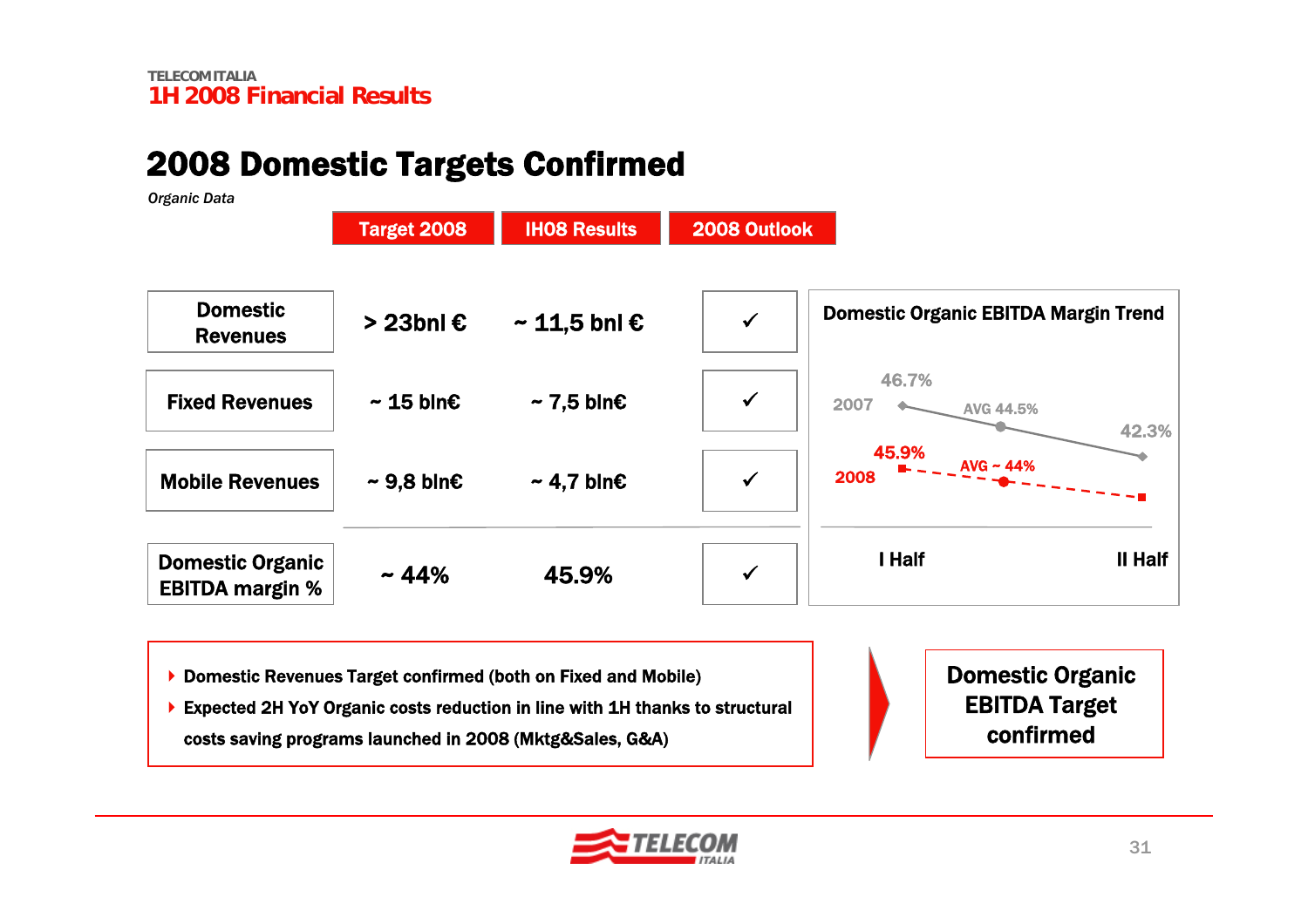**TELECOM ITALIA1H 2008 Financial Results**

#### Agenda

- 1H 2008 business performance:
	- Domestic
		- ▶ Fixed business performance
		- Mobile business performance
		- ▶ Cost Analysis
	- European BB: HanseNet + BBNED
	- **▶ TIM Brasil**
- ▶ Appendix

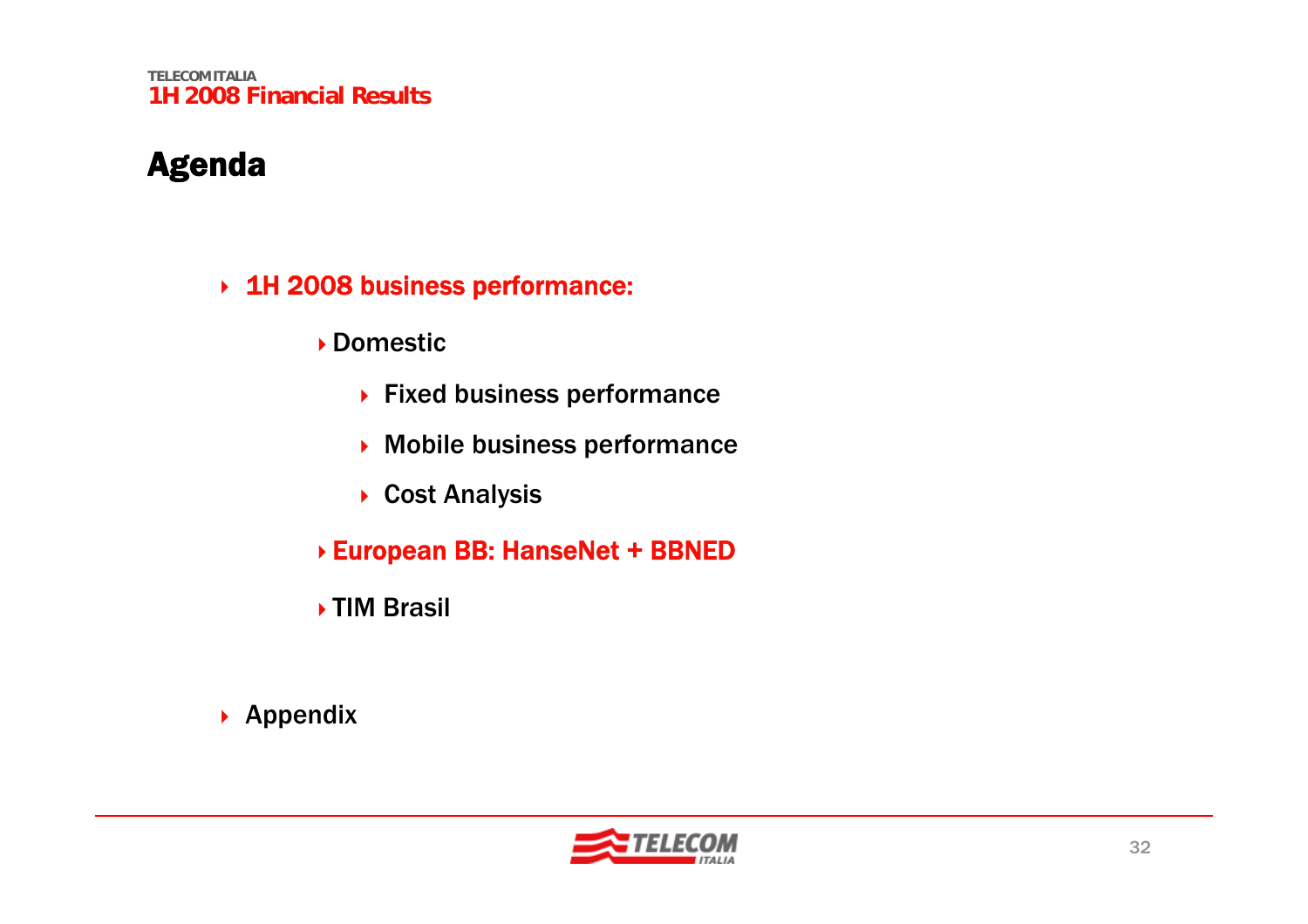#### European BroadBand: Main Results by Country

*€ Mln, 'OOO lines, %, Reported Data*

|                        | <b>Total European BB</b> |                         |                     | of which HanseNet + AOL |              |              |                     | of which <b>BBNED</b> |                         |               |                   |                         |
|------------------------|--------------------------|-------------------------|---------------------|-------------------------|--------------|--------------|---------------------|-----------------------|-------------------------|---------------|-------------------|-------------------------|
|                        | 1H '08                   | $\vert$ 1H '07* $\vert$ | $\Delta$ Abs        | $\Delta\%$              | 1H '08       | 1H '07       | $\Delta$ Abs        | $\Delta\%$            |                         | 1H '08 1H '07 |                   | $\Delta$ Abs $\Delta\%$ |
| <b>Revenues</b>        | 642                      | 512                     | $+130$              | $+25.4%$                | 601          | 476          |                     | $+125$ +26.3%         | 41                      | 36            |                   | +5 +13.9%               |
| <b>Ebitda</b>          | 119                      | 128                     | -9                  | $-7.0%$                 | 115          | 118          | $-3$                | $-2.5%$               | $\overline{\mathbf{4}}$ | 10            | $-6$              | $-60.0%$                |
| Ebitda margin          | 18.5%                    | 25.0%                   | $-6.5 p.p.$         |                         | 19.1%        | 24.8%        | $-5.7 p.p.$         |                       | 9.8%                    | 27.8%         | $-18.0 p.p.$      |                         |
| <b>Ebit</b>            | $\overline{2}$           | 52                      | $-50$               | $-96.2%$                | 9            | 52           | $-43$               | $-82.7%$              | $-7$                    | $\mathbf 0$   | $-7$              | n.m.                    |
| Ebit margin            | 0.3%                     | 10.2%                   | $-9.9 p.p.$         |                         | 1.5%         | 10.9%        | $-9.4 p.p.$         |                       | $-17.1%$                | 0.0%          | $-17.1 p.p.$      |                         |
| Capex<br>% on revenues | 189<br>29.4%             | 190<br>37.1%            | $-1$<br>$-7.7 p.p.$ | $-0.5%$                 | 181<br>30.1% | 186<br>39.1% | $-5$<br>$-9.0 p.p.$ | $-2.7%$               | 8∥<br>19.5%             | 4<br>11.1%    | +4<br>$+8.4 p.p.$ | +100%                   |

Organic growth:

 $+10,5%$  Revenues  $\blacktriangleright$  -8,0% EBITDA

*\* Pro-forma Data excluding Liberty Surf Group (discontinued operations)*

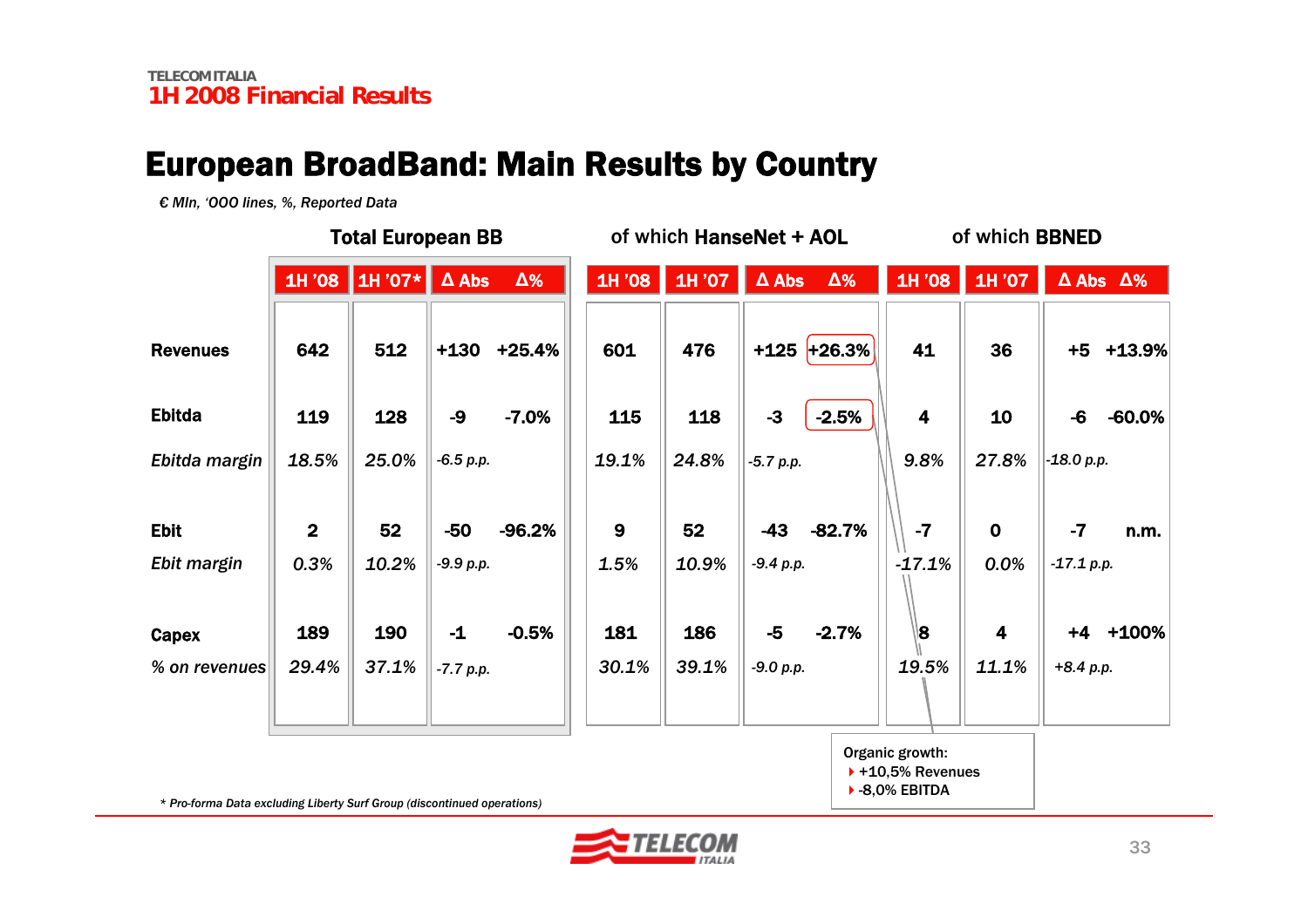#### HanseNet: Main Results

*€ Mln, %*

|                            |              | <b>Organic Growth</b> |                     |          |                      |            |  |
|----------------------------|--------------|-----------------------|---------------------|----------|----------------------|------------|--|
|                            | 1H '08       | 1H '07                | $\pmb{\Delta}$      | Δ%       | $\Delta$             | $\Delta$ % |  |
| <b>Revenues</b>            | 601          | 476                   | $+125$              | $+26.3%$ | $+57$                | $+10.5%$   |  |
| <b>Ebitda</b><br>% on revs | 115<br>19.1% | 118<br>24.8%          | $-3$<br>$-5.7 p.p.$ | $-2.5%$  | $-10$<br>$-3.9 p.p.$ | $-8.0%$    |  |
| Capex<br>% on revs         | 181<br>30.1% | 186<br>39.1%          | $-5$<br>$-9.0$ pp   | $-2.7%$  | -5<br>$-9.0$ pp      | $-2.7%$    |  |

- ▶ HanseNet is slightly reducing its market share, as most of the DSL alternative players, mainly due to the increasing competition from the incumbent, cable operators and Vodafone
- ▶ While Alice BB customers keep on growing, decline of AOL customers is offsetting the core growth
- Although nominal price is stable to 29.90€/month for a dual play flat-rate offer, price competition is based on commercial promotions and generates high pressure on margins and profitability. ARPU is expected to slightly decrease in 2Half
- ▶ High customer service cost due to process reengineering, which allowed reaching best in class performance, started to decrease and will generate further efficiency in 2H

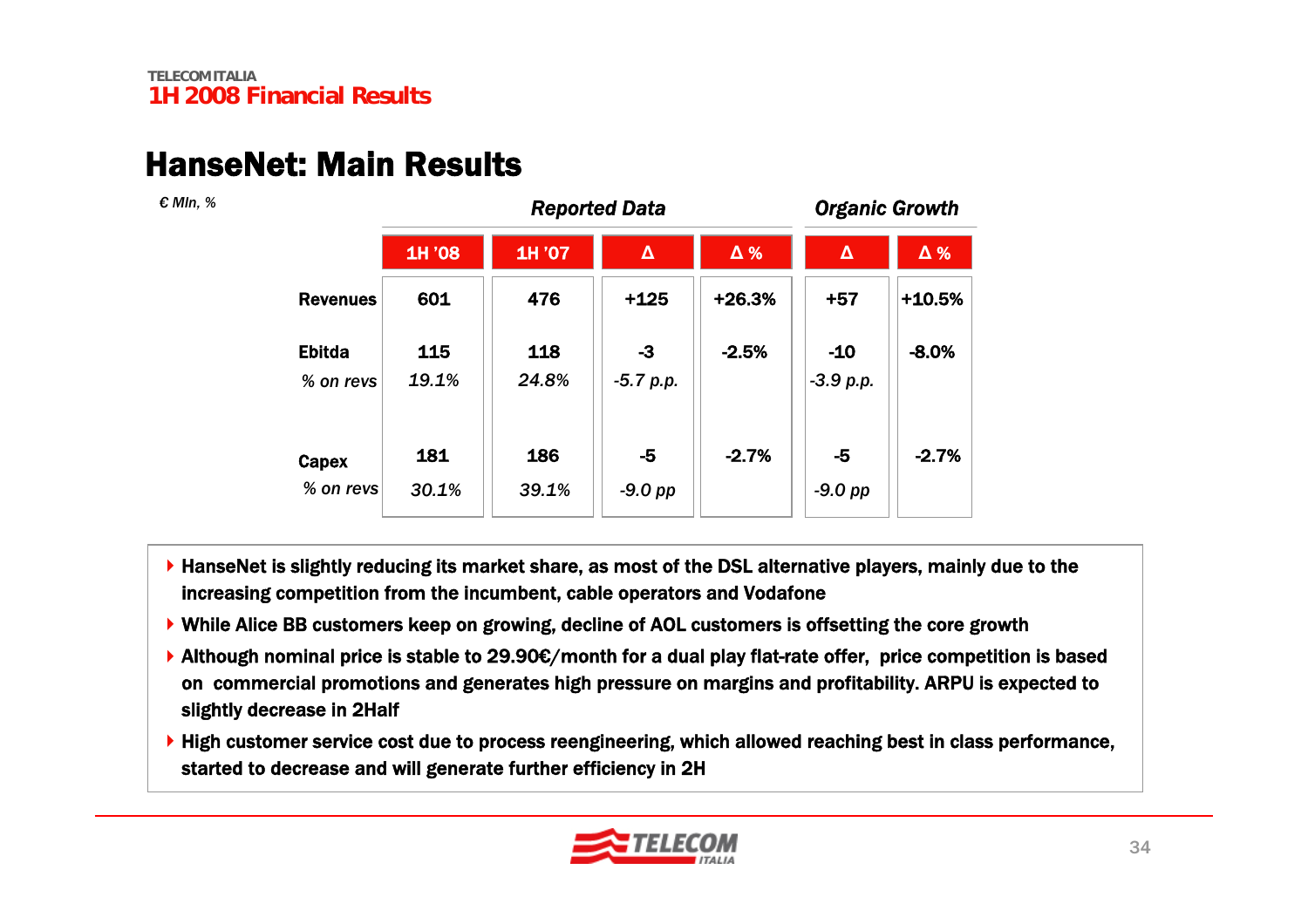#### HanseNet: Broadband Portfolio Evolution



- ▶ Overall BB net growth (+ 12K vs 2H-07 and -11k vs Q1-08) continues to suffer from decline of AOL customers while Alice customers keep on increasing (+205K vs 2H-07 and +70K vs Q1-08)
- ▶ Q2 Gross adds decreased but are in line with expectations (+190k vs Q1), affected by the general market slow down
- ▶ F2M convergent offer penetration increased from 5% in 2H-07 to 14% in 1Q-08 to 24% in 1H-08
- ▶ Brand awareness increased to 67% in 1H-08 vs previous 51% surveyed in February '08

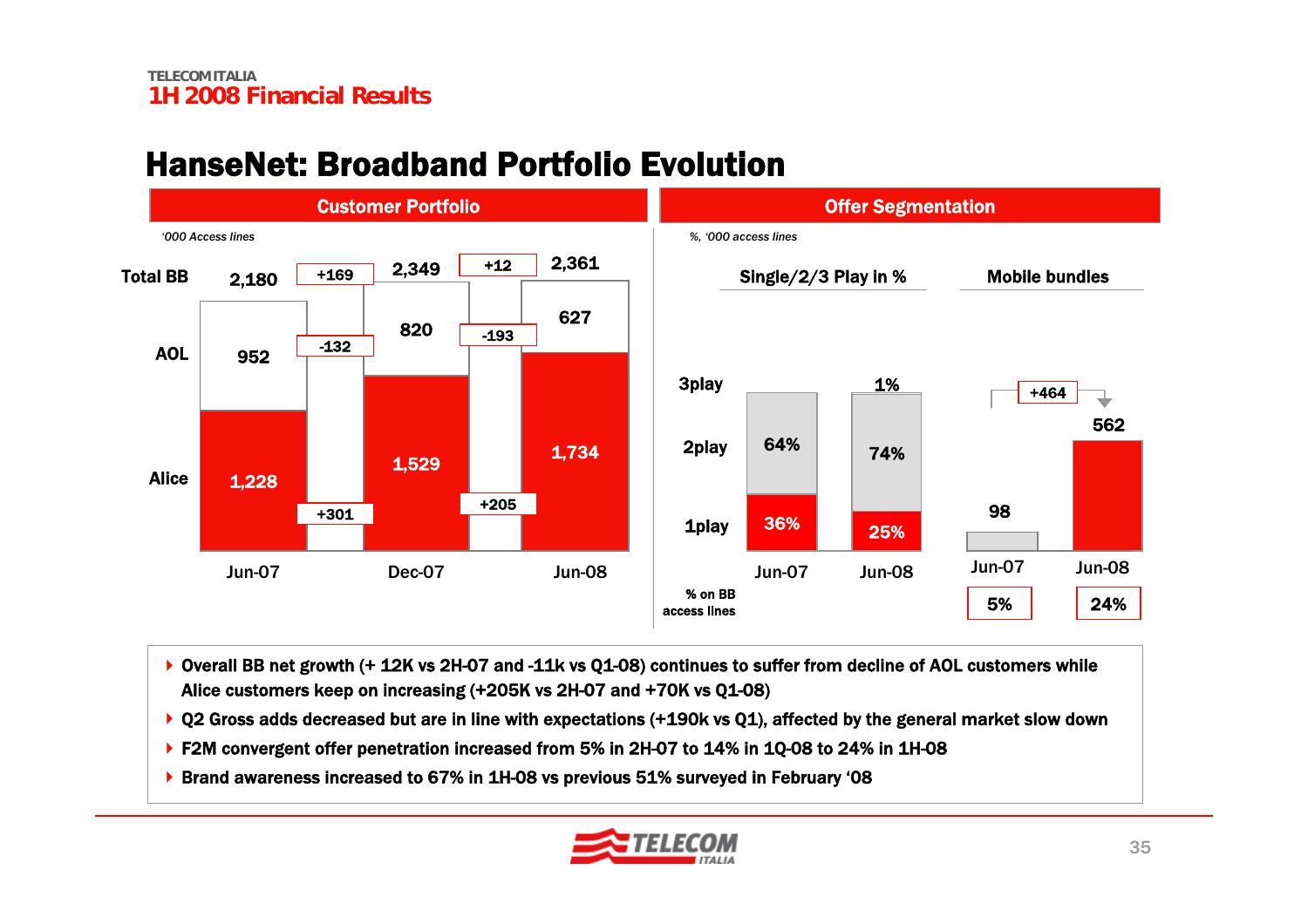## HanseNet: Progress on Operational Priorities

| <b>Operational Excellence</b>                                                                                                                        | <b>Network Extension</b>                                                                            |  |  |
|------------------------------------------------------------------------------------------------------------------------------------------------------|-----------------------------------------------------------------------------------------------------|--|--|
| ▶ Service levels continue to grow thanks to<br>operational optimizations:<br>Increasing hotline answering ratio to 93%<br>and reducing call duration | ▶ ULL coverage stable around 68%, from<br>$\sim$ 60% in 2007 through 3 <sup>rd</sup> party coverage |  |  |
| Improving first contact technical problem<br>resolution                                                                                              |                                                                                                     |  |  |
| ▶ Reduced activation backlogs by more than<br>50% due to optimization of activation<br>processes                                                     | ▶ Roll-out of FTTB trial in selected area of<br>Hamburg. Initial customer activation is             |  |  |
| ▶ Substantial cost savings reached by end of<br>first half                                                                                           | planned for 4H08                                                                                    |  |  |

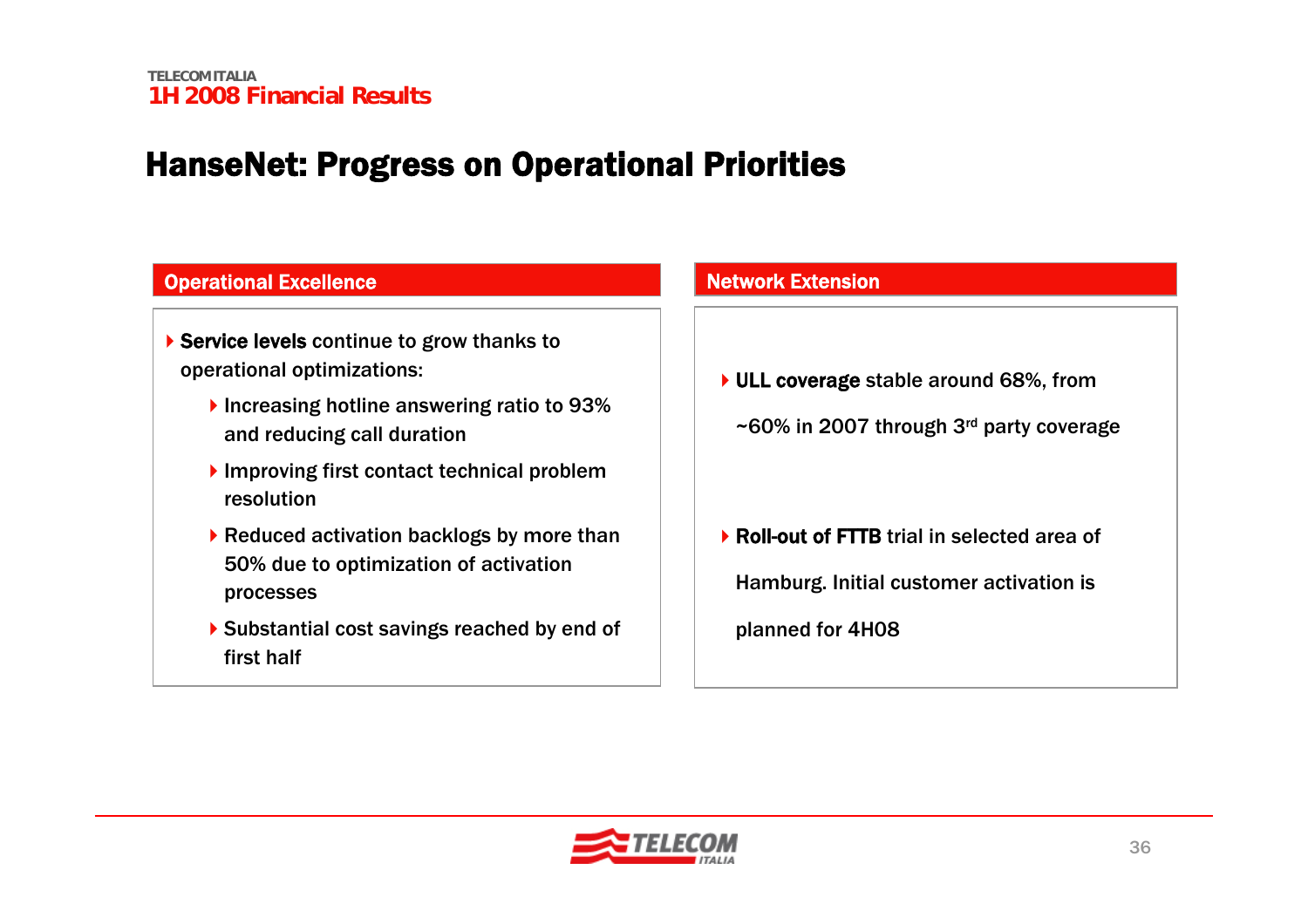## HanseNet: Operational Turnaround and New Targets 2008



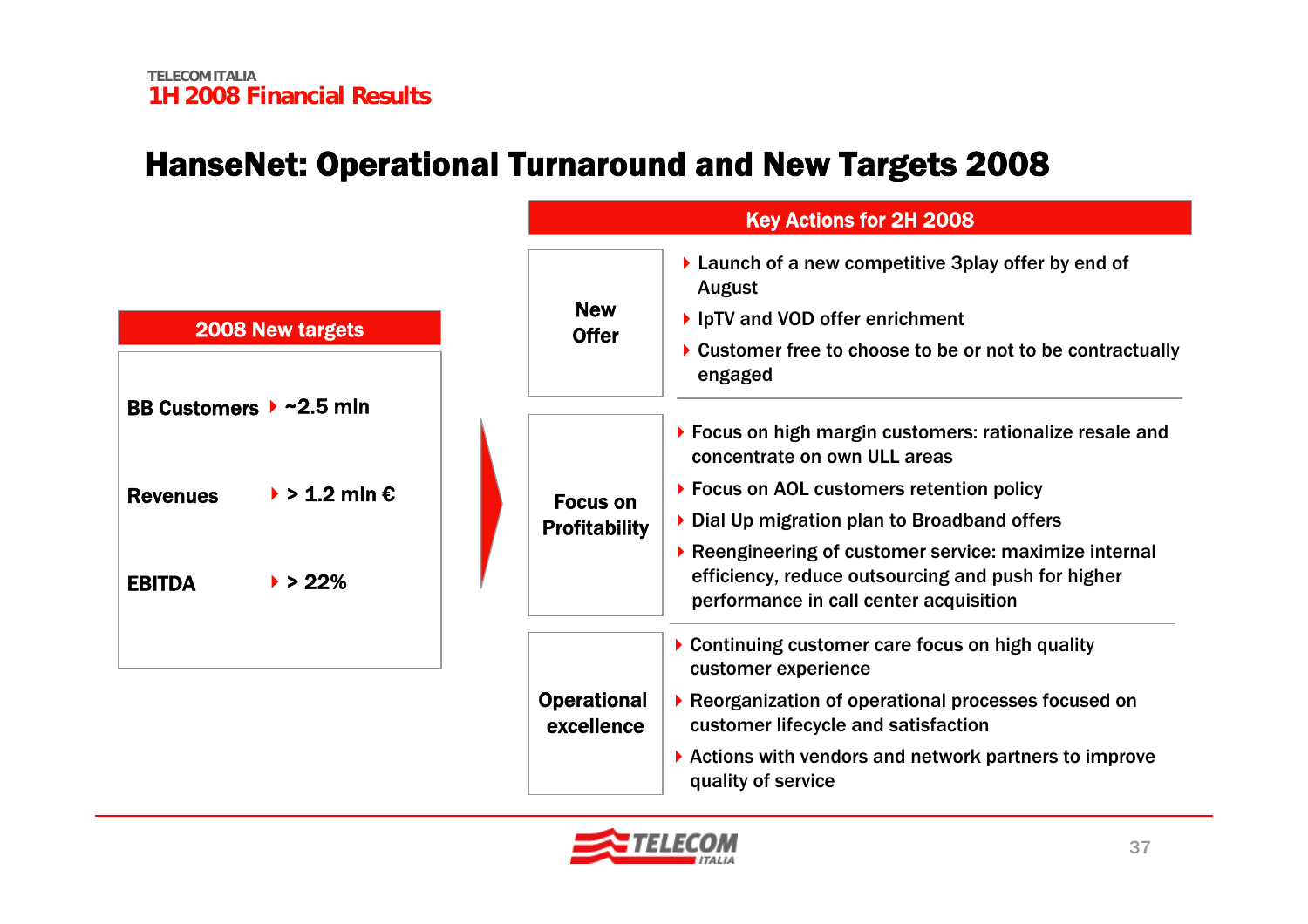**TELECOM ITALIA1H 2008 Financial Results**

#### Agenda

- 1H 2008 business performance:
	- Domestic
		- ▶ Fixed business performance
		- Mobile business performance
		- ▶ Cost Analysis
	- European BB: HanseNet + BBNED
	- TIM Brasil
- ▶ Appendix

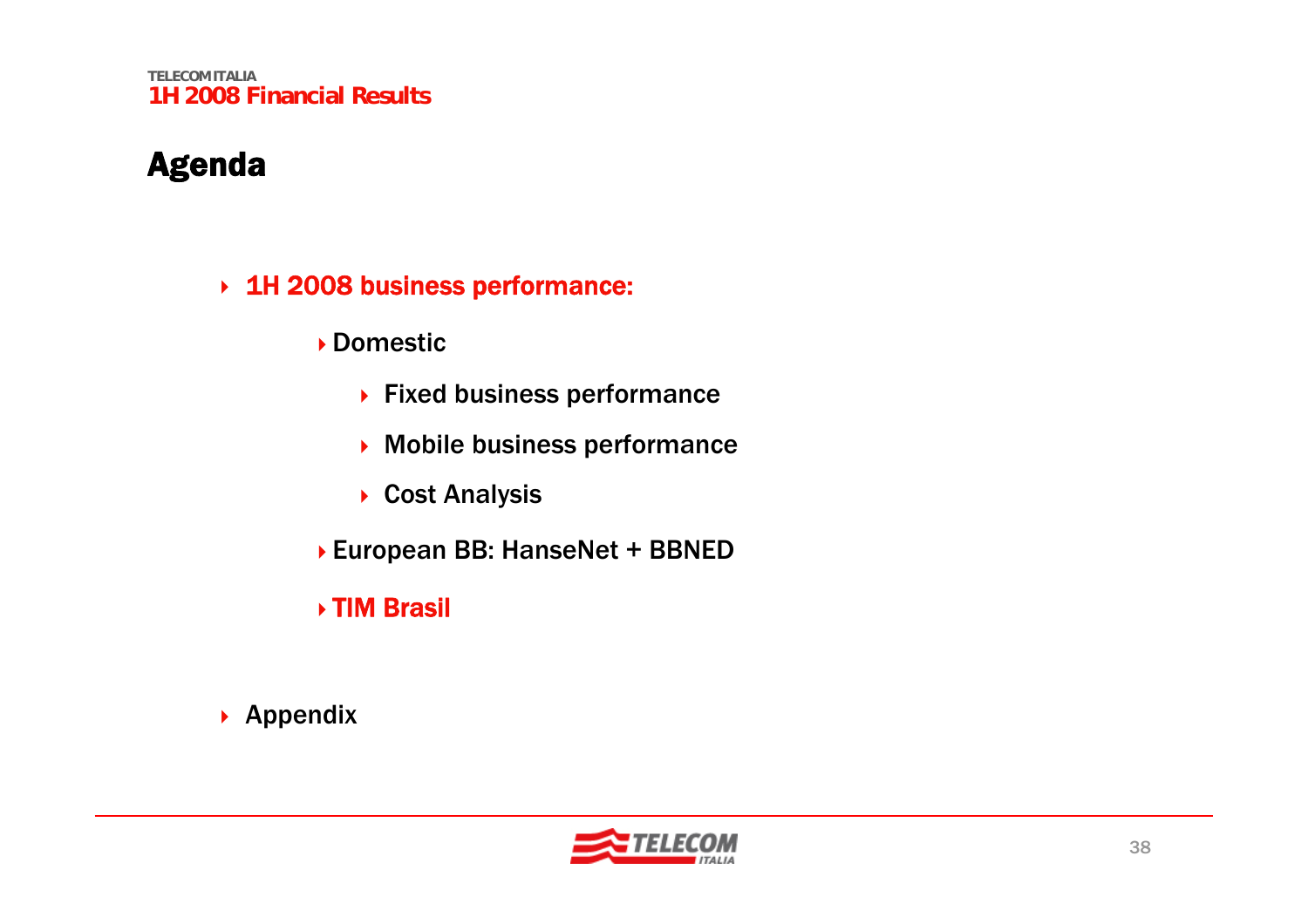## TIM Brasil: Investing for the Future

#### ▶ Marking the market

- ▶ Confirming 2<sup>nd</sup> position in market share: 25.4% despite lower push on low-end segment and temporary halt of telesales postpaid channel acquisitions
- ▶ Retention policy paying off: monthly churn rate down to 2.8% in 2Q08 (-0.4pp YoY)
- ▶ Post paid mix ahead of competitors: 20.2% vs. 18.6%
- ▶ Boosting wireless broadband with TIM 3G<sup>+</sup> launch

- ▶ Unique approach to 3G: frequency exclusively for data, local infrastructure adequate to support high speed connection, strong distribution channel, relevant content partnership
- ▶ Further expansion in network coverage: 20 cities already covered
- ▶ Strong increase of TIM Web BB sales: 2x volume and incremental ARPU

#### ▶ Steadying operations in 2Q08

- Quarterly ARPU progression with premium positioning
- ▶ Top class MOU still growing (100 min/month)
- $\blacktriangleright$  VAS at 9.4% of service revs (+2.7 pp YoY)
- EBITDA margin rebound QoQ  $(+1.4$ pp to 21.2%) thanks to lower bad debt and implementation of first recovery actions

#### ▶ New 2008 targets

A more conservative outlook on industry trends and the timetable for the company's turnaround has prompted the revision of 2008 targets:

- ▶ Revenues >7%
- ▶ EBITDA margin 23-23.5%
- ▶ Other 2008 targets confirmed

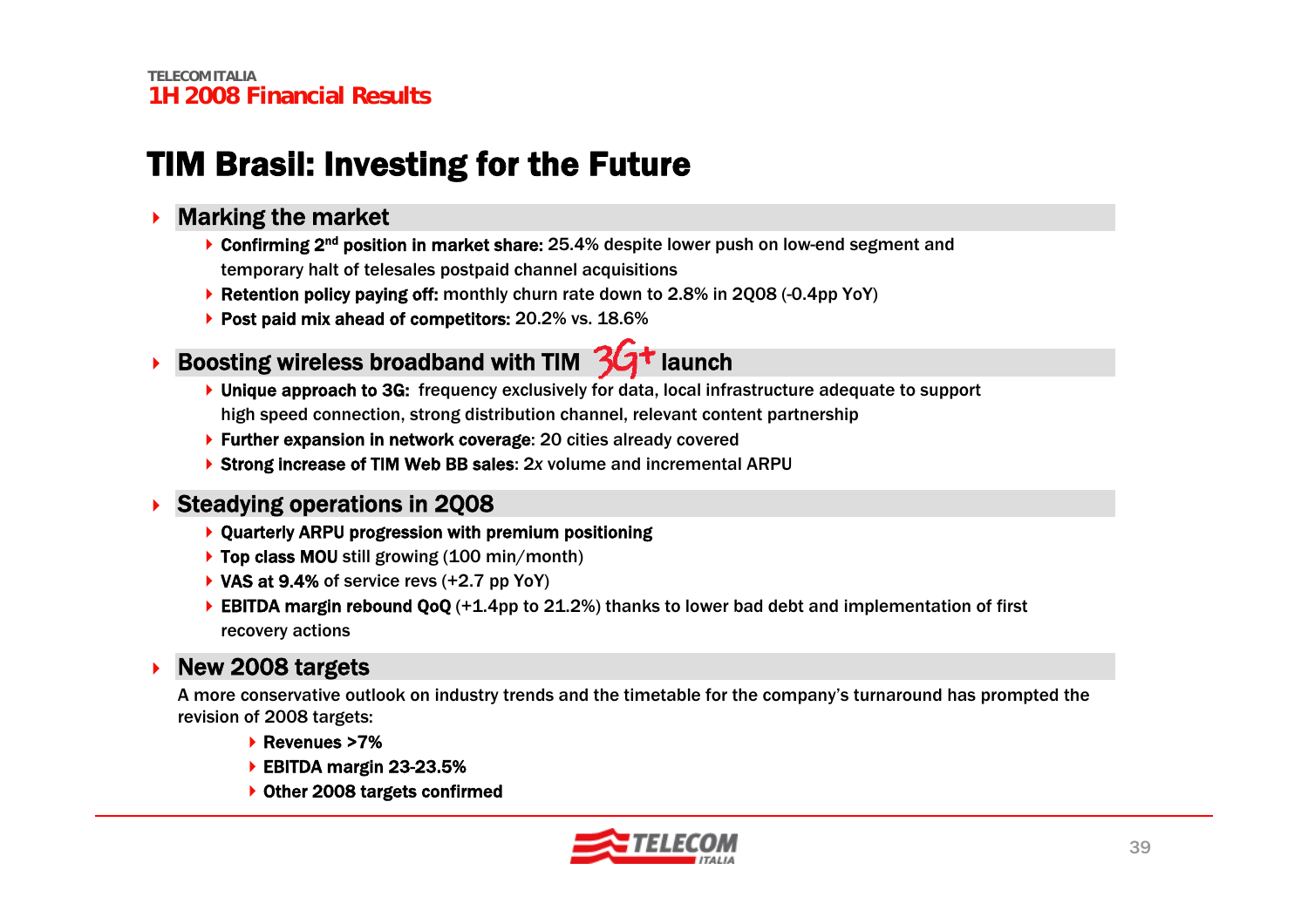#### TIM Brasil: Competitively Marking the Market



- Market growth further accelerates: 7.4 mln of net adds in 2Q08, +63% YoY
- $\triangleright$  Key driver of market growth:
	- ▶ Seasonal promotional activity (Mother's Day, St.V.'s)
	- ▶ Naked SIM-Card strategy further enhances net adds
	- $\blacktriangleright$  Launch of new technology /services

▶ Confirmed n.2 position in terms of market share

- ▶ Remodulation of promotional offering to strengthen TIM community concept and ensure better profitability
- Increased retention activities with positive impact on monthly churn rate: -0.4pp YoY to 2.8% in 2Q08
- ▶ Launch of TIM 3G+service

*Source: ANATEL and company data*



24.9%

2Q08

25.4%

27.2%\*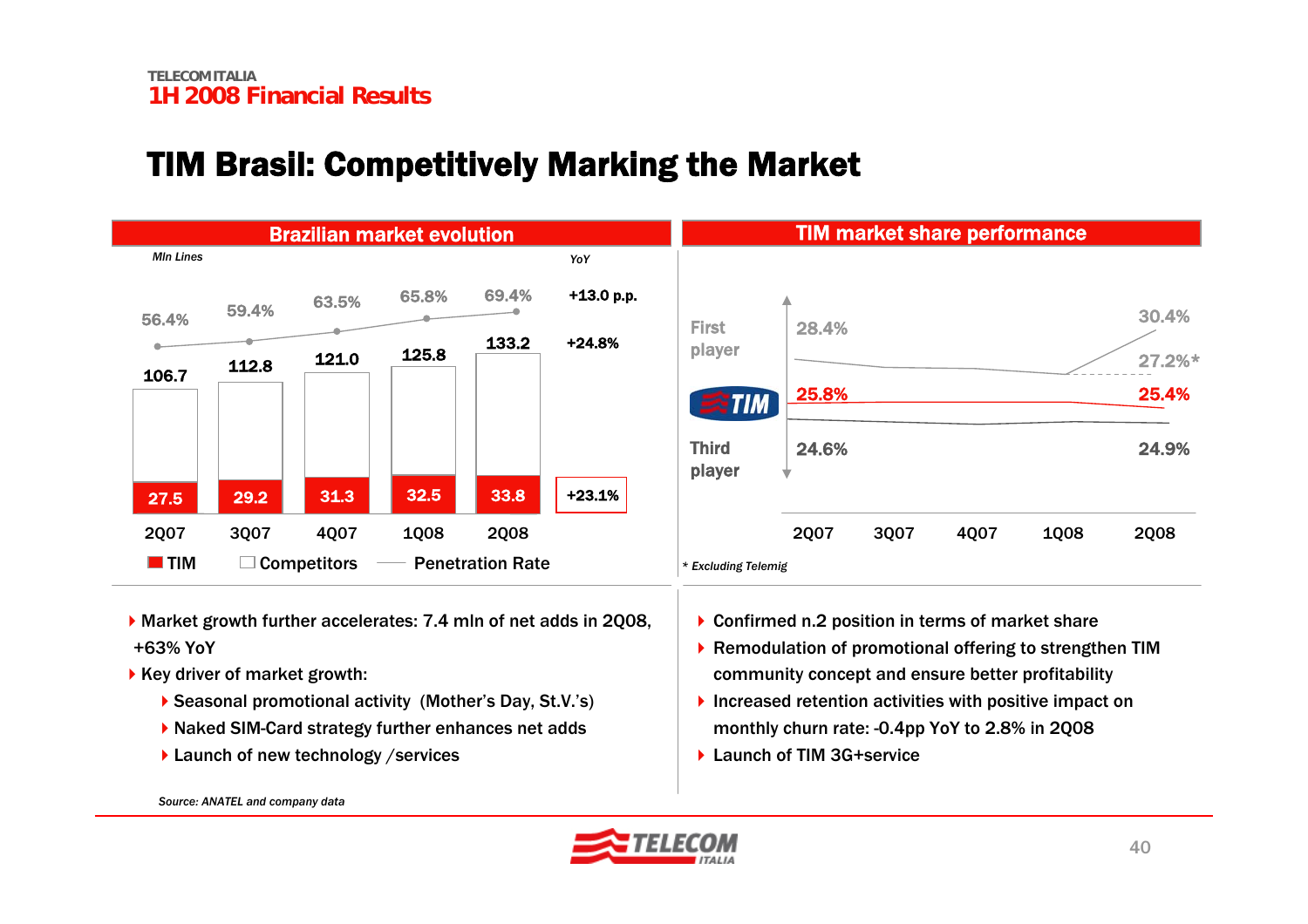#### TIM Brasil: Main Results

*IAS/IFRS*

|                 | <b>Reported Data - Euro</b><br><b>Million Euro, %</b> |                                                   |                                                                                       |          | <b>Reported Data - Reais</b><br>Million R\$, % |        |              |          |
|-----------------|-------------------------------------------------------|---------------------------------------------------|---------------------------------------------------------------------------------------|----------|------------------------------------------------|--------|--------------|----------|
|                 | 1H '08                                                | 1H '07                                            | $\Delta$ Abs                                                                          | Δ%       | 1H '08                                         | 1H '07 | $\Delta$ Abs | Δ%       |
| <b>REVENUES</b> | 2,537                                                 | 2,322                                             | $+215$                                                                                | $+9.3%$  | 6,582                                          | 6,313  | $+269$       | $+4.3%$  |
| <b>EBITDA</b>   | 521                                                   | 585                                               | $-64$                                                                                 | $-10.9%$ | 1,351                                          | 1,591  | $-240$       | $-15.1%$ |
| % on Revs       | 20.5%                                                 | 25.2%                                             | $-4.7 p.p.$                                                                           |          | 20.5%                                          | 25.2%  | $-4.7 p.p.$  |          |
|                 |                                                       |                                                   | impacted by exceptional level of bad debt<br>in 1Q 08 with limited spill over in 2Q08 |          |                                                |        |              |          |
| <b>EBIT</b>     | $-2$                                                  | 69                                                | $-71$                                                                                 |          | $-6$                                           | 189    | $-195$       |          |
| % on Revs       | $-0.1%$                                               | 3.0%                                              | $-3.1$ p.p.                                                                           |          | $-0.1%$                                        | 3.0%   | $-3.1$ p.p.  |          |
| <b>CAPEX</b>    | 824                                                   | 271                                               | $+553$                                                                                |          | 2,138                                          | 737    | $+1,401$     |          |
| % on Revs       | 32.5%                                                 | 11.7%                                             | $+20.8 p.p.$                                                                          |          | 32.5%                                          | 11.7%  | $+20.8 p.p.$ |          |
|                 |                                                       |                                                   |                                                                                       |          |                                                |        |              |          |
|                 |                                                       | Includes 477 mln $\epsilon$ of 3G<br>license cost |                                                                                       |          |                                                |        |              |          |

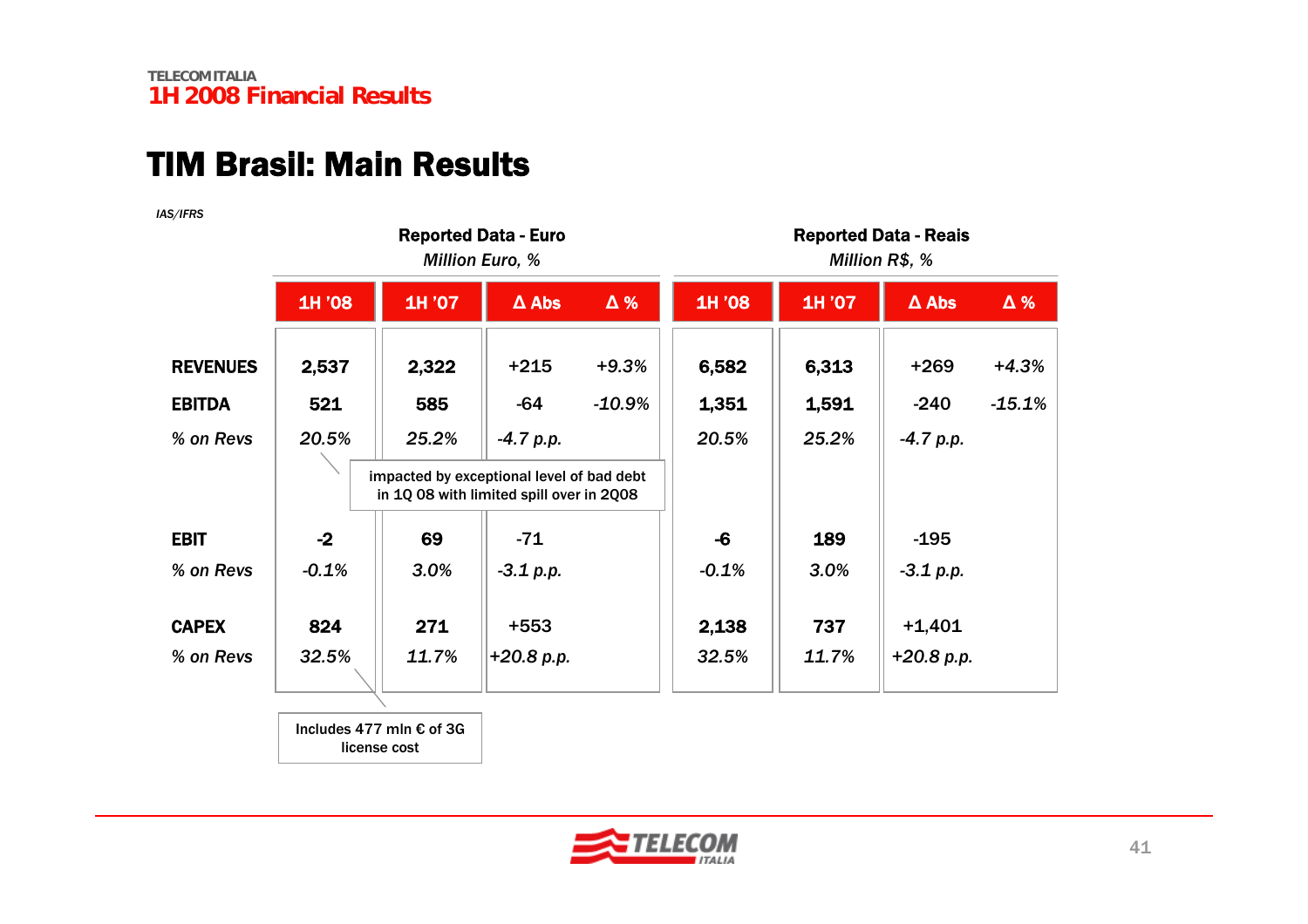## TIM Brasil: Main Performance Drivers



#### EBITDA - mln R\$



*<sup>\*</sup>Excluding Visitors and others*

 $\blacktriangleright$  Push on traffic elasticity to levarage long term outgoing usage patterns

- ▶ Strong outgoing traffic growth partially offset by spill-over effect of aggressive 1Q08 pricing
- ▶ Blended MOU up to 100 (+7% YoY), again above peer average
- ▶ Launch of 3G+ accelerates VAS growth:
	- ▶ +49% YoY vs. +29% in 1Q08 through enhanced data package offers and strong partnership with content providers.
	- ▶ Up to 9.4% of service revs (+2.7 pp YoY) driven by innovative services
- ▶ Lower handset revenues due to deflationary trend and lower volumes from 'TIM-Chip only' strategy
- QoQ margin improvement (+1.4pp) despite unfavorable seasonality :
	- $\blacktriangleright$  + Reduction of bad debt (6.5% of serv. revs vs. 9% in 1Q08) thanks to new rules and stricter credit analysis in telesales channel
	- Effective management of selling expenses limits impact of costs tied to 3G launch
- ▶ YoY comparison is still impacted by
	- $\rightarrow$  + interconnection expenses from strong outbound traffic increase & short term spill-over effect of 1Q08 off net promotions (vs. Fix).
	- $\blacktriangleright$  + VAS content and web promotions driving to 3G
	- ▶ spill over of bad debt still above targeted 2008 level (~6% of service revs)

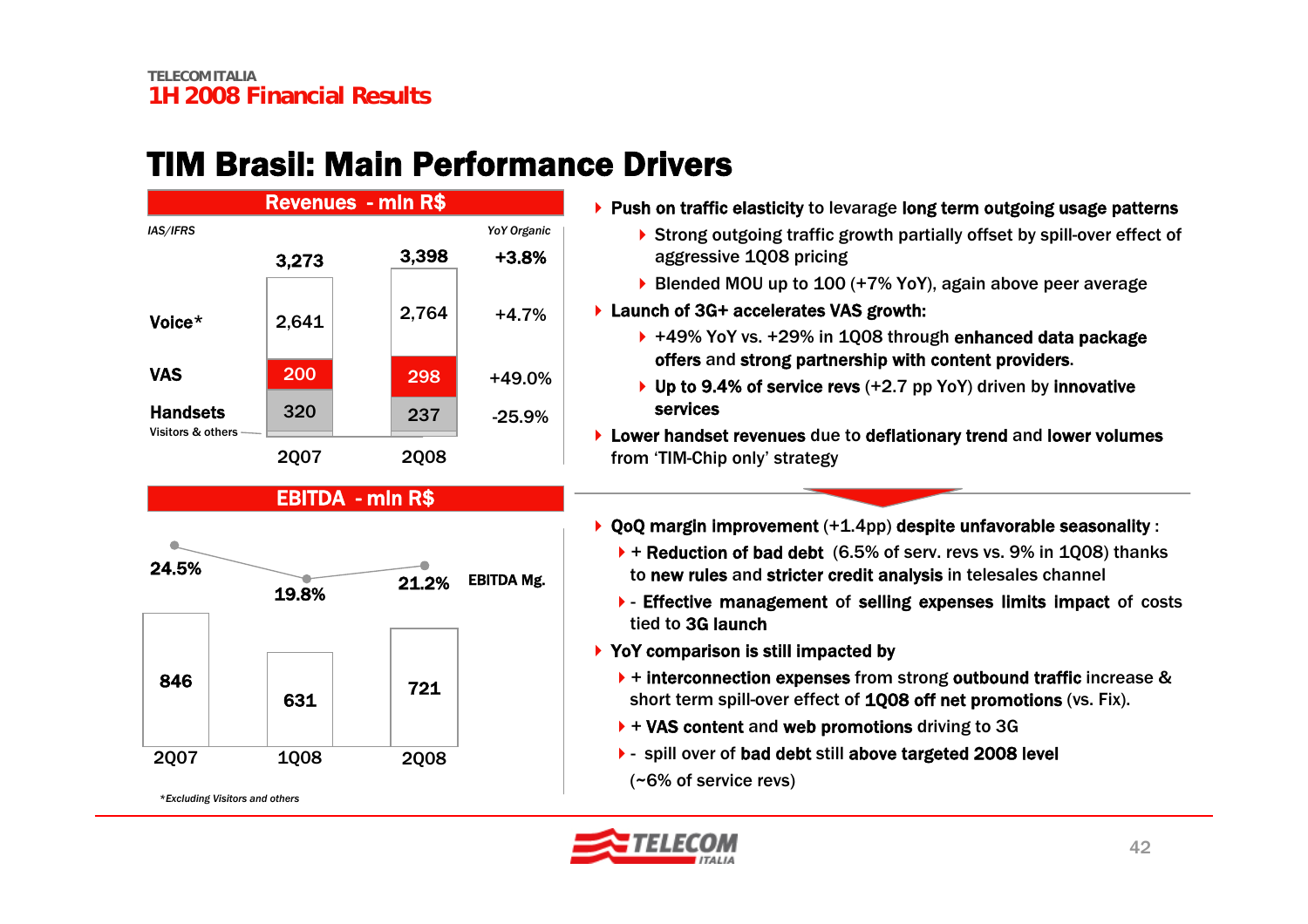## TIM Brasil: Operational Turnaround and New Targets 2008

| <b>2008 New targets</b>                       |                                                         | <b>Key Recovery Actions 2H 2008</b> |                                                                                                                                                                                              |  |  |  |
|-----------------------------------------------|---------------------------------------------------------|-------------------------------------|----------------------------------------------------------------------------------------------------------------------------------------------------------------------------------------------|--|--|--|
| IAS/IFRS<br><b>Revenues</b><br>organic growth | $\blacktriangleright$ >7%                               |                                     | ▶ Voice: refocus on postpaid high value segments, remodelling<br>of prepaid (started in 2Q 08) and innovation of promotional<br>dynamics to enhance/defend ARPM                              |  |  |  |
|                                               |                                                         | <b>Offer</b>                        | ▶ VAS: further push on innovative services leveraging on 3G<br>mobile broadband and enriching media content                                                                                  |  |  |  |
| <b>EBITDA</b> mg.                             | $\blacktriangleright$ 23-23.5%                          |                                     | ▶ Convergence: grasp opportunities offered by development of<br>mobile BB and by NP (as of Sept'08) to offer services as<br>alternative player to fixed                                      |  |  |  |
| <b>2008 confirmed targets</b>                 |                                                         |                                     |                                                                                                                                                                                              |  |  |  |
| IAS/IFRS<br><b>Lines</b>                      | $\blacktriangleright \sim 37$                           |                                     | ▶ Focus on high margin customers: deeper segmentation of<br>acquisition, retention and loyalty strategy                                                                                      |  |  |  |
| (mIn SIM)                                     |                                                         | <b>Profitability &amp;</b>          | ▶ Commissioning: increase customer value-linked compensation<br>and develop profitability targets per channel                                                                                |  |  |  |
| <b>Mkt Share</b><br>(on SIM)                  | $\blacktriangleright$ ~26%                              | operational<br>excellence           | ▶ Bad debt: reorganization of monitoring process with stricter<br>rules for credit analysis (implemented in 2Q 08)                                                                           |  |  |  |
| Capex<br>(bln $\epsilon$ )                    | $\blacktriangleright \sim 1.5$<br>(incl.3G)<br>licence) |                                     | Efficiency: invest in transmission capacity for cost-effective<br>management of growing traffic volumes and reengineer<br>processes and selective reduction / review of outsourcing<br>model |  |  |  |

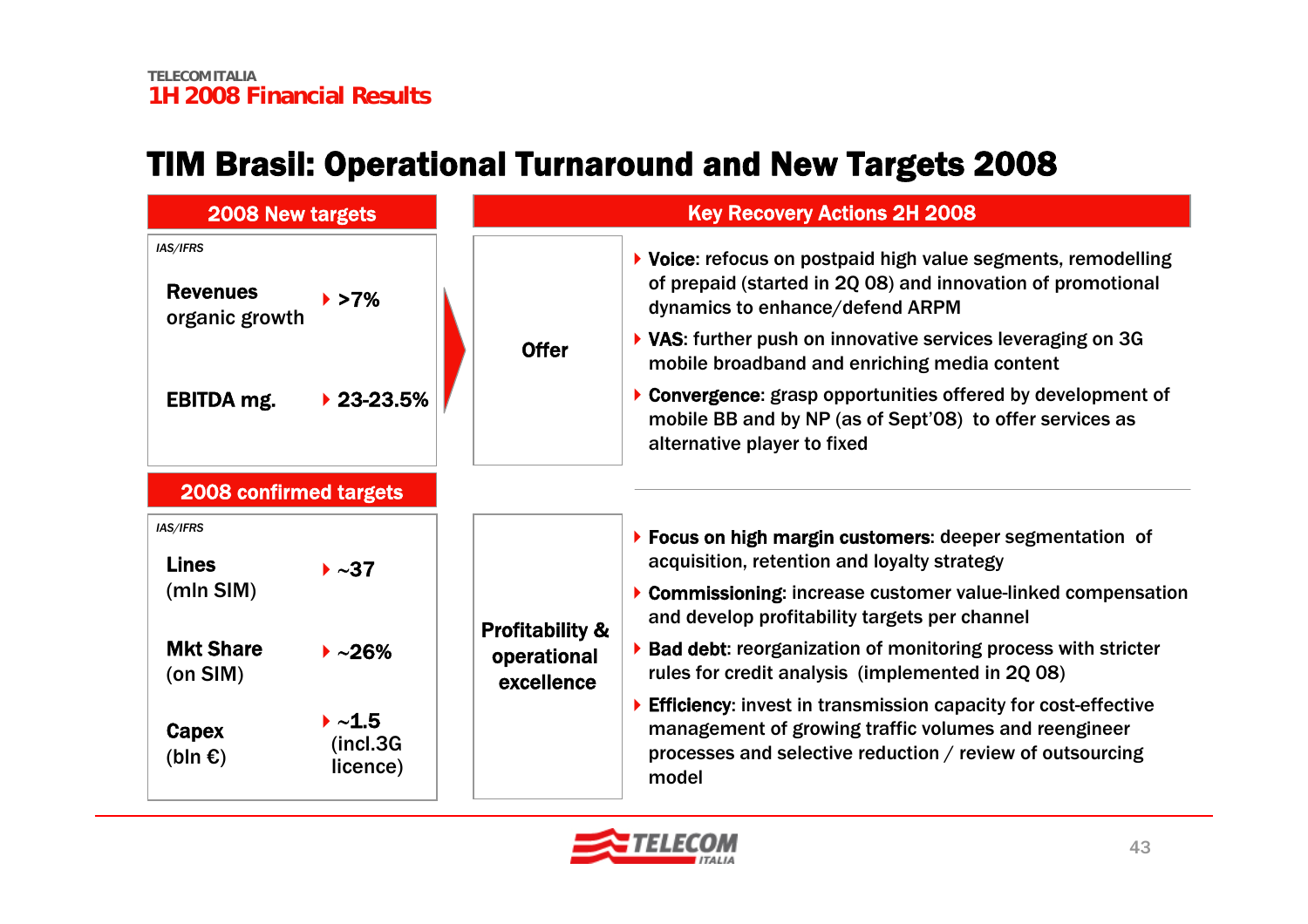**TELECOM ITALIA1H 2008 Financial Results**

#### Agenda

#### 1H 2008 business performance:

Domestic

- ▶ Fixed business performance
- Mobile business performance
- ▶ Cost Analysis
- European BB: HanseNet + BBNED
- ▶ TIM Brasil

#### ▶ Appendix

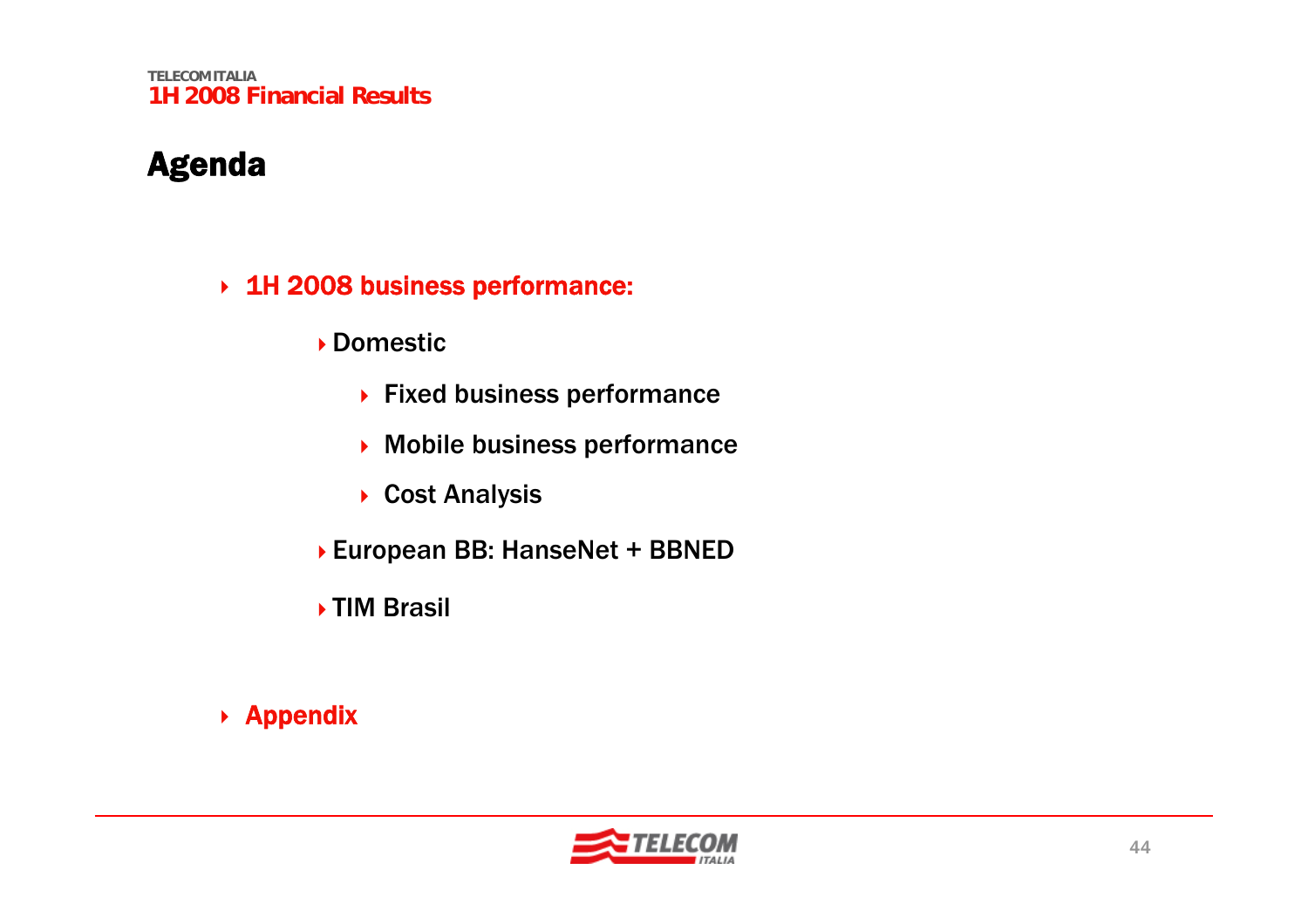#### Domestic: Main Results – Organic Trend

▶ Litigation with OLO: 33 ▶ Provision Antitrust fine: 20 ▶ Gain "Polo Affari": -10 RevenuesEbitdaEbit1H '08 Reported 11,420 4,931 2,679 Except. items +325+3001H '08 **Organic** 5,256 2,979 -718-418-523 -14,9% Δ Abs**s** Δ% 1H '08 vs '07 -5,9% -7.4%12,182 || -1 || -19 || ||12,162 || ||11,420 || +24 ||11,444 5,619 3,456 +5+51H '07 Reported Change in Perimeter **Exchange** rate impact -19-3Except. items+43Organic trend 1H '07 **Organic** 12,162 5,674 3,502 1H '07 1H '08*FixedMobile*7,983 4,916 -194,916 7,963 4,669 7,485 4,669  $7,509$   $-454$ -247-5.7%-5.0%-1-1-2+53+24+24▶ Litigation with OLO: 33 ▶ Provision Antitrust fine: 20 ▶ Incremental lay-off: 287  $\blacktriangleright$  Termination M-F and provision for pending legal dispotes: 36 ▶ Other: 2 ▶ Incremental lay-off: 287 ▶ Litigation with OLO: 14 ▶ Legal Provision: 22 ▶ Real estate project: -25 ▶ Other: 2 ▶ Litigation with OLO *€ Mln*

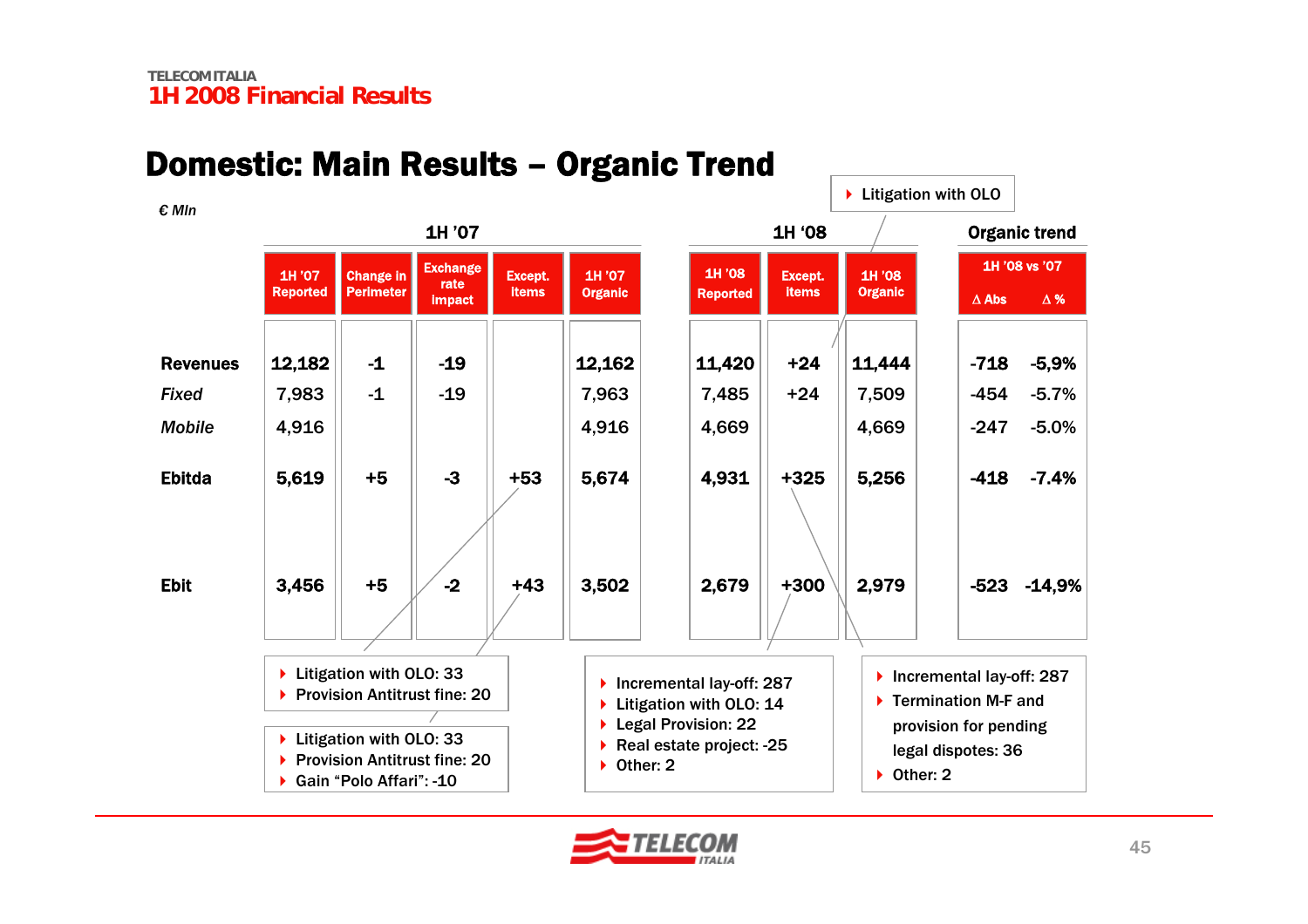#### OLO Fixed Access Lines

*'000 access*

| <b>OLO Access</b><br>(on TI infrastructure)* | <b>IQ 07</b> | <b>IH 07</b> | <b>9M 07</b>             | 2007           | <b>IQ 08</b> | <b>IH 08</b> |
|----------------------------------------------|--------------|--------------|--------------------------|----------------|--------------|--------------|
| <b>ULL</b>                                   | 1,967        | 2,322        | 2,521                    | 2,930          | 3,218        | 3,411        |
| <b>Virtual ULL</b>                           | 357          | 327          | 250                      | 178            | 154          | 185          |
| Shared Access (ADSL)**                       | 288          | 279          | 260                      | 244            | 232          | 220          |
| <b>WLR</b>                                   |              | ٠            | $\overline{\phantom{a}}$ | $\blacksquare$ | 77           | 348          |
| <b>Naked</b>                                 | 216          | 253          | 281                      | 307            | 349          | 432          |
|                                              |              |              |                          |                |              |              |

*\* Restated (change in data mining systems)* 

*\*\* Included in TI Retail Access*

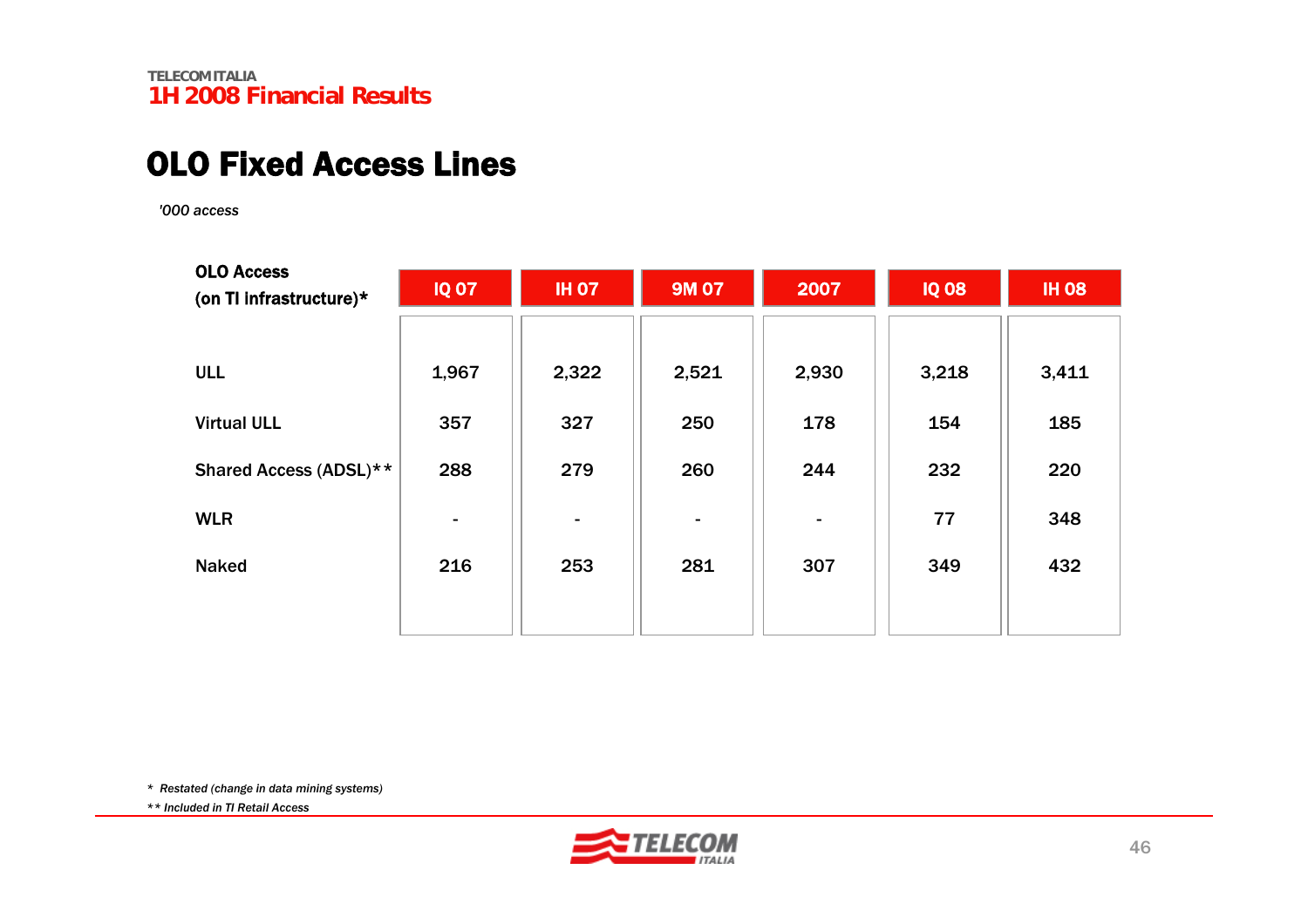#### Restatment on Fixed Voice Traffic Market Share on Volumes

*%*



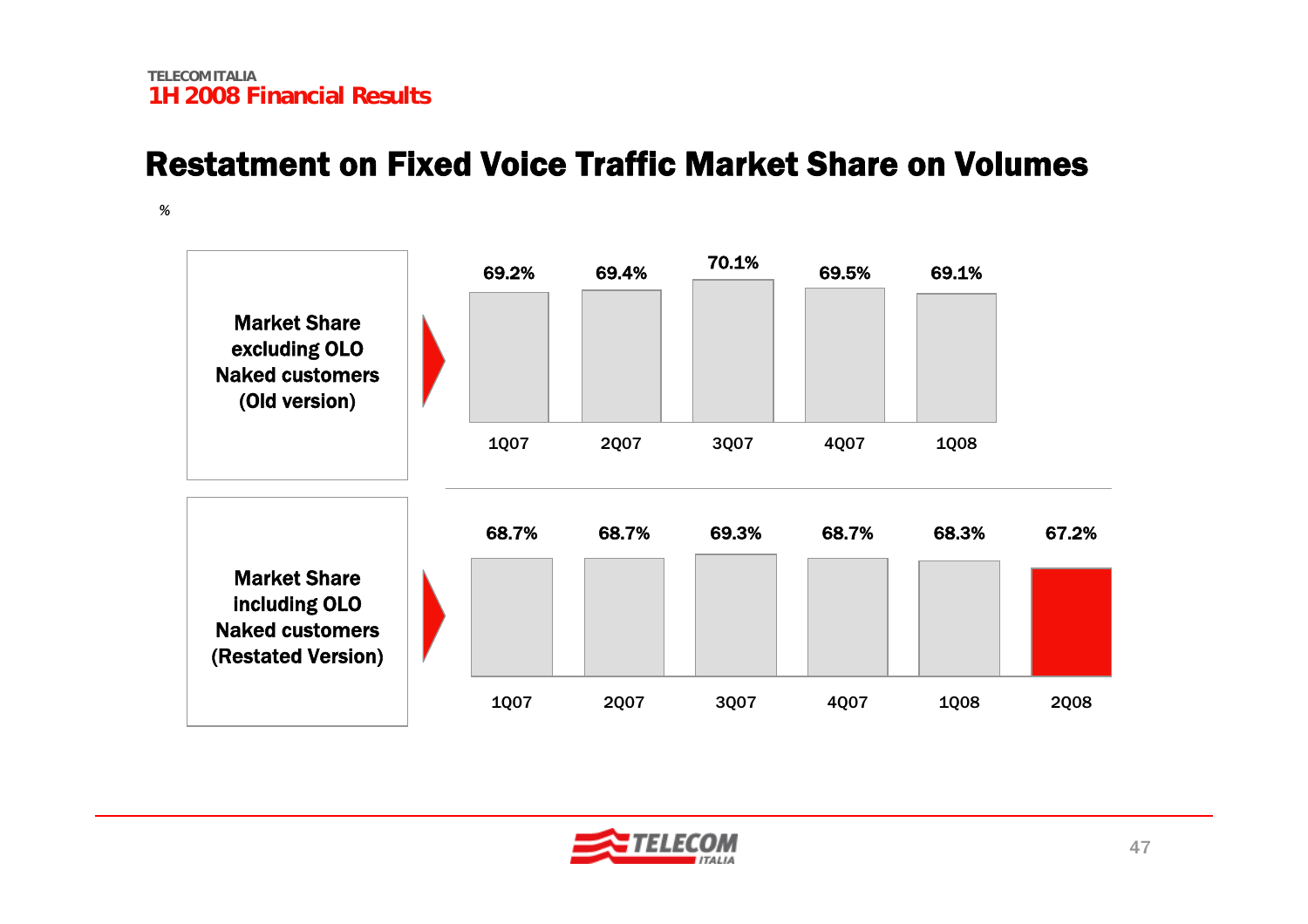#### TI Broadband Portfolio Evolution

*'000 Access lines*

|                                    | <b>Dec '05</b> | <b>Dec '06</b> | <b>Dec '07</b> | June '08 | $\Delta$ Dec '06<br><b>VS</b><br><b>Dec '05</b> | $\Delta$ Dec '07<br><b>VS</b><br><b>Dec '06</b> | $\Delta$ June '08<br><b>VS</b><br><b>Dec '07</b> |
|------------------------------------|----------------|----------------|----------------|----------|-------------------------------------------------|-------------------------------------------------|--------------------------------------------------|
| Retail                             | 4,817          | 5,639          | 6,427          | 6,564    | $+822$                                          | +788                                            | $+137$                                           |
| <b>Consumer</b>                    | 3,875          | 4,544          | 5,157          | 5,194    | $+687$                                          | $+613$                                          | $+37$                                            |
| <b>Business</b>                    | 960            | 1,095          | 1,270          | 1,370    | $+135$                                          | $+175$                                          | $+100$                                           |
| Wholesale                          | 890            | 1,131          | 1,163          | 1,228    | $+241$                                          | $+32$                                           | $+65$                                            |
| <b>Total TI</b><br><b>Domestic</b> | 5,707          | 6,770          | 7,590          | 7,792    | $+1,063$                                        | $+820$                                          | $+202$                                           |
| International*                     | 1,313          | 1,890          | 3,439          | 3,495    | +577                                            | $+1,549$                                        | $+56$                                            |
| <b>Total TI</b>                    | 7,020          | 8,660          | 11,029         | 11,287   | $+1,640$                                        | $+2,369$                                        | $+258$                                           |

*\* Germany, The Netherlands and France*

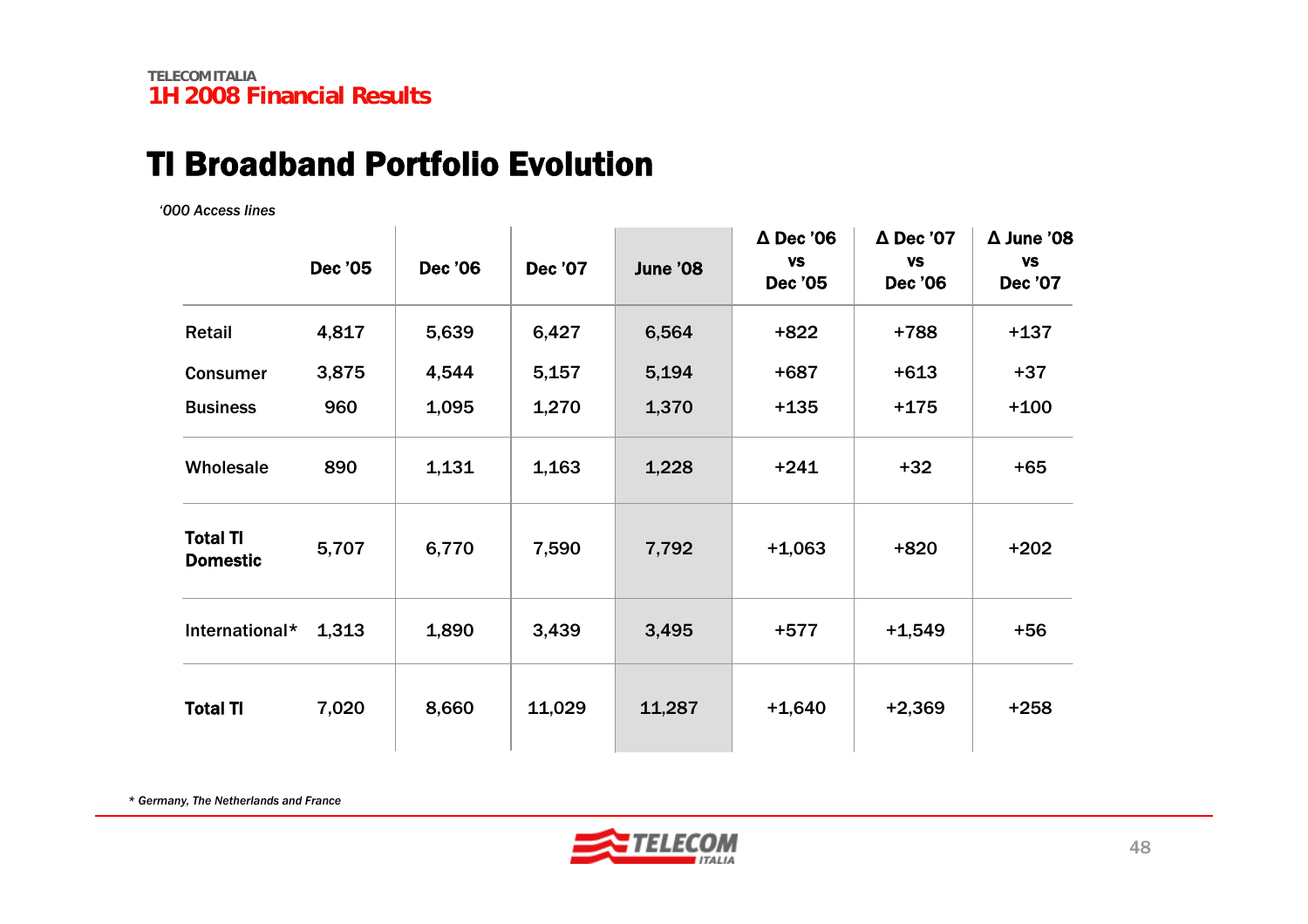#### Domestic Fixed: Wholesale Services Revenues

*€ Mln, %, Reported Data*